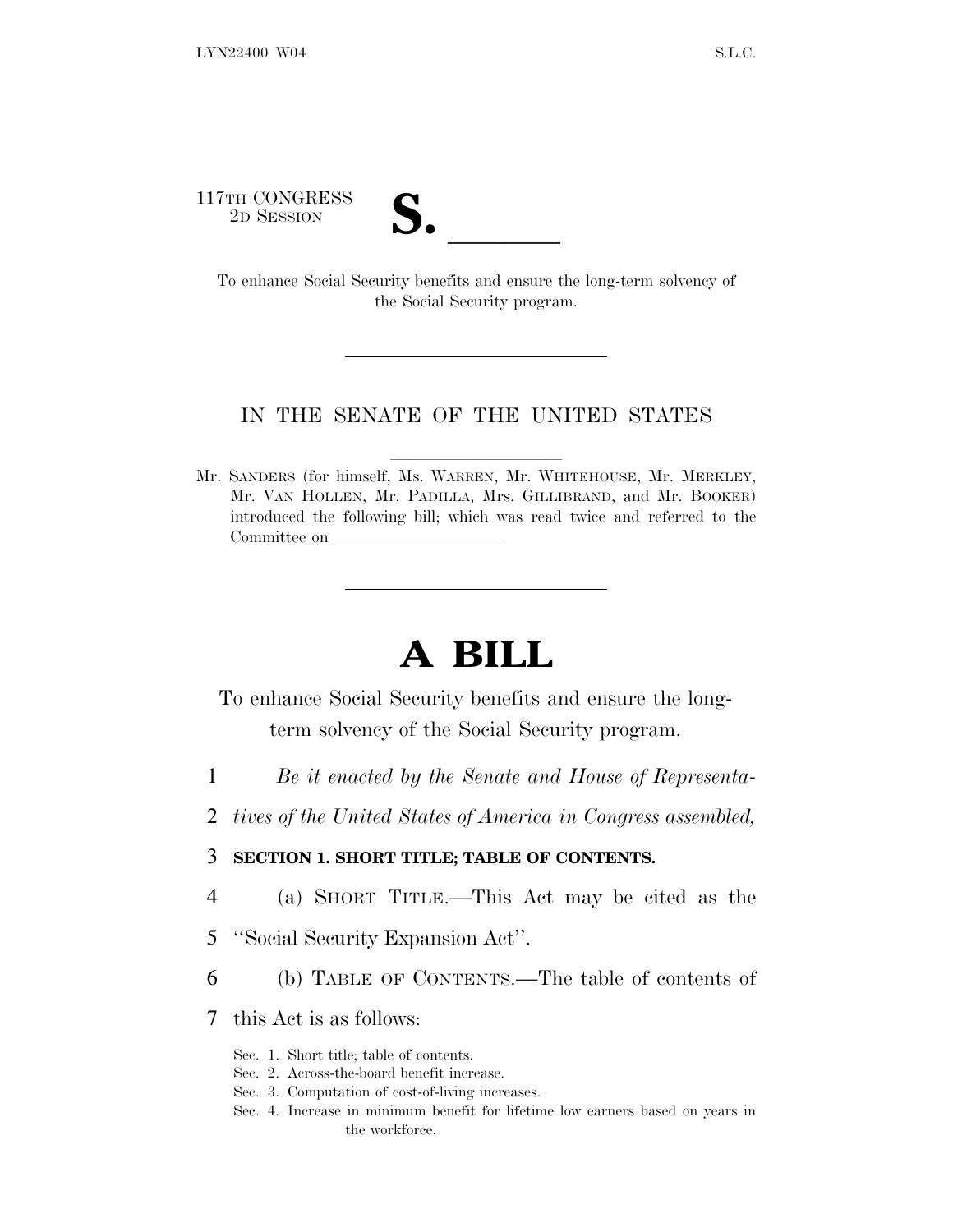|                | Sec. 5. Extended benefit eligibility for children who are full-time students.<br>Sec. 6. Payroll tax on remuneration up to contribution and benefit base and |
|----------------|--------------------------------------------------------------------------------------------------------------------------------------------------------------|
|                | more than $$250,000$ .<br>Sec. 7. Tax on net earnings from self-employment up to contribution and ben-                                                       |
|                | efit base and more than $$250,000$ .<br>Sec. 8. Tax on investment gain.<br>Sec. 9. Social Security Trust Fund established.                                   |
| $\mathbf 1$    | SEC. 2. ACROSS-THE-BOARD BENEFIT INCREASE.                                                                                                                   |
|                |                                                                                                                                                              |
| $\overline{2}$ | (a) INCREASE OF FIRST BEND POINT PERCENT-                                                                                                                    |
| 3              | $AGE$ . Section $215(a)(1)(A)(i)$ of the Social Security Act                                                                                                 |
| 4              | $(42 \text{ U.S.C. } 415(a)(1)(A)(i))$ is amended by striking "90                                                                                            |
| 5              | percent" and inserting "95 percent".                                                                                                                         |
| 6              | (b) ADJUSTMENT TO BEND POINT AMOUNT.—                                                                                                                        |
| 7              | (1) IN GENERAL.—Section $215(a)(1)(B)$ of the                                                                                                                |
| 8              | Social Security Act $(42 \text{ U.S.C. } 415(a)(1)(B))$ is                                                                                                   |
| 9              | amended—                                                                                                                                                     |
| 10             | (A) by redesignating clause (iii) as clause                                                                                                                  |
| 11             | $(iv);$ and                                                                                                                                                  |
| 12             | (B) by inserting after clause (ii) the fol-                                                                                                                  |
| 13             | lowing new clause:                                                                                                                                           |
| 14             | "(iii) For an individual who is eligible for an                                                                                                              |
| 15             | old-age or disability insurance benefit (or who dies                                                                                                         |
| 16             | before becoming eligible for such a benefit) in any                                                                                                          |
| 17             | calendar year after 2022, the amount determined for                                                                                                          |
| 18             | the individual under clause (ii) of this subparagraph                                                                                                        |
| 19             | for purposes of subparagraph $(A)(i)(I)$ shall be in-                                                                                                        |
| 20             | creased by 22 percent.".                                                                                                                                     |
| 21             | (2) CONFORMING AMENDMENT.—Clause (iv) of                                                                                                                     |
| 22             | section $215(a)(1)(B)$ of the Social Security Act (42)                                                                                                       |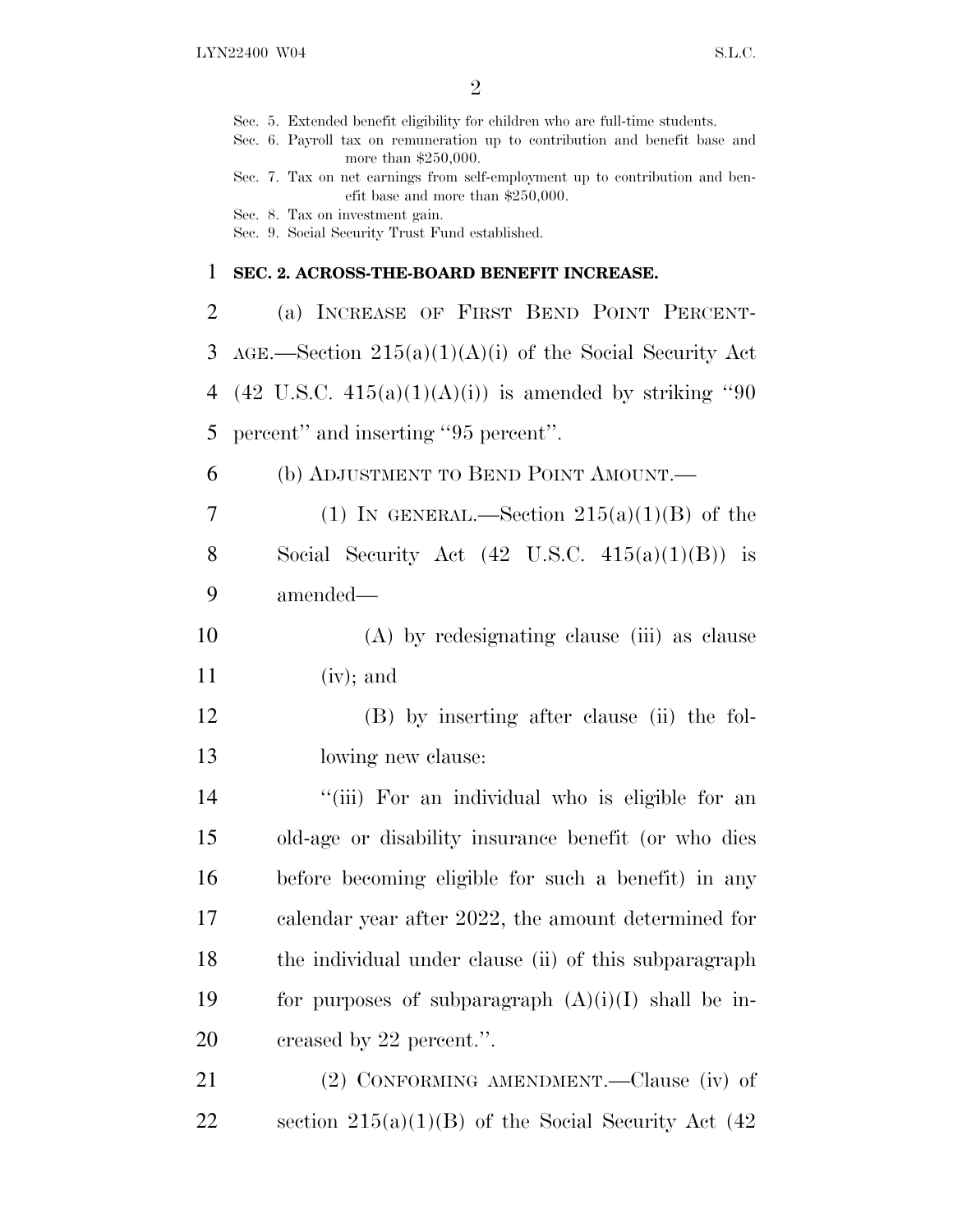1 U.S.C.  $415(a)(1)(B)$ , as redesignated by subsection (b), is amended by inserting ''(after the application of clause (iii), when applicable)'' after ''clause (ii)''. (c) EFFECTIVE DATE.— (1) IN GENERAL.—The amendments made by this section shall take effect on January 1, 2023, and shall apply with respect to monthly insurance benefits payable under title II of the Social Security Act (42 U.S.C. 401 et seq.) for months in calendar years beginning on or after such date. (2) RECOMPUTATION OF PRIMARY INSURANCE AMOUNTS.— (A) IN GENERAL.—Notwithstanding sec- tion 215(f) of the Social Security Act (42 U.S.C. 415(f)), the Commissioner of Social Se- curity shall recompute primary insurance amounts to the extent necessary to carry out 18 the amendments to this section. (B) RULE OF APPLICATION.—In recom- puting the primary insurance amount of an in- dividual who initially became eligible for old-age or disability insurance benefits before January 23 1, 2023, the Commissioner of Social Security shall apply the increase described in clause (iii) 25 of section  $215(a)(1)(B)$  of the Social Security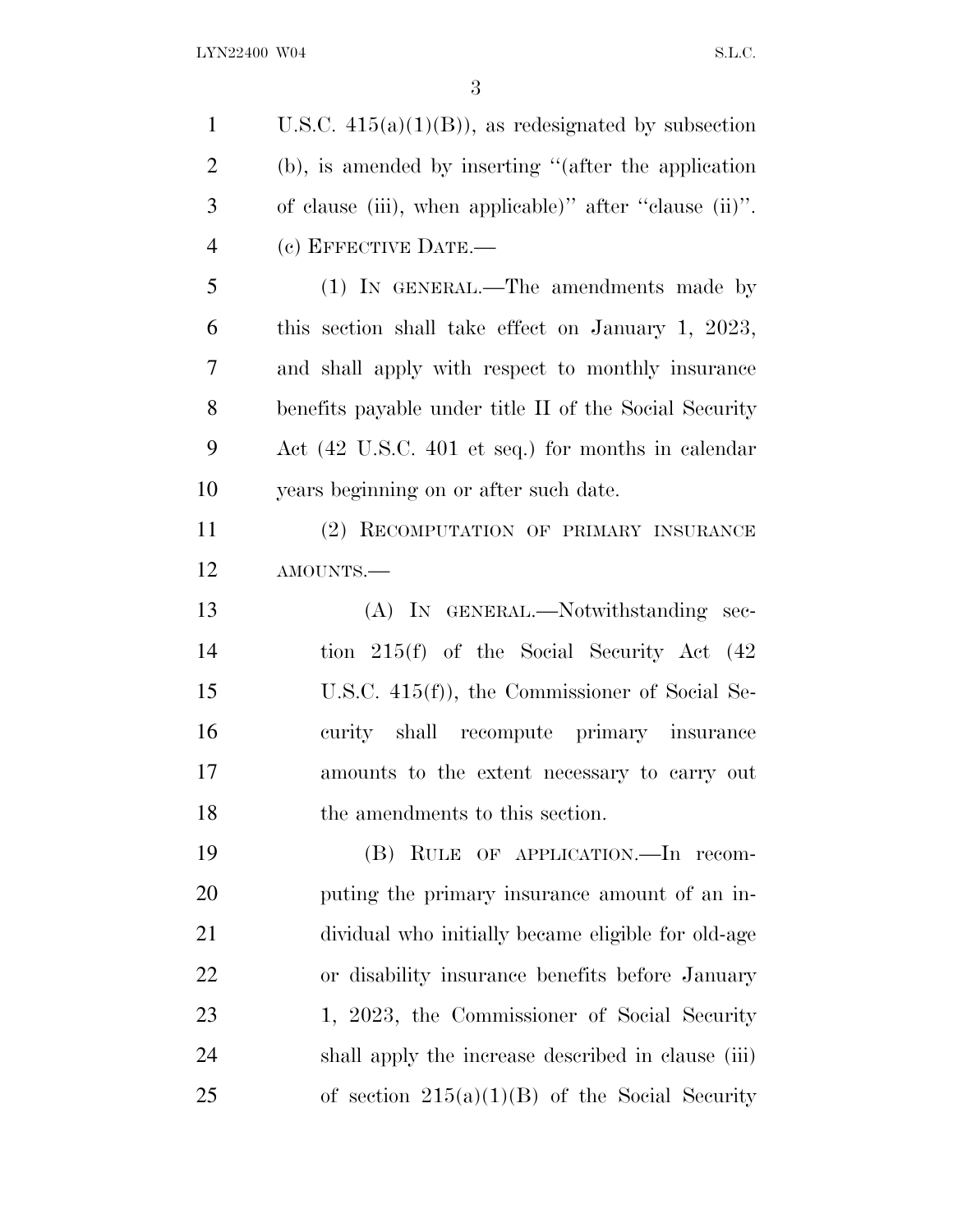1 Act (as added by subsection  $(b)(1)(B)$ ) to the amount determined under clause (ii) of such 3 section  $215(a)(1)(B)$  for the calendar year in which the individual initially became eligible for such benefits. **SEC. 3. COMPUTATION OF COST-OF-LIVING INCREASES.** (a) I<sup>N</sup> GENERAL.—Section 215(i)(1) of the Social Se-8 curity Act  $(42 \text{ U.S.C. } 415(i)(1))$  is amended by adding at the end the following new subparagraph: 10 "(H) the term 'Consumer Price Index' means the Consumer Price Index for Elderly Consumers (CPI–E, as published by the Bureau of Labor Sta- tistics of the Department of Labor).''. (b) APPLICATION TO PRE-1979 LAW.— 15 (1) IN GENERAL.—Section  $215(i)(1)$  of the So- cial Security Act as in effect in December 1978, and as applied in certain cases under the provisions of such Act as in effect after December 1978, is amended by adding at the end the following new subparagraph: 21 "(D) the term 'Consumer Price Index' means the Consumer Price Index for Elderly Consumers (CPI–E, as published by the Bureau of Labor Sta-tistics of the Department of Labor).''.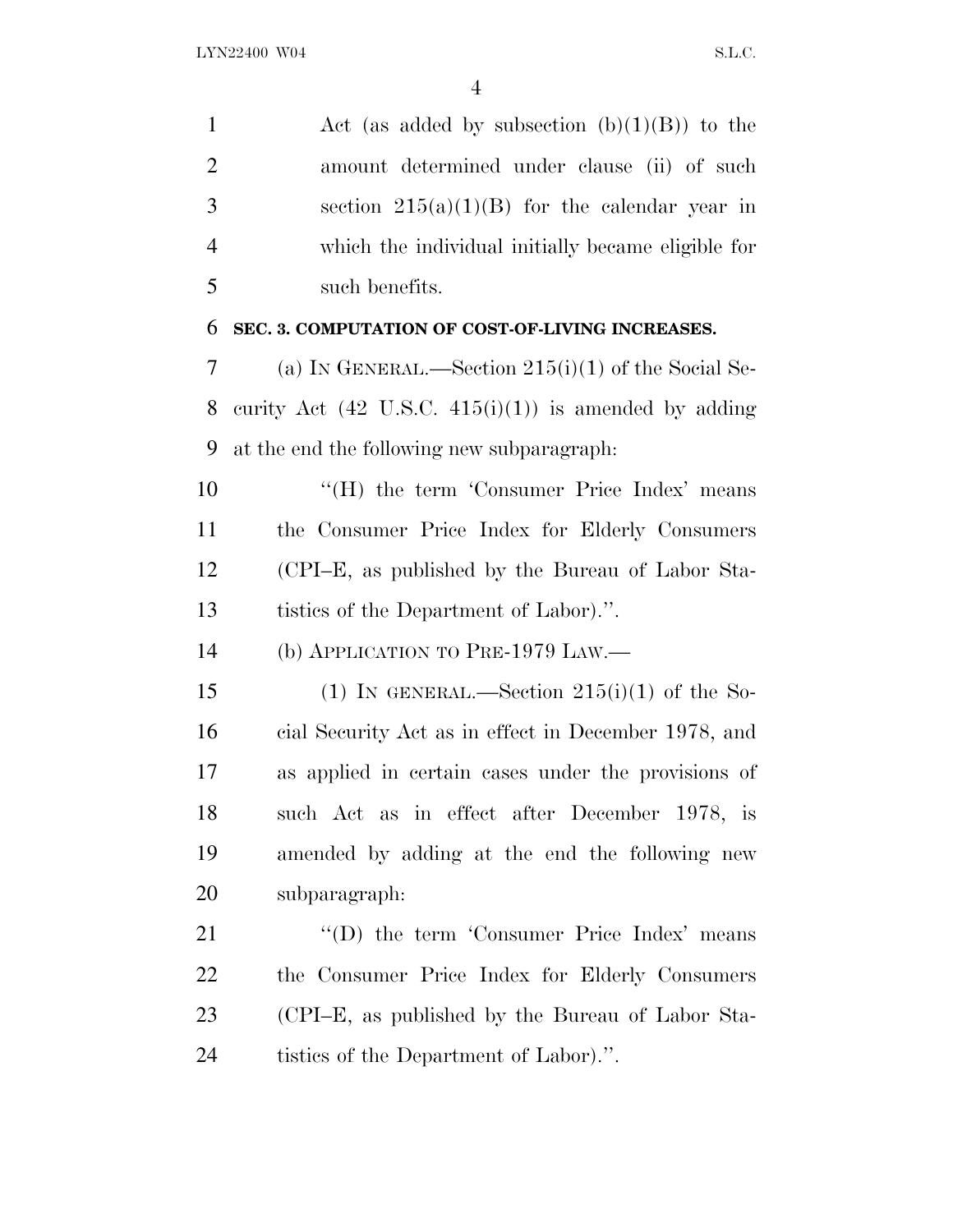| $\mathbf{1}$   | (2) CONFORMING CHANGE.—Section $215(i)(4)$                     |
|----------------|----------------------------------------------------------------|
| $\overline{2}$ | of the Social Security Act $(42 \text{ U.S.C. } 415(i)(4))$ is |
| 3              | amended—                                                       |
| $\overline{4}$ | $(A)$ by striking "and by section 9001" and                    |
| 5              | inserting ", section 9001"; and                                |
| 6              | (B) by inserting "and section 3 of the So-                     |
| 7              | cial Security Expansion Act," after "1986,".                   |
| 8              | (c) NO EFFECT ON ADJUSTMENTS UNDER OTHER                       |
| 9              | LAWS.—Section 215(i) of the Social Security Act (42)           |
|                | 10 U.S.C. $415(i)$ is amended by adding at the end the fol-    |
| 11             | lowing:                                                        |
| 12             | $\lq(6)$ Any provision of law (other than in this title,       |
| 13             | title VIII, or title XVI) which provides for adjustment of     |
| 14             | an amount based on a change in benefit amounts resulting       |
| 15             | from a determination made under this subsection shall be       |

tinue to apply.''.

22 (d) PUBLICATION OF CONSUMER PRICE INDEX FOR ELDERLY CONSUMERS.—The Bureau of Labor Statistics of the Department of Labor shall prepare and publish the index authorized by section 191 of the Older Americans

applied and administered without regard to the amend-

ments made by section 3 of the Social Security Expansion

Act, and, for purposes of making such an adjustment

under such a provision, this subsection as in effect on the

day before the date of enactment of such Act shall con-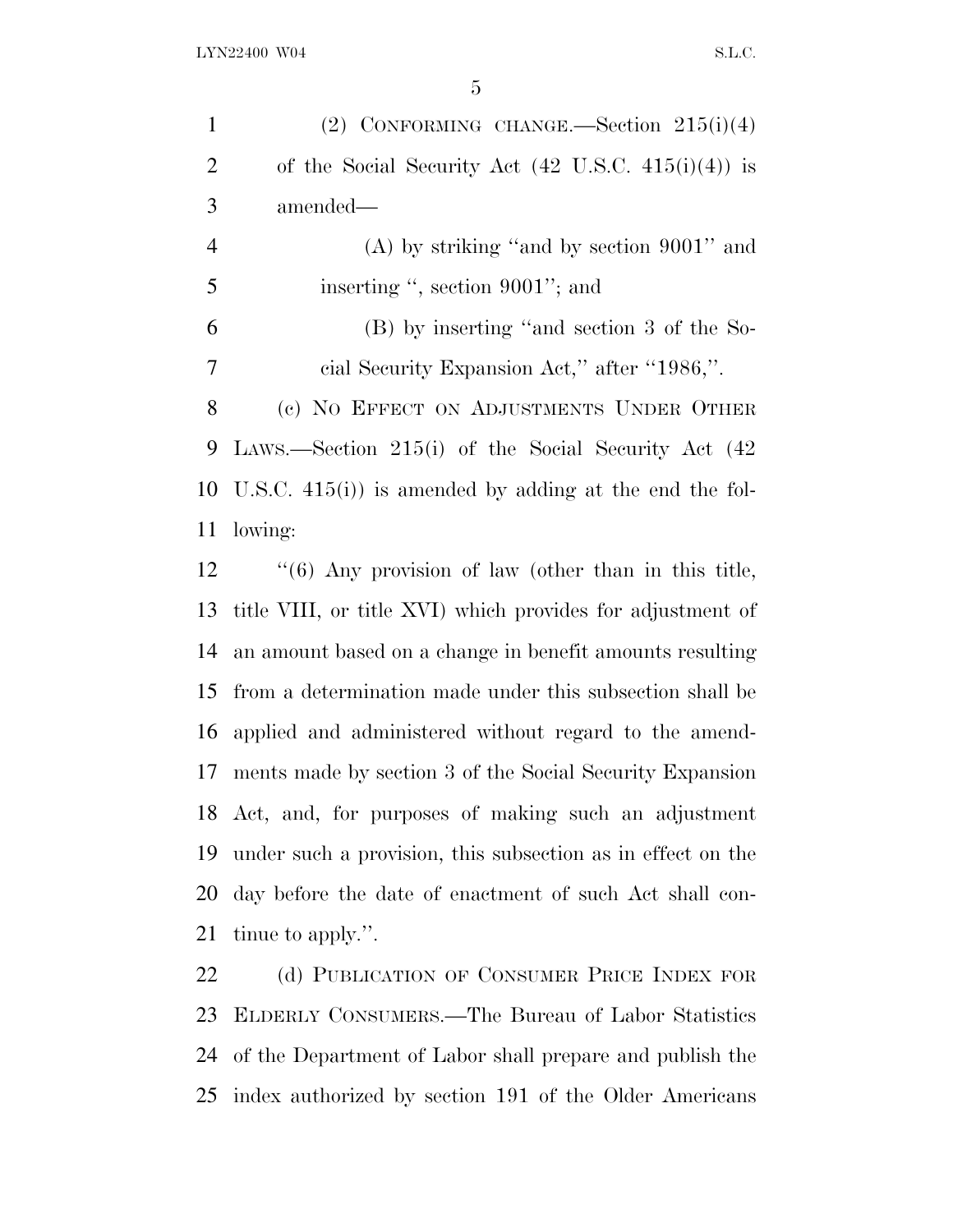Amendments Act of 1987 (29 U.S.C. 2 note) for each cal- endar month, beginning with July of the calendar year fol- lowing the calendar year in which this Act is enacted, and such index shall be known as the ''Consumer Price Index for Elderly Consumers''.

 (e) EFFECTIVE DATE.—The amendments made by subsection (a) shall apply to determinations made with re- spect to cost-of-living computation quarters (as defined in section 215(i)(1)(B) of the Social Security Act (42 U.S.C.  $10\quad 415(i)(1)(B))$  ending on or after September 30 of the sec- ond calendar year following the calendar year in which this Act is enacted.

## **SEC. 4. INCREASE IN MINIMUM BENEFIT FOR LIFETIME LOW EARNERS BASED ON YEARS IN THE WORKFORCE.**

16 (a) IN GENERAL.—Section  $215(a)(1)$  of the Social 17 Security Act  $(42 \text{ U.S.C. } 415(a)(1))$  is amended—

 (1) by redesignating subparagraph (D) as sub-paragraph (E); and

 (2) by inserting after subparagraph (C) the fol-lowing new subparagraph:

  $\text{``(D)(i)}$  Effective with respect to the benefits of indi- viduals who become eligible for old-age insurance benefits or disability insurance benefits (or die before becoming so eligible) after 2022, no primary insurance amount com-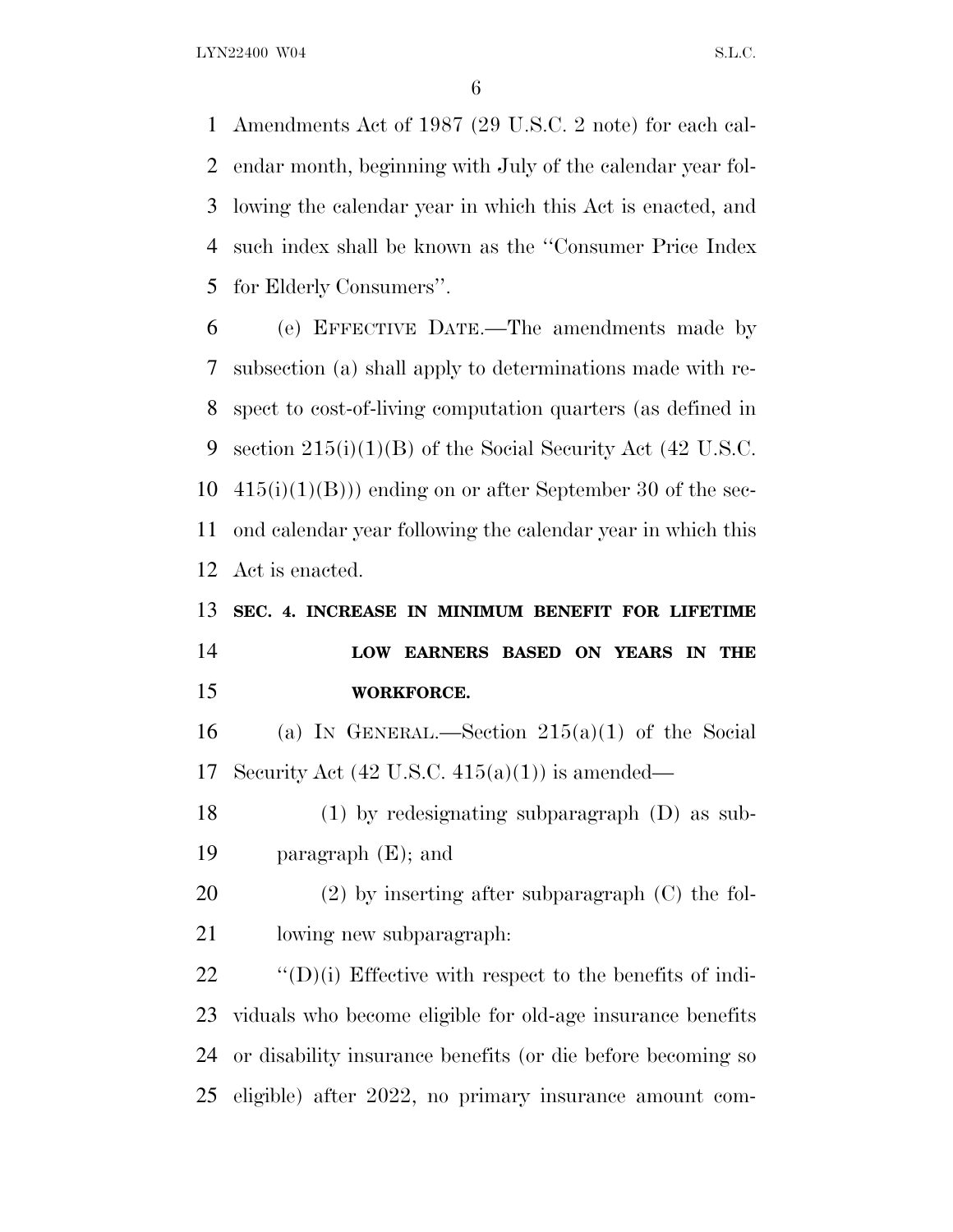puted under subparagraph (A) may be less than the great-er of—

 ''(I) the minimum monthly amount computed under subparagraph (C); or

5 "(II) in the case of an individual who has more 6 than 10 years of work (as defined in clause  $(iv)(I)$ ), the alternative minimum amount determined under clause (ii).

 $\qquad$  "(ii)(I) The alternative minimum amount determined 10 under this clause is the applicable percentage of  $\frac{1}{12}$  of the annual dollar amount determined under clause (iii) for the year in which the amount is determined.

 ''(II) For purposes of subclause (I), the applicable percentage is the percentage specified in connection with the number of years of work, as set forth in the following table:

| "If the number of years" | The applicable   |
|--------------------------|------------------|
| of work is:              | percentage is:   |
| 11                       | $6.25$ percent   |
| 12                       | $12.50$ percent  |
| 13.                      | $18.75$ percent  |
| 14                       | $25.00$ percent  |
| 15                       | $31.25$ percent  |
| 16                       | $37.50$ percent  |
| 17                       | $43.75$ percent  |
| 18                       | $50.00$ percent  |
| 19                       | $56.25$ percent  |
| 20                       | $62.50$ percent  |
| 21.                      | $68.75$ percent  |
| 22                       | $75.00$ percent  |
| 23                       | $81.25$ percent  |
| 24                       | $87.50$ percent  |
| 25                       | $93.75$ percent  |
| 26                       | $100.00$ percent |
| 27                       | $106.25$ percent |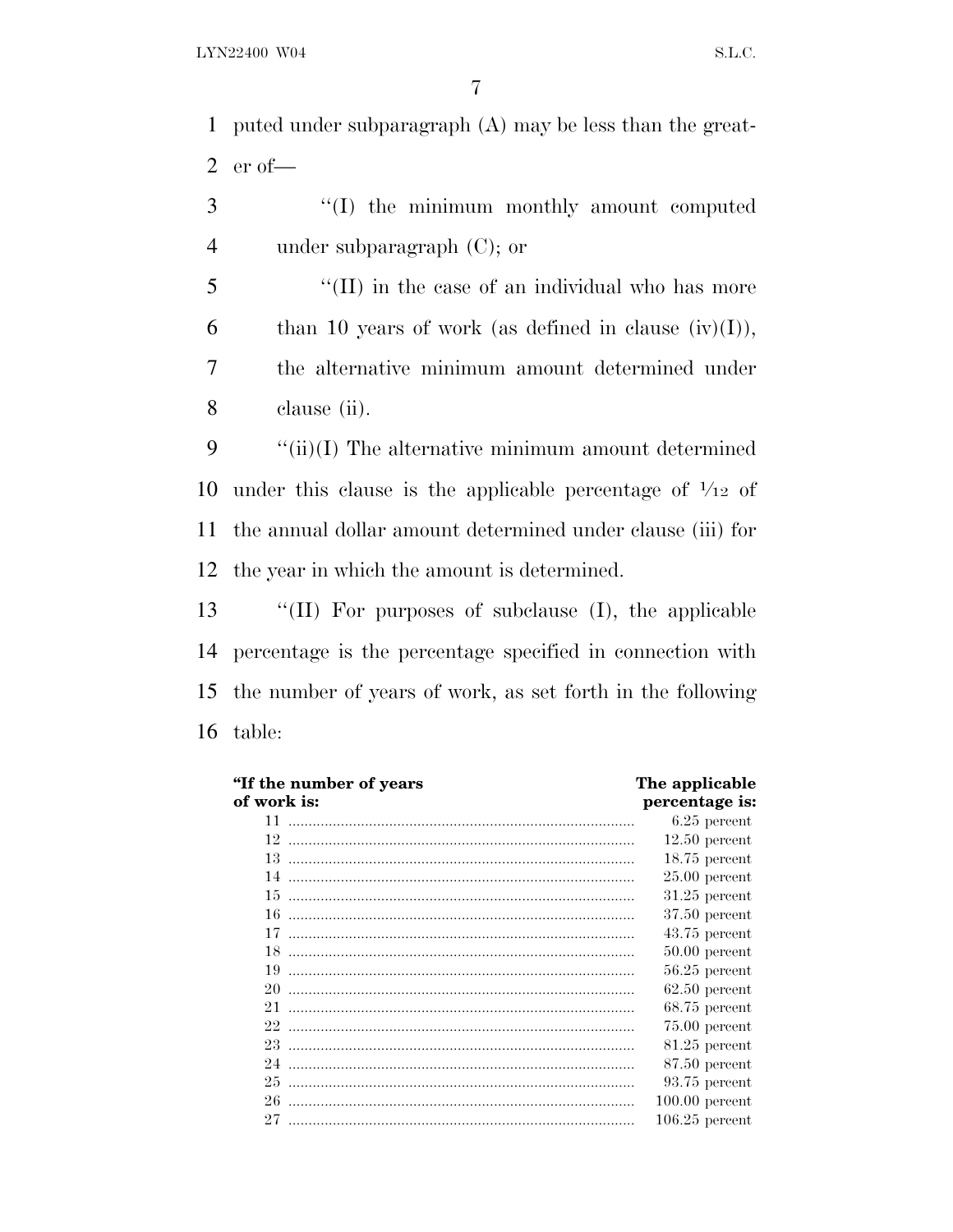|              | "If the number of years<br>The applicable<br>of work is:<br>percentage is: |
|--------------|----------------------------------------------------------------------------|
|              | $112.50$ percent<br>$118.75$ percent<br>$125.00$ percent.                  |
| $\mathbf{1}$ | "(iii) The annual dollar amount determined under                           |
| 2            | this clause is—                                                            |
| 3            | "(I) for calendar year 2023, the poverty guide-                            |
| 4            | line for $2022$ ; and                                                      |
| 5            | "(II) for any calendar year after 2023, the an-                            |
| 6            | nual dollar amount for 2022 multiplied by the ratio                        |
| 7            | $of$ —                                                                     |
| 8            | "(aa) the national average wage index (as                                  |
| 9            | defined in section $209(k)(1)$ for the second cal-                         |
| 10           | endar year preceding the calendar year for                                 |
| 11           | which the determination is made, to                                        |
| 12           | "(bb) the national average wage index (as                                  |
| 13           | so defined) for 2021.                                                      |
| 14           | "(iv) For purposes of this subparagraph—                                   |
| 15           | "(I) the term 'year of work' means, with re-                               |
| 16           | spect to an individual, a year to which 4 quarters of                      |
| 17           | coverage have been credited based on such individ-                         |
| 18           | ual's wages and self-employment income; and                                |
| 19           | "(II) the term 'poverty guideline for $2022$ "                             |
| 20           | means the annual poverty guideline for 2022 (as up-                        |
| 21           | dated annually in the Federal Register by the De-                          |
| 22           | partment of Health and Human Services under the                            |
| 23           | authority of section $673(2)$ of the Omnibus Budget                        |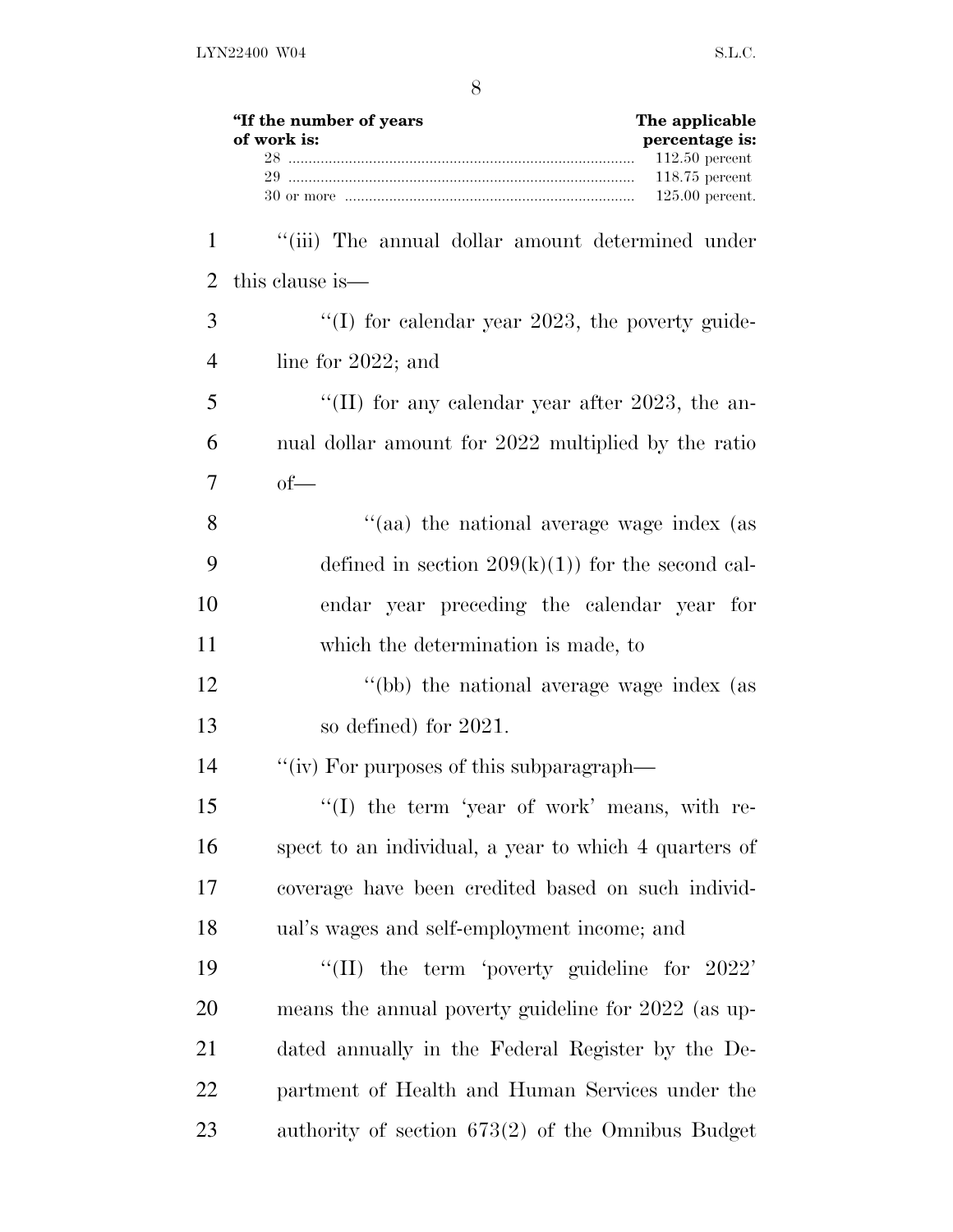Reconciliation Act of 1981) as applicable to a single individual.''. (b) RECOMPUTATION.—Notwithstanding section 215(f)(1) of the Social Security Act, the Commissioner of Social Security shall recompute primary insurance

 amounts originally computed for months prior to Novem- ber 2018 to the extent necessary to carry out the amend-ments made by this section.

 (c) CONFORMING AMENDMENT.—Section 209(k)(1) 10 of such Act  $(42 \text{ U.S.C. } 409(k)(1))$  is amended by inserting 11  $"215(a)(1)(E),"$  after  $"215(a)(1)(D),"$ .

 **SEC. 5. EXTENDED BENEFIT ELIGIBILITY FOR CHILDREN WHO ARE FULL-TIME STUDENTS.** (a) I<sup>N</sup> GENERAL.— (1) IN GENERAL.—Section 202(d) of the Social

Security Act (42 U.S.C. 402(d)) is amended—

17 (A) in paragraph  $(1)$ —

18 (i) in subparagraph (B)—

19 (I) by striking "or (ii)" and in-20 serting "(ii)"; and

21 (II) by inserting "or (iii) was the child of an individual entitled to dis- ability insurance benefits or of an in- dividual who dies a fully or currently insured individual and was a full-time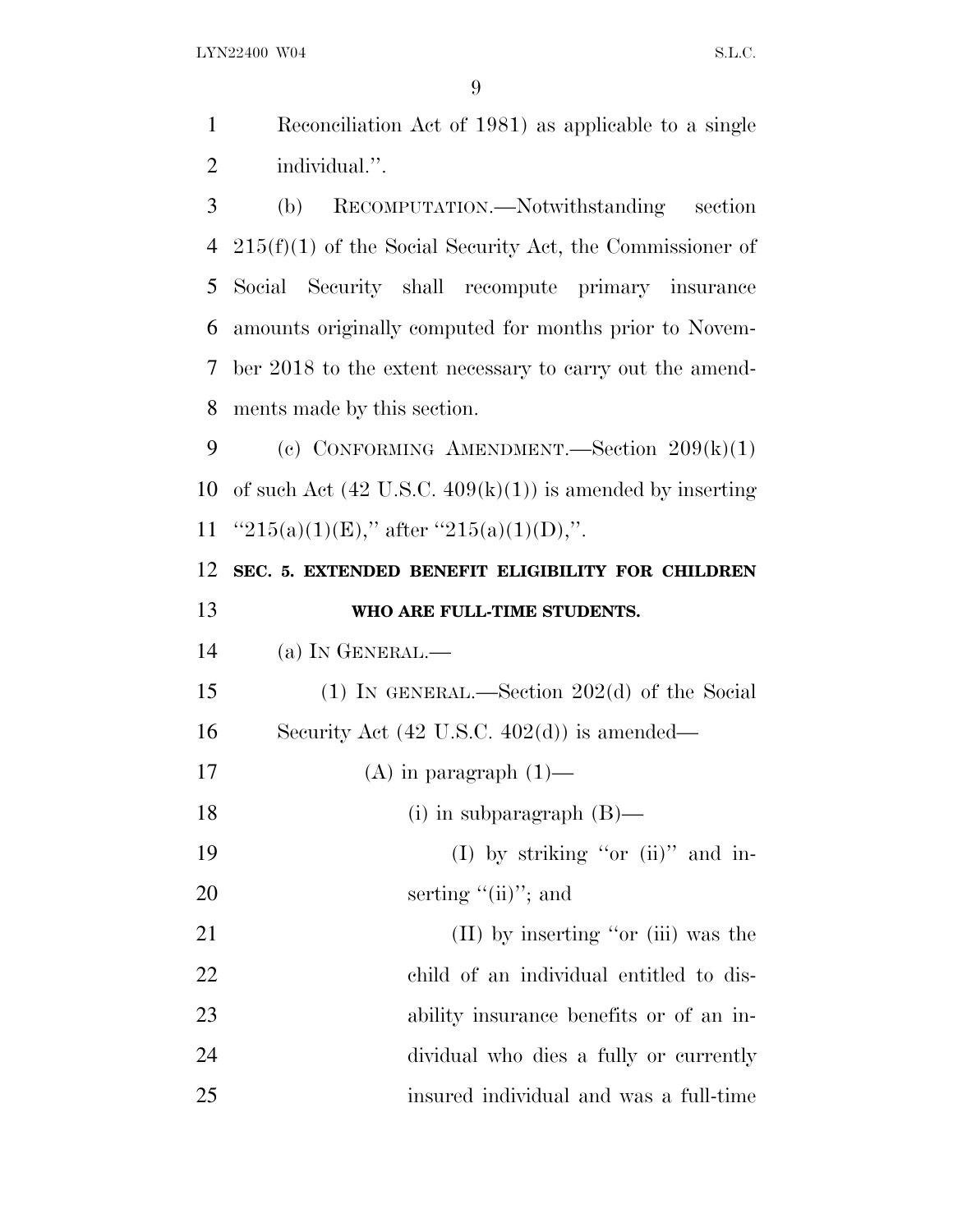| $\mathbf{1}$   | student at an educational institution          |
|----------------|------------------------------------------------|
| $\overline{2}$ | and had not attained the age of $22$ ,"        |
| 3              | after "22,";                                   |
| $\overline{4}$ | (ii) in subparagraph $(E)$ —                   |
| 5              | (I) by striking "and (ii)" and in-             |
| 6              | serting $"(\text{ii})"$ ; and                  |
| 7              | $(II)$ by inserting "and $(iii)$ is not        |
| 8              | a full-time student at an educational          |
| 9              | institution during any part of such            |
| 10             | month (in the case of a child who is           |
| 11             | the child of an individual entitled to         |
| 12             | disability insurance benefits or of an         |
| 13             | individual who dies a fully or cur-            |
| 14             | rently insured individual)" before the         |
| 15             | comma at the end;                              |
| 16             | (iii) in subparagraph $(F)$ , by striking      |
| 17             | clauses (i) and (ii) and inserting the fol-    |
| 18             | lowing:                                        |
| 19             | "(i) in the case of a child who is the child   |
| 20             | of an individual entitled to old-age insurance |
| 21             | benefits—                                      |
| 22             | $\lq\lq$ the first month during no part of     |
| 23             | which the child is a full-time elementary or   |
| 24             | secondary school student, or                   |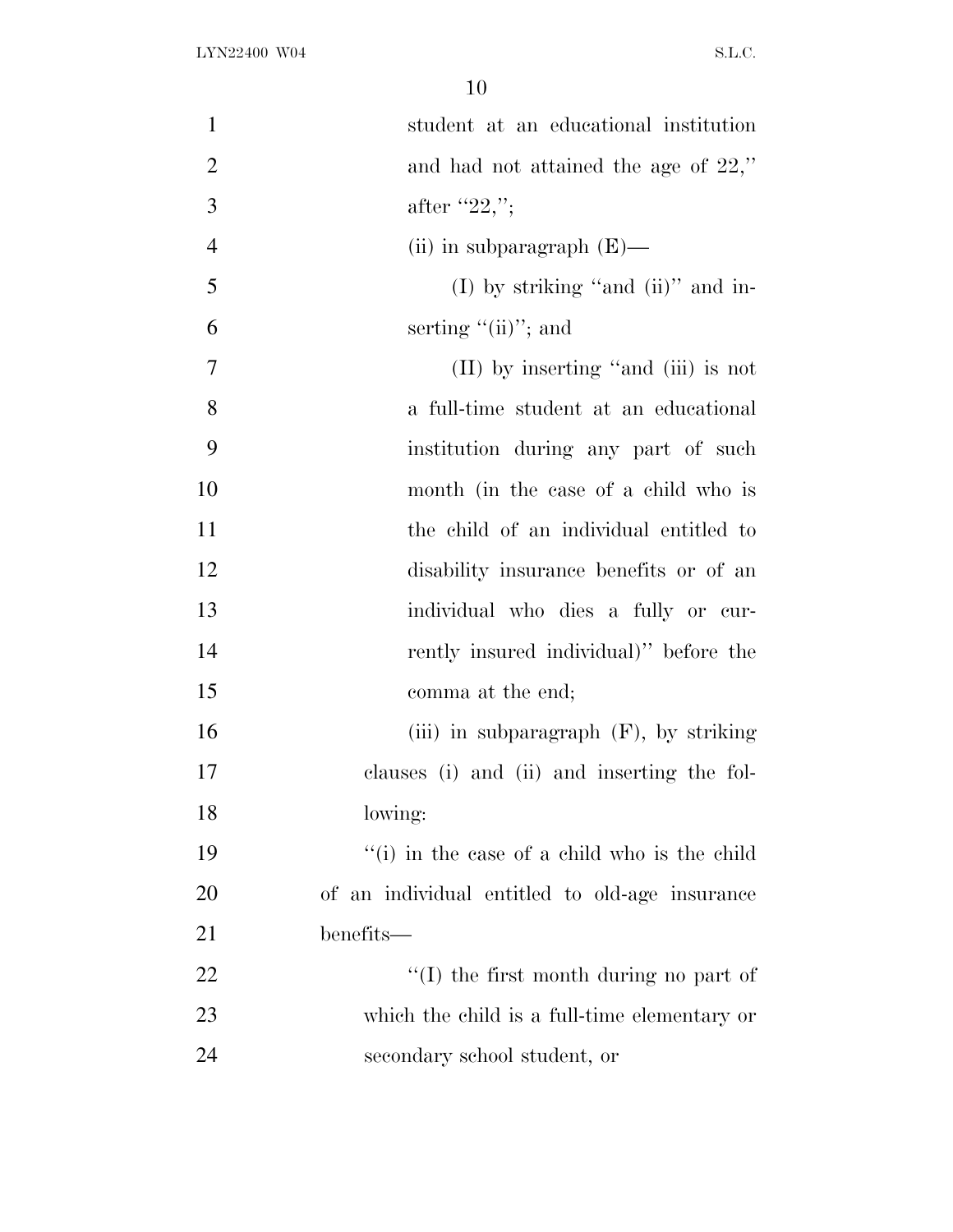| $\mathbf{1}$   | $\lq$ (II) the month in which the child at-       |
|----------------|---------------------------------------------------|
| $\overline{2}$ | tains the age of 19, and                          |
| 3              | "(ii) in the case of a child who is the child     |
| $\overline{4}$ | of an individual entitled to disability insurance |
| 5              | benefits or of an individual who dies a fully or  |
| 6              | currently insured individual—                     |
| 7              | $\lq(1)$ the first month during no part of        |
| 8              | which the child is a full-time student at an      |
| 9              | educational institution, or                       |
| 10             | $\lq$ (II) the month in which the child at-       |
| 11             | tains the age of $22$ ,"; and                     |
| 12             | $(iv)$ in subparagraph $(G)$ , by striking        |
| 13             | clauses (ii) and (iii) and inserting the fol-     |
| 14             | lowing:                                           |
| 15             | "(ii) in the case of a child who is the child     |
| 16             | of an individual entitled to old-age insurance    |
| 17             | benefits—                                         |
| 18             | $\lq\lq$ the first month during no part of        |
| 19             | which the child is a full-time elementary or      |
| 20             | secondary school student, or                      |
| 21             | "(II) the month in which the child at-            |
| 22             | tains the age of 19, and                          |
| 23             | "(iii) in the case of a child who is the child    |
| 24             | of an individual entitled to disability insurance |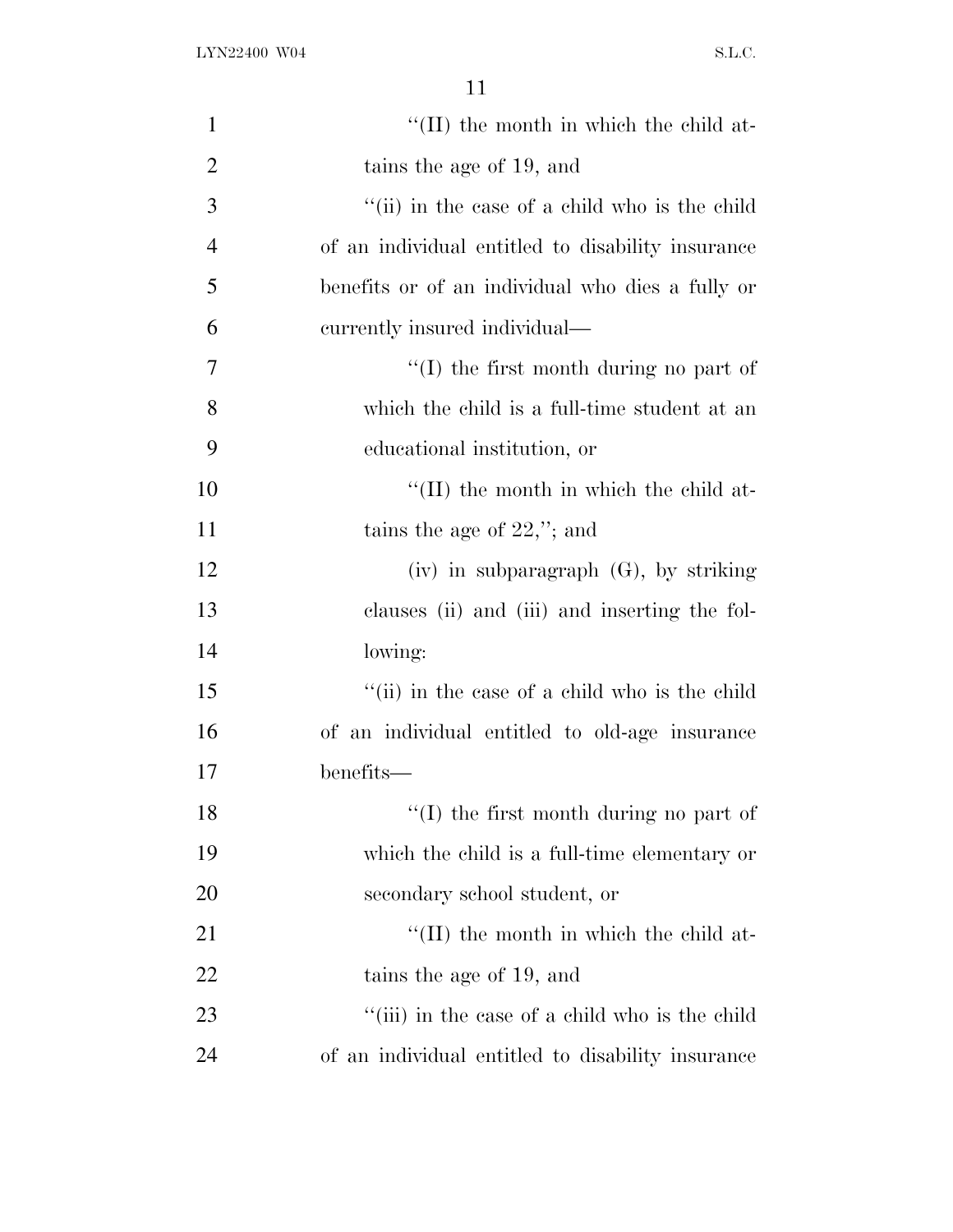| $\mathbf{1}$   | benefits or of an individual who dies a fully or |
|----------------|--------------------------------------------------|
| $\overline{2}$ | currently insured individual—                    |
| 3              | "(I) the first month during no part of           |
| $\overline{4}$ | which the child is a full-time student at an     |
| 5              | educational institution, or                      |
| 6              | $\lq\lq$ (II) the month in which the child at-   |
| 7              | tains the age of $22$ ,";                        |
| 8              | $(B)$ in paragraph $(6)$ —                       |
| 9              | (i) in subparagraph $(A)$ —                      |
| 10             | (I) by striking "or (ii)" and in-                |
| 11             | serting $"(\text{ii})"$ ; and                    |
| 12             | $(II)$ by inserting "or $(iii)$ is the           |
| 13             | child of an individual entitled to dis-          |
| 14             | ability insurance benefits or of an in-          |
| 15             | dividual who dies a fully or currently           |
| 16             | insured individual and is a full-time            |
| 17             | student at an educational institution            |
| 18             | and has not attained the age of $22$ ,"          |
| 19             | after $"22,"$ ; and                              |
| 20             | (ii) by striking subparagraphs<br>(D)            |
| 21             | and $(E)$ and inserting the following:           |
| <u>22</u>      | $\lq\lq$ (D) the earlier of —                    |
| 23             | "(i) in the case of a child who is the child     |
| 24             | of an individual entitled to old-age insurance   |
| 25             | benefits—                                        |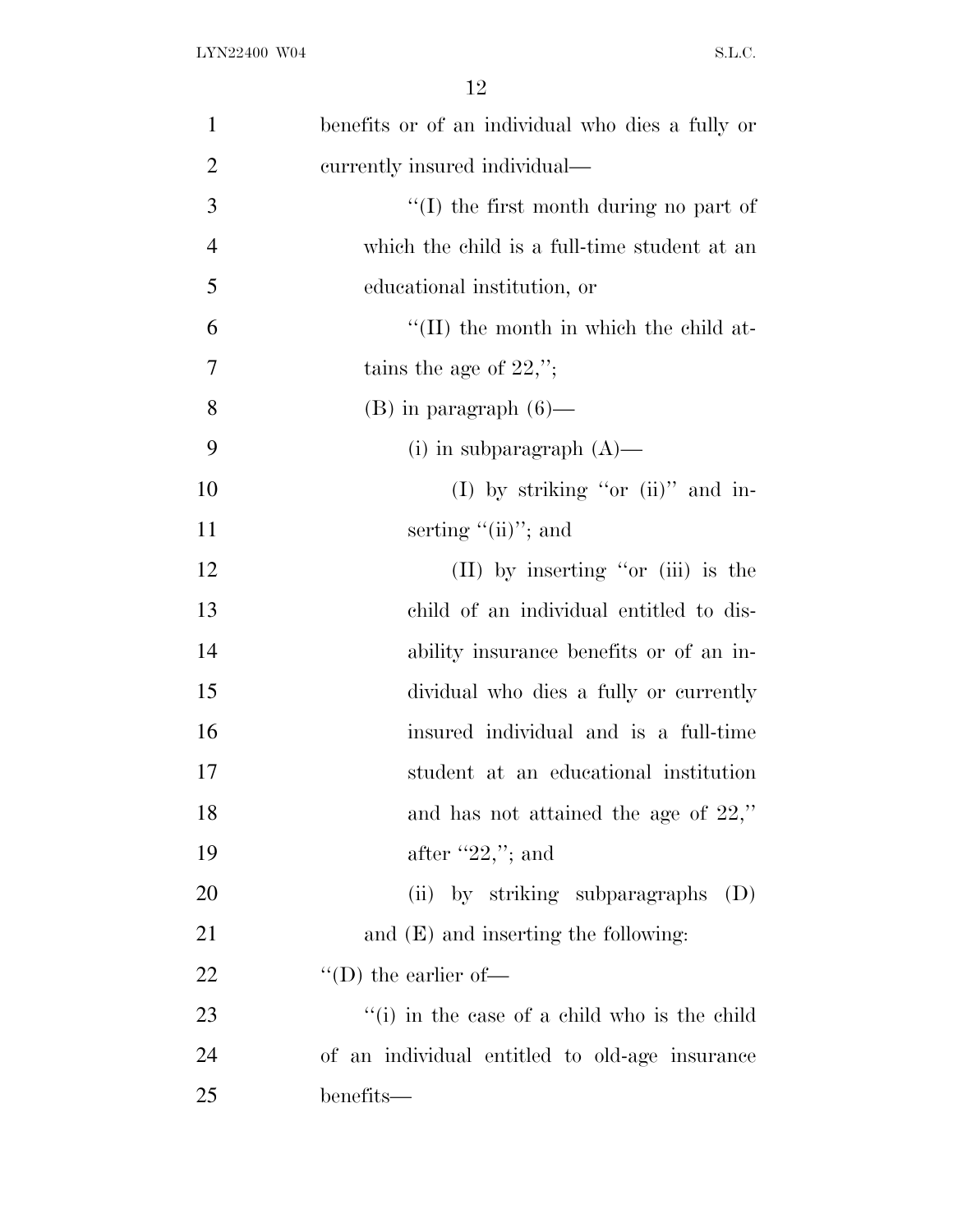| 1              | $\lq\lq$ the first month during no part of               |
|----------------|----------------------------------------------------------|
| $\overline{2}$ | which the child is a full-time elementary or             |
| 3              | secondary school student; or                             |
| $\overline{4}$ | $\lq$ (II) the month in which the child at-              |
| 5              | tains the age of 19; and                                 |
| 6              | "(ii) in the case of a child who is the child            |
| 7              | of an individual entitled to disability insurance        |
| 8              | benefits or of an individual who dies a fully or         |
| 9              | currently insured individual—                            |
| 10             | $\lq (I)$ the first month during no part of              |
| 11             | which the child is a full-time student at an             |
| 12             | educational institution; or                              |
| 13             | $\lq$ (II) the month in which the child at-              |
| 14             | tains the age of $22$ ;                                  |
| 15             | but only if the child is not under a disability (as      |
| 16             | so defined) in such earlier month; or                    |
| 17             | "(E) if the child was under a disability (as so          |
| 18             | defined), the termination month (as defined in para-     |
| 19             | graph $(1)(G)(i)$ , subject to section $223(e)$ , or (if |
| <b>20</b>      | later) the earlier of—                                   |
| 21             | "(i) in the case of a child who is the child             |
| 22             | of an individual entitled to old-age insurance           |
| 23             | benefits—                                                |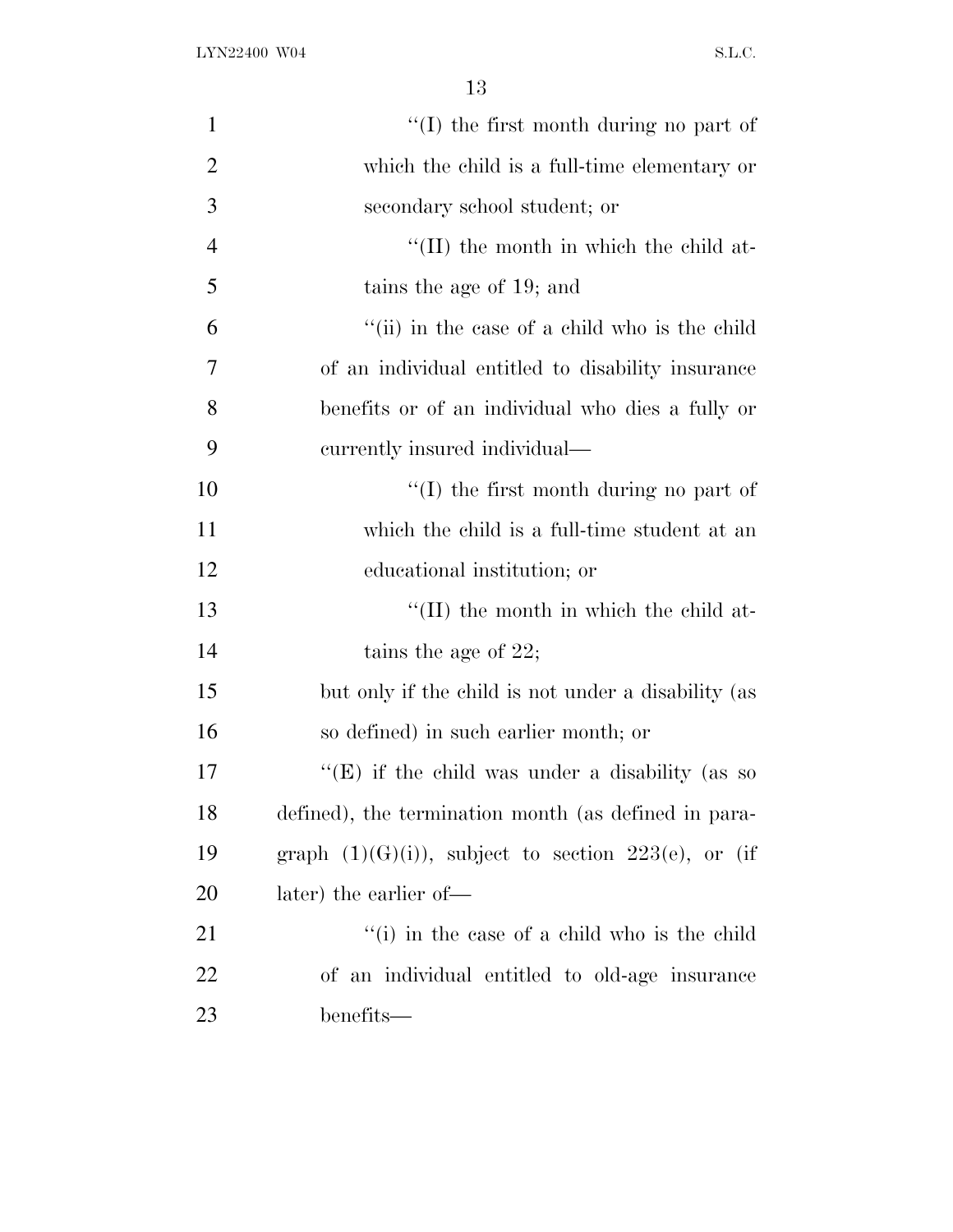| $\mathbf{1}$   | $\lq\lq$ the first month during no part of            |
|----------------|-------------------------------------------------------|
| $\overline{2}$ | which the child is a full-time elementary or          |
| 3              | secondary school student; or                          |
| $\overline{4}$ | $\lq\lq$ (II) the month in which the child at-        |
| 5              | tains the age of 19; and                              |
| 6              | "(ii) in the case of a child who is the child         |
| 7              | of an individual entitled to disability insurance     |
| 8              | benefits or of an individual who dies a fully or      |
| 9              | currently insured individual—                         |
| 10             | $\lq\lq$ the first month during no part of            |
| 11             | which the child is a full-time student at an          |
| 12             | educational institution; or                           |
| 13             | $\lq$ (II) the month in which the child at-           |
| 14             | tains the age of $22$ ."; and                         |
| 15             | $(C)$ in paragraph $(7)$ , by adding at the end       |
| 16             | the following new paragraphs:                         |
| 17             | " $(E)$ The term 'full-time student at an edu-        |
| 18             | cational institution' means an individual who is in   |
| 19             | full-time attendance as a student at an elementary    |
| 20             | school (but only in the case of an individual who has |
| 21             | not attained the age of 19) or a secondary school or  |
| <u>22</u>      | an institution described in section 102 of the Higher |
| 23             | Education Act of $1965$ (20 U.S.C. 1002), as deter-   |
| 24             | mined by the Commissioner of Social Security (in      |
| 25             | accordance with regulations prescribed by the Com-    |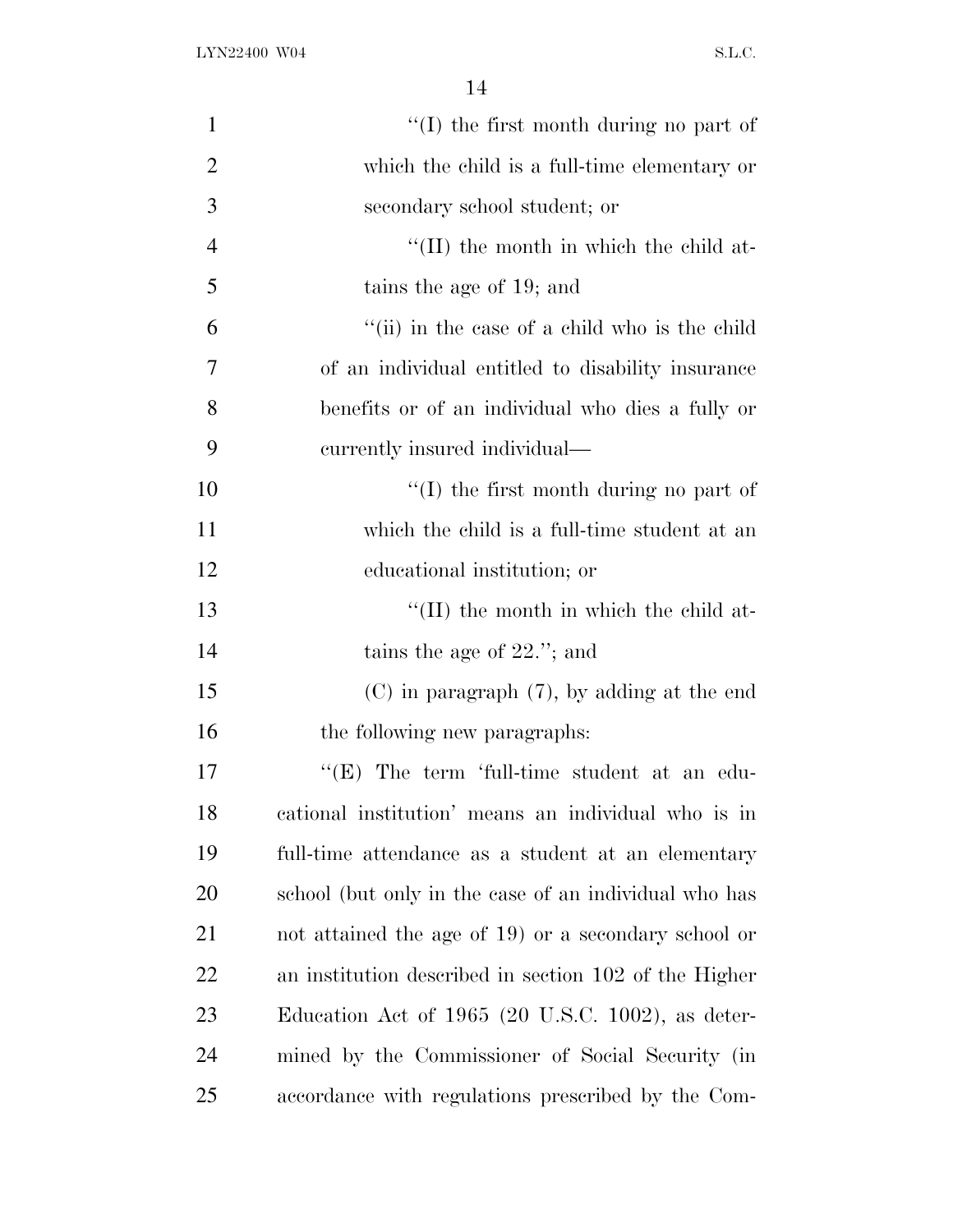missioner) in the light of the standards and prac-2 tices of the schools and institutions involved, except that no individual shall be considered a 'full-time student at an educational institution' if the indi- vidual is paid by his employer while attending a school or institution at the request, or pursuant to a requirement, of his employer. An individual shall not be considered a 'full-time student at an edu- cational institution' for the purpose of this section while that individual is confined in a jail, prison, or other penal institution or correctional facility, pursu- ant to the individual's conviction of an offense (com- mitted after the effective date of this sentence) which constituted a felony under applicable law. An individual who is determined to be a full-time stu- dent at an educational institution shall be deemed to be such a student throughout the month with re-spect to which such determination is made.

19 "'(F) Except to the extent provided in such reg- ulations, an individual shall be deemed to be a full- time student at a school or educational institution during any period of nonattendance at a school or institution at which he has been in full-time attend- ance if (i) such period is 4 calendar months or less, and (ii) the individual shows to the satisfaction of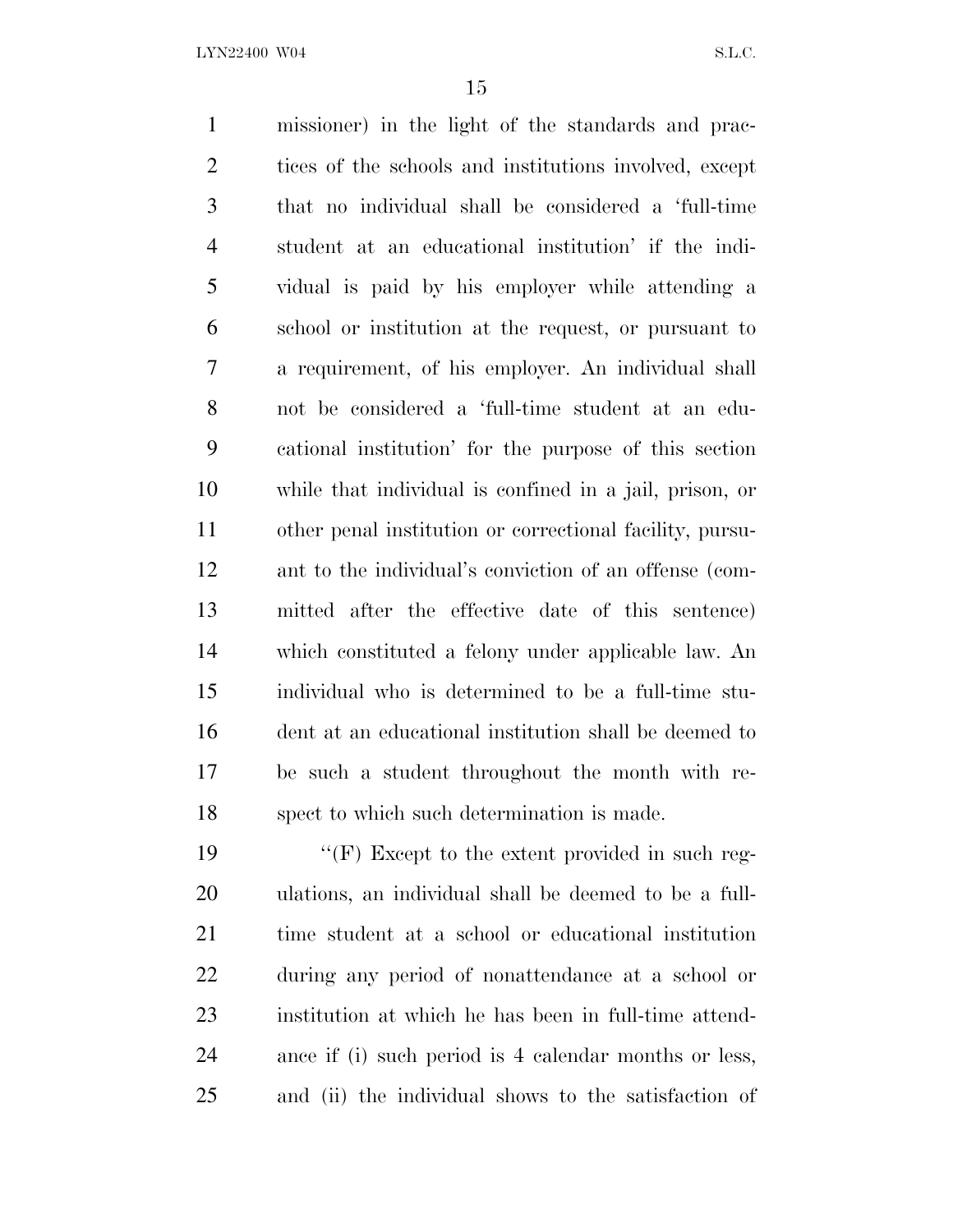the Commissioner of Social Security that the indi- vidual intends to continue to be in full-time attend- ance at a secondary school or institution described in section 102 of the Higher Education Act of 1965 (20 U.S.C. 1002) immediately following such period. An individual who does not meet the requirement of clause (ii) with respect to such period of nonattend- ance shall be deemed to have met such requirement (as of the beginning of such period) if he is in full- time attendance at such a school or institution im-mediately following such period.

 $\langle G \rangle$  A child who attains age 22 at a time when the child is a full-time student of an educational in- stitution (as defined in subparagraph (E) and with- out application of subparagraph (F)) but has not (at such time) completed the requirements for, or re- ceived, a diploma or equivalent certificate from a 18 secondary school (as defined in subparagraph  $(C)(i)$ ) or, if such child is a student at an educational insti- tution described in section 102 of the Higher Edu- cation Act of 1965, a diploma, degree, or equivalent degree from such an institution, shall be deemed (for purposes of determining whether the child's entitle- ment to benefits under this subsection has termi-25 nated under paragraph  $(1)(F)$  and for purposes of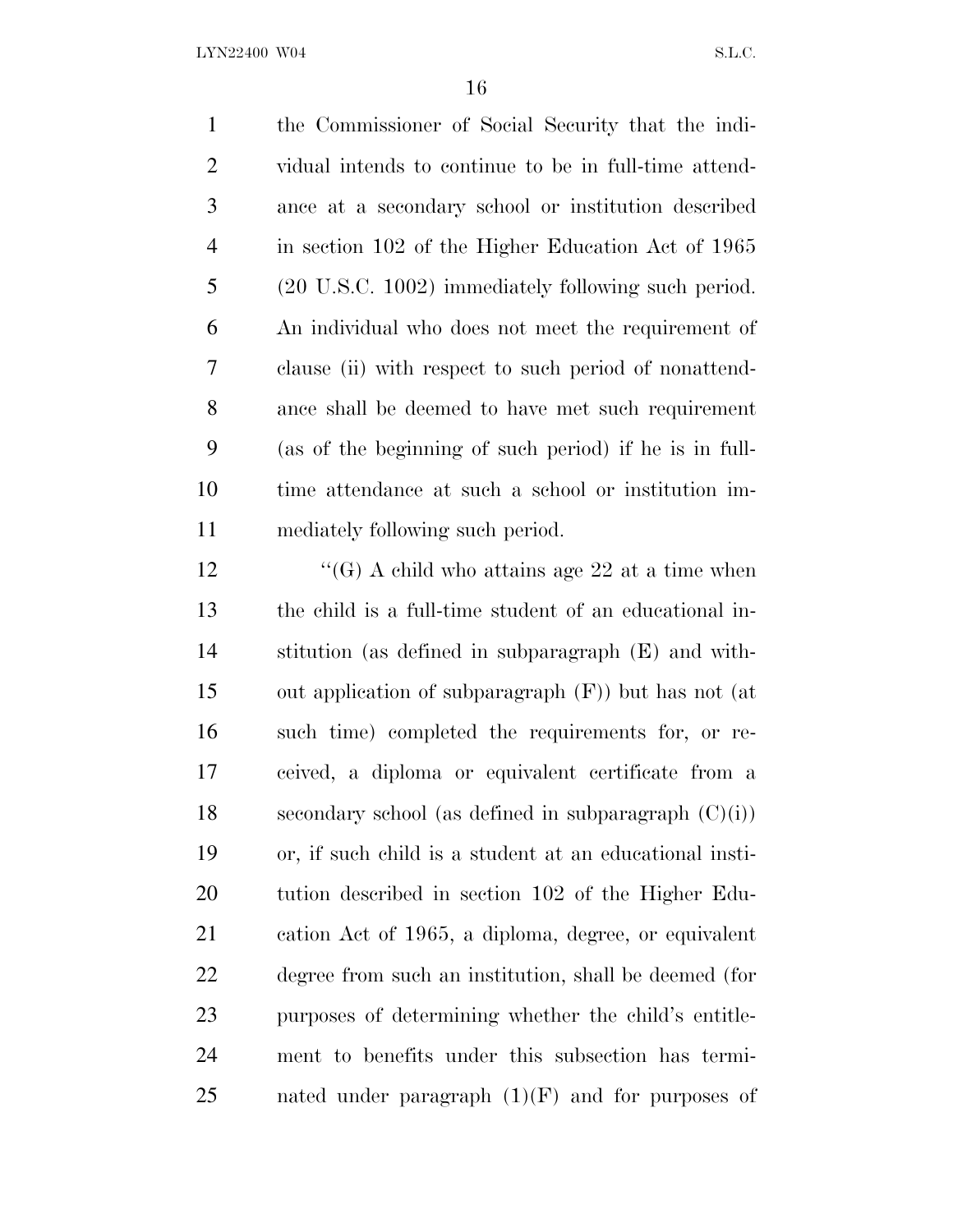determining his initial entitlement to such benefits 2 under clause (iii) of paragraph  $(1)(B)$  not to have attained such age until the first day of the first month following the end of the quarter or semester in which he is enrolled at such time (or, if the sec- ondary school or educational institution in which he is enrolled is not operated on a quarter or semester system, until the first day of the first month fol- lowing the completion of the course in which the child is so enrolled or until the first day of the third month beginning after such time, whichever first oc- curs).''. (2) EFFECTIVE DATE.—The amendments made by this subsection shall apply to child's insurance benefits that are payable for months beginning on or after January 1, 2023. (b) RAILROAD RETIREMENT ACT.— (1) Section 2(d) of the Railroad Retirement Act of 1974 (45 U.S.C. 232(2)(d)) is amended— 20 (A) in clause (iii) of paragraph (1), by striking ''will be less than nineteen years of age and a full-time elementary or secondary school 23 student" and inserting "will be less than 22 years of age and a full-time student at an edu-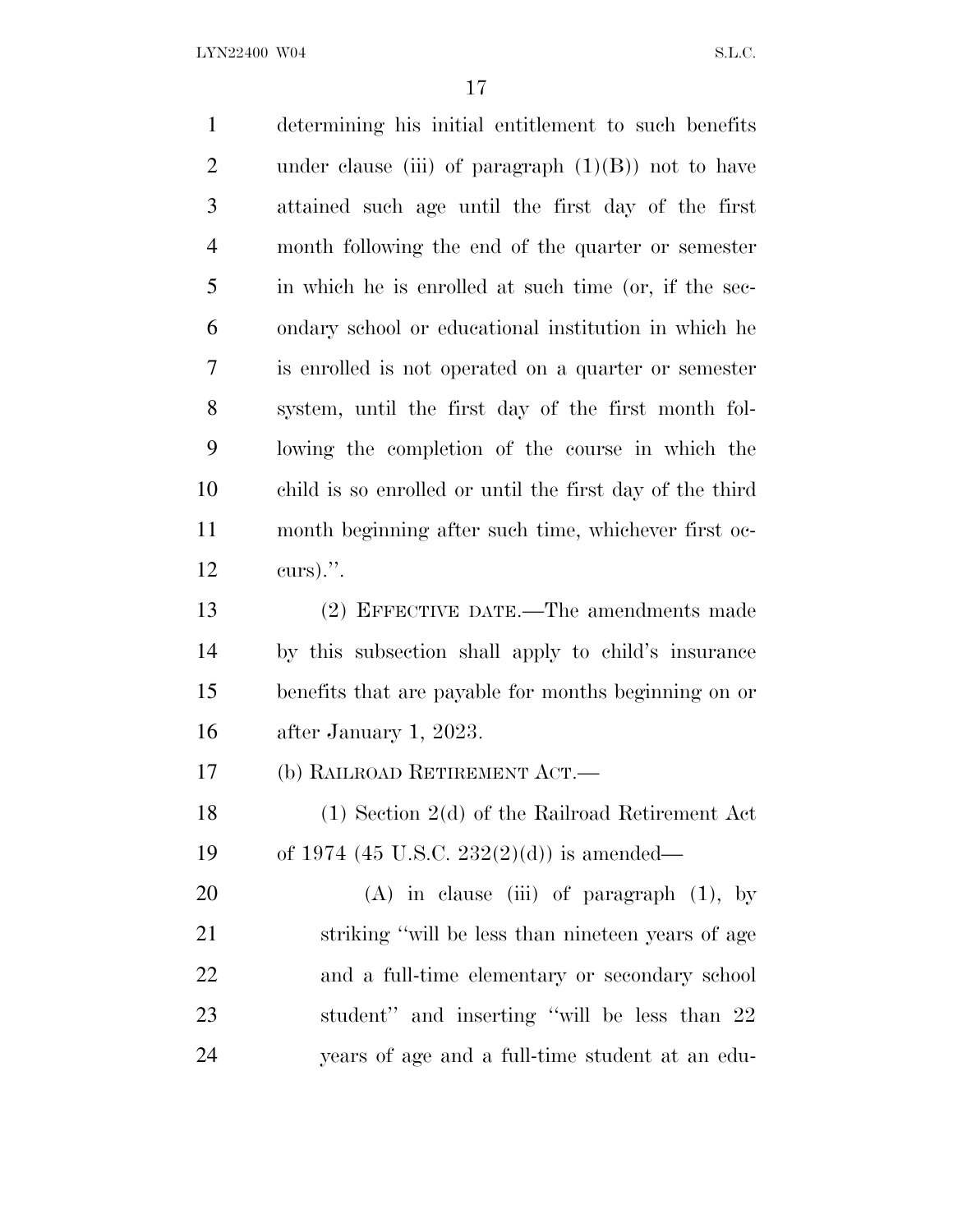| $\mathbf{1}$   | cational institution (as defined in section      |
|----------------|--------------------------------------------------|
| $\overline{2}$ | $202(d)(7)(E)$ of the Social Security Act)"; and |
| 3              | $(B)$ in paragraph $(4)$ —                       |
| $\overline{4}$ | (i) by striking "(defining the terms             |
| 5              | 'full-time elementary or secondary school        |
| 6              | student' and 'elementary or secondary            |
| $\overline{7}$ | $\text{school'}$ ";                              |
| 8              | (ii) by striking "nineteen" and insert-          |
| 9              | ing "22";                                        |
| 10             | (iii) by striking "full-time elementary          |
| 11             | or secondary school student" and inserting       |
| 12             | "full-time student at an educational insti-      |
| 13             | tution";                                         |
| 14             | (iv) by striking "subparagraph (A) of            |
| 15             | paragraph $(7)$ of section $202(d)$ of the So-   |
| 16             | cial Security Act and without the applica-       |
| 17             | tion of subparagraph $(B)$ " and inserting       |
| 18             | "subparagraph $(E)$ of section $202(d)(7)$ of    |
| 19             | the Social Security Act, without regard to       |
| 20             | subparagraph $(F)$ of such section";             |
| 21             | (v) by striking "a diploma or equiva-            |
| 22             | lent certificate from a secondary school (as     |
| 23             | defined in section $202(d)(7)(e)(i)$ of the      |
| 24             | Social Security Act)" and inserting "a di-       |
| 25             | ploma, degree, or equivalent certificate         |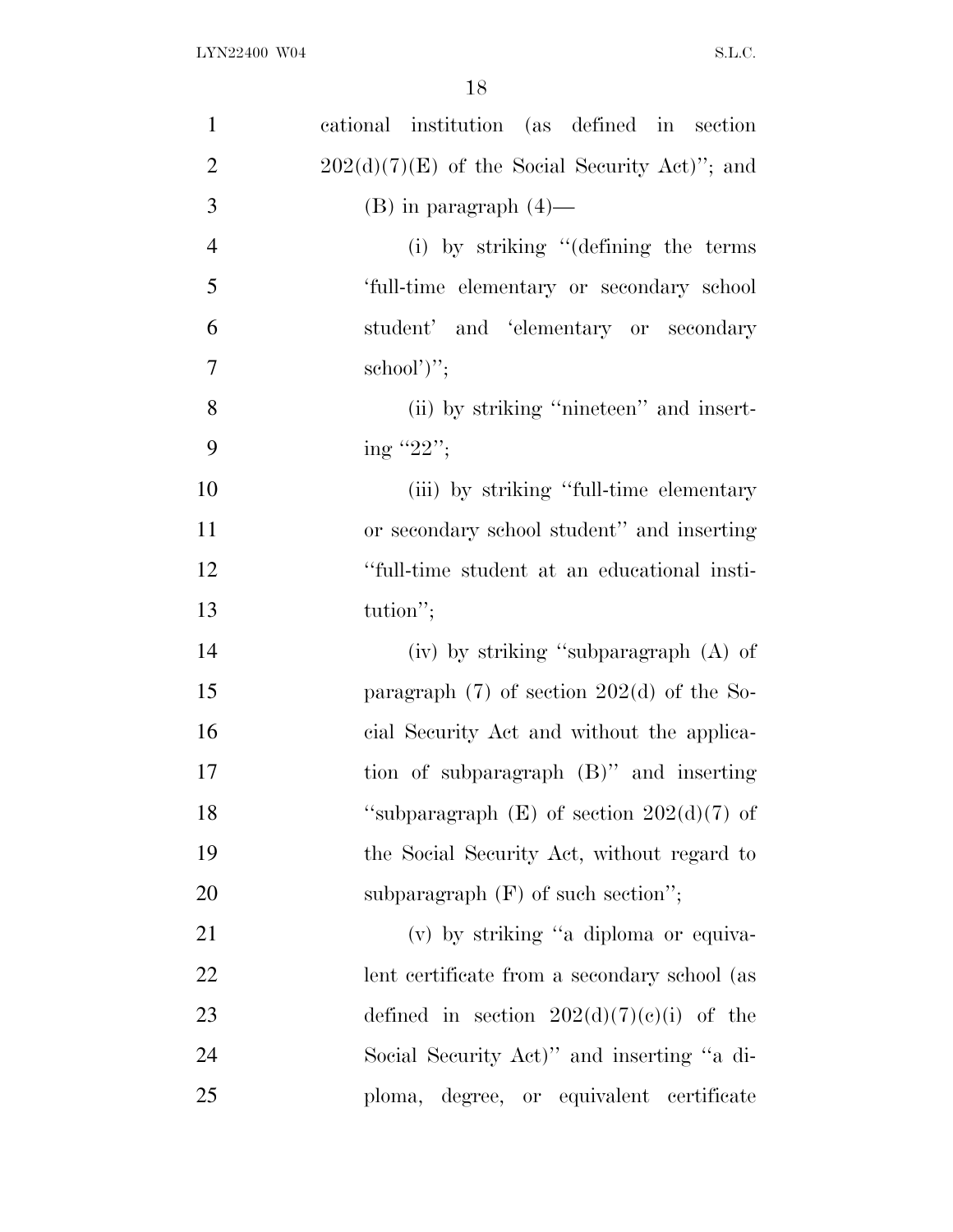| $\mathbf{1}$   | from a secondary school or educational in-                 |
|----------------|------------------------------------------------------------|
| $\overline{2}$ | stitution described in section $202(d)(7)(E)$              |
| 3              | of the Social Security Act"; and                           |
| $\overline{4}$ | (vi) by striking "elementary or sec-                       |
| 5              | ondary school in which he is enrolled" and                 |
| 6              | inserting "school or institution in which                  |
| 7              | the child is enrolled".                                    |
| 8              | $(2)$ Section 5(c)(7) of the Railroad Retirement           |
| 9              | Act of 1974 (45 U.S.C. 235(c)(7)) is amended—              |
| 10             | (A) by striking "full-time elementary or                   |
| 11             | secondary school student" and inserting "full-             |
| 12             | time student at an educational institution"; and           |
| 13             | (B) by striking "19" and inserting "22".                   |
| 14             | (3) The amendments made by this subsection                 |
| 15             | shall apply to benefits under the Railroad Retire-         |
| 16             | ment Act of 1974 that are payable for months be-           |
| 17             | ginning on or after January 1, 2023.                       |
| 18             | SEC. 6. PAYROLL TAX ON REMUNERATION UP TO CON-             |
| 19             | TRIBUTION AND BENEFIT BASE AND MORE                        |
| 20             | THAN \$250,000.                                            |
| 21             | (a) IN GENERAL.—Paragraph $(1)$ of section 3121(a)         |
| 22             | of the Internal Revenue Code of 1986 is amended by in-     |
| 23             | serting after "such calendar year." the following: "The    |
| 24             | preceding sentence shall apply only to calendar years for  |
| 25             | which the contribution and benefit base (as so determined) |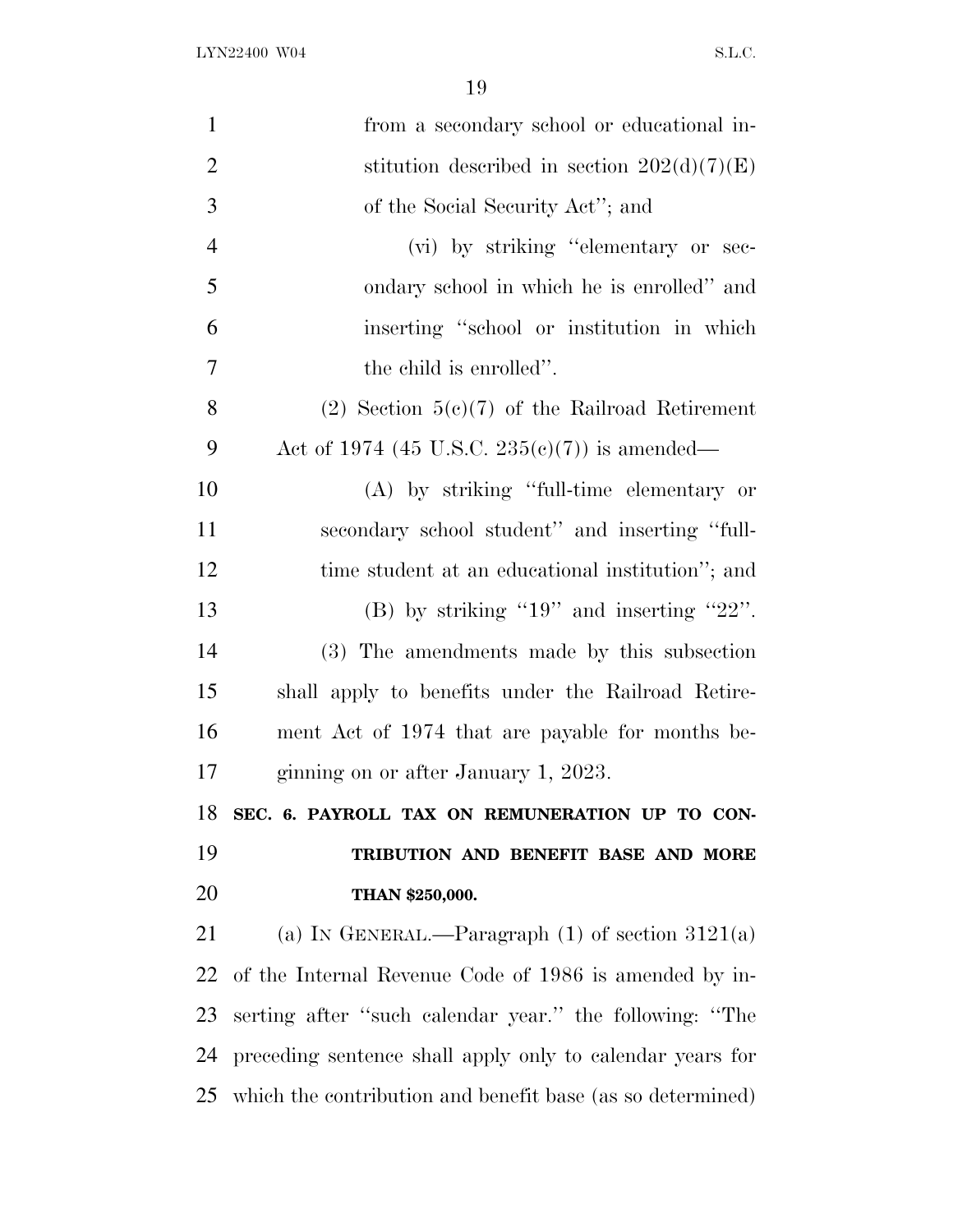is less than \$250,000, and, for such calendar years, only to so much of the remuneration paid to such employee by such employer with respect to employment as does not exceed \$250,000.''.

 (b) CONFORMING AMENDMENT.—Paragraph (1) of section 3121(a) of the Internal Revenue Code of 1986 is amended by striking ''Act) to'' and inserting ''Act), or in excess of \$250,000, to''.

 (c) EFFECTIVE DATE.—The amendments made by this section shall apply to remuneration paid on or after January 1 of the first calendar year that begins after the date of enactment of this Act.

**SEC. 7. TAX ON NET EARNINGS FROM SELF-EMPLOYMENT**

### **UP TO CONTRIBUTION AND BENEFIT BASE AND MORE THAN \$250,000.**

 (a) I<sup>N</sup> GENERAL.—Paragraph (1) of section 1402(b) of the Internal Revenue Code of 1986 is amended to read as follows:

19  $\frac{1}{2}$  (1) in the case of the tax imposed by section 20  $1401(a)$ , the excess of

21 "'(A) that part of the net earnings from self-employment which is in excess of—

23  $\frac{1}{1}$  an amount equal to the contribu- tion and benefit base (as determined under section 230 of the Social Security Act)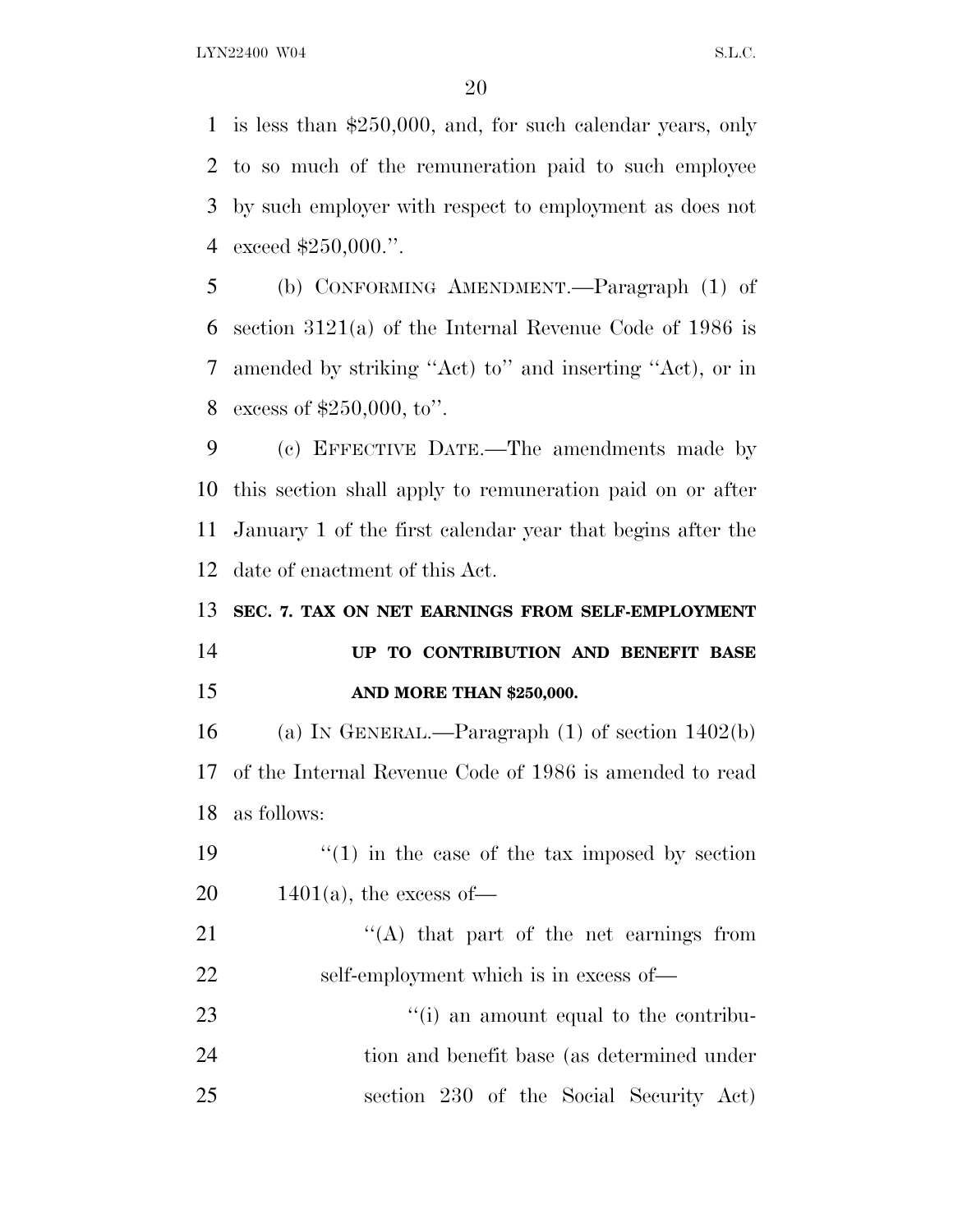| $\mathbf{1}$   | which is effective for the calendar year in                |
|----------------|------------------------------------------------------------|
| $\overline{2}$ | which such taxable year begins, minus                      |
| 3              | "(ii) the amount of the wages paid to                      |
| $\overline{4}$ | such individual during such taxable years,                 |
| 5              | over                                                       |
| 6              | "(B) the sum of $-$                                        |
| 7              | "(i) the excess of $-$                                     |
| 8              | $\lq\lq$ (I) the net earning from self-                    |
| 9              | employment reduced by the excess (if                       |
| 10             | any) of subparagraph $(A)(i)$ over sub-                    |
| 11             | paragraph $(A)(ii)$ , over                                 |
| 12             | "(II) $$250,000$ , reduced by such                         |
| 13             | contribution and benefit base, plus                        |
| 14             | "(ii) the amount of the wages paid to                      |
| 15             | such individual during such taxable year in                |
| 16             | excess of such contribution and benefit                    |
| 17             | base and not in excess of $$250,000$ ; or".                |
| 18             | (b) PHASEOUT.—Subsection (b) of section $1402$ of          |
| 19             | the Internal Revenue Code of 1986 is amended by adding     |
| 20             | at the end the following: "Paragraph (1) shall apply only  |
| 21             | to taxable years beginning in calendar years for which the |
| 22             | contribution and benefit base (as determined under section |
| 23             | 230 of the Social Security Act) is less than \$250,000.".  |
| 24             | (c) EFFECTIVE DATE.—The amendments made by                 |
| 25             | this section shall apply to net earnings from self-employ- |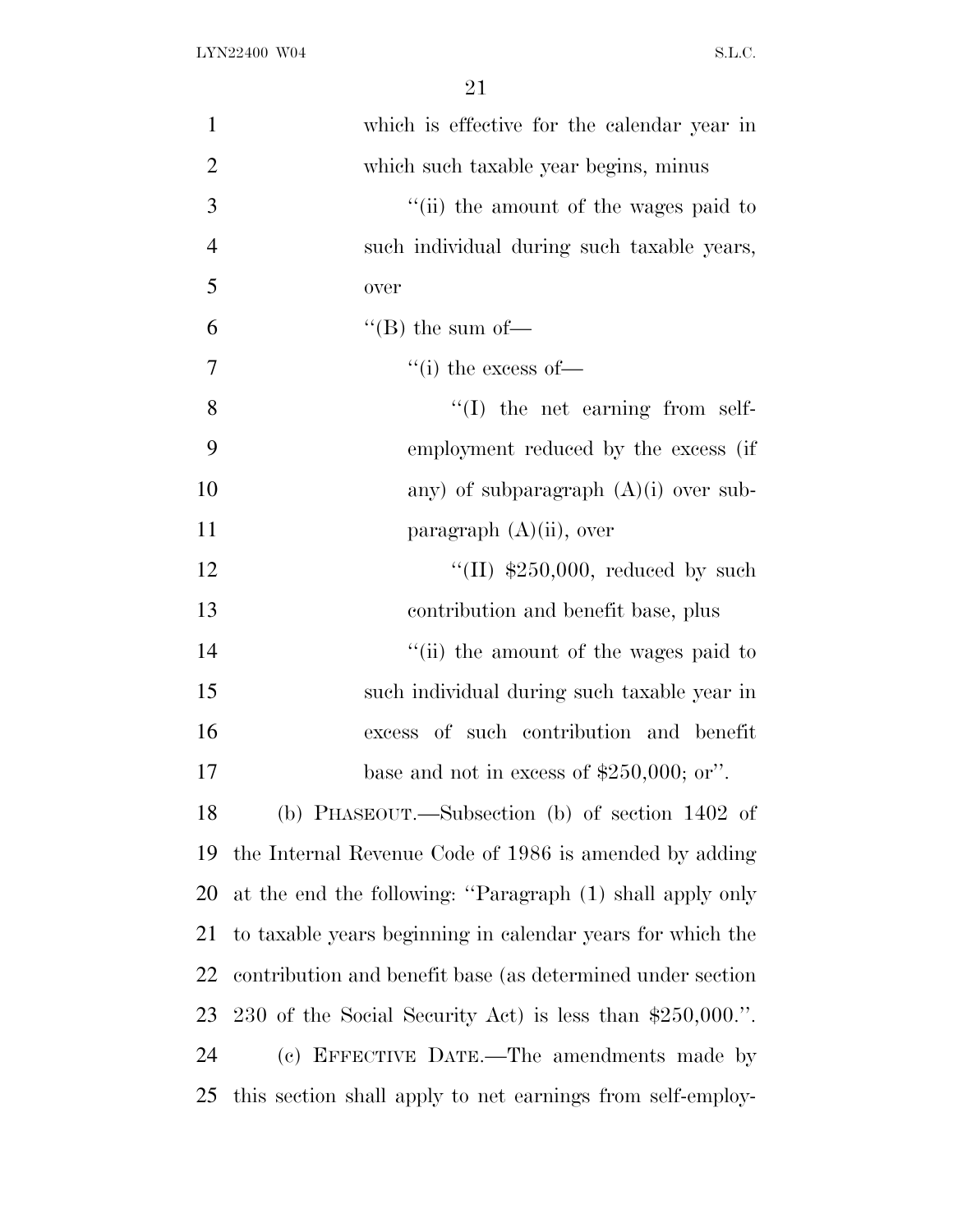ment derived, and remuneration paid, on or after January 1 of the first calendar year that begins after the date of enactment of this Act.

### **SEC. 8. TAX ON INVESTMENT GAIN.**

(a) INCREASE IN TAX.—

 (1) IN GENERAL.—Subsection (a) of section 1411 of the Internal Revenue Code of 1986 is amended by striking ''3.8 percent'' each place it ap-pears and inserting ''16.2 percent''.

 (2) CONFORMING AMENDMENT.—The heading for chapter 2A of the Internal Revenue Code of 1986 is amended by striking ''**UNEARNED IN- COME MEDICARE CONTRIBUTION**'' and inserting ''**ADDITIONAL TAX ON UN- EARNED INCOME IN LIEU OF SOCIAL SECURITY AND MEDICARE TAXES**''.

 (b) INCLUSION OF ACTIVE TRADE OR BUSINESS IN-COME.—

19 (1) IN GENERAL.—Section  $1411(c)(1)(A)$  of the Internal Revenue Code of 1986 is amended—

 (A) in clause (i), by striking '', other than such income which is derived in the ordinary course of a trade or business not described in paragraph (2)'',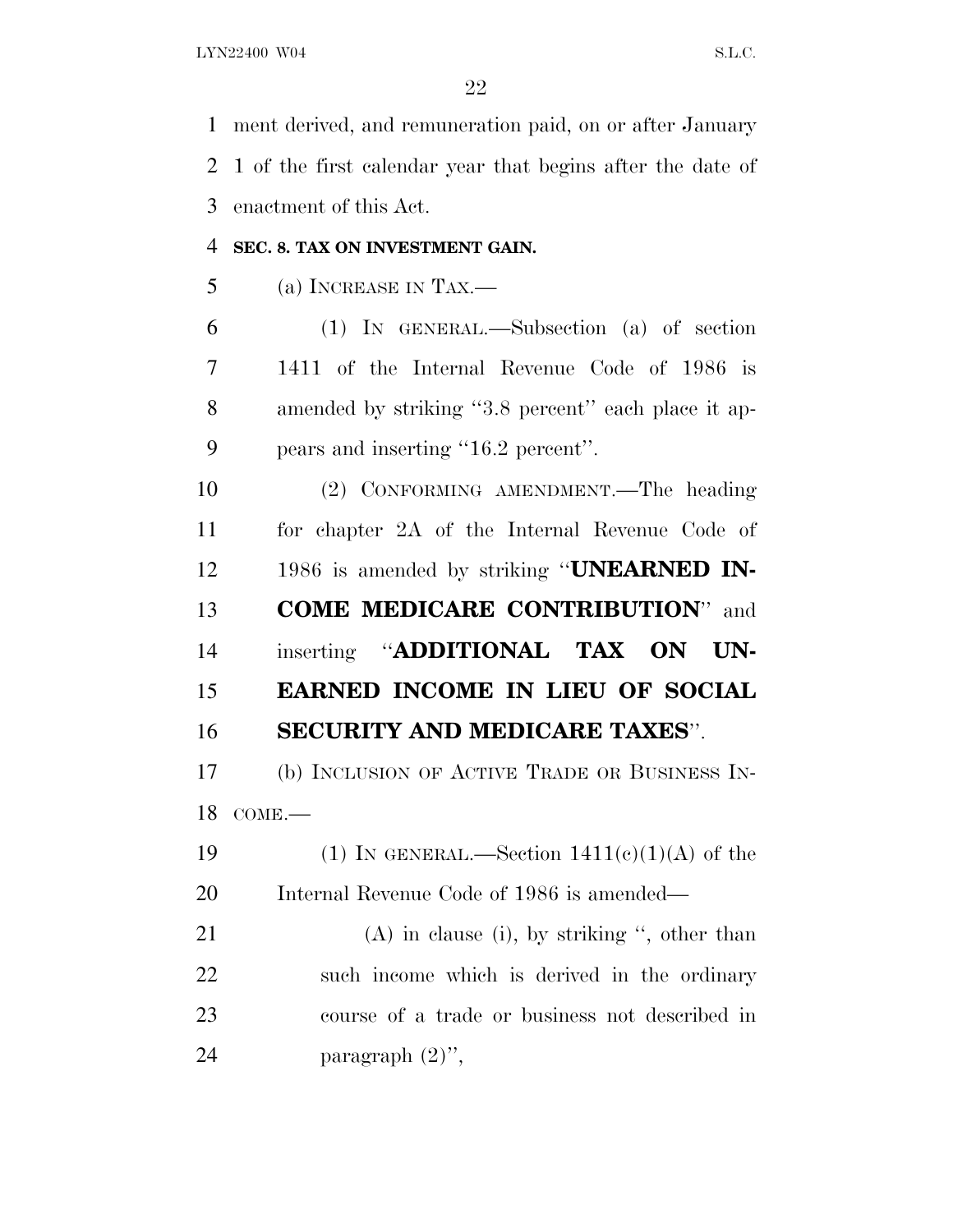| $\mathbf{1}$   | (B) in clause (ii), by striking "described in         |
|----------------|-------------------------------------------------------|
| $\overline{2}$ | paragraph $(2)$ " and inserting "(determined          |
| 3              | under rules similar to the rules of paragraphs        |
| $\overline{4}$ | $(5)$ and $(6)$ of section $469(e)$ , and             |
| 5              | (C) in clause (iii), by striking "other than          |
| 6              | property held in a trade or business not de-          |
| 7              | scribed in paragraph $(2)$ ".                         |
| 8              | (2) DENIAL OF DEDUCTION FOR NET OPER-                 |
| 9              | ATING LOSSES.—Section $1411(c)(1)(B)$ of such Code    |
| 10             | is amended by inserting "(other than the deduction    |
| 11             | for net operating losses provided in section $172$ )" |
| 12             | after "net gain".                                     |
| 13             | (3) CONFORMING AMENDMENTS.-                           |
| 14             | $(A)$ Section 1411 $(e)$ of such Code is              |
| 15             | amended by striking paragraphs $(2)$ , $(3)$ , and    |
| 16             | (4) and by redesignating paragraphs (5) and           |
| 17             | $(6)$ as paragraphs $(2)$ and $(3)$ , respectively.   |
| 18             | (B) Section $1411(c)(3)$ of such Code, as             |
| 19             | redesignated by subparagraph (A), is amended          |
| 20             | to read as follows:                                   |
| 21             | "(3) SPECIAL RULE.—Net investment income              |
| 22             | shall not include—                                    |
| 23             | $\lq\lq$ any item taken into account in deter-        |
| 24             | mining self-employment income for such taxable        |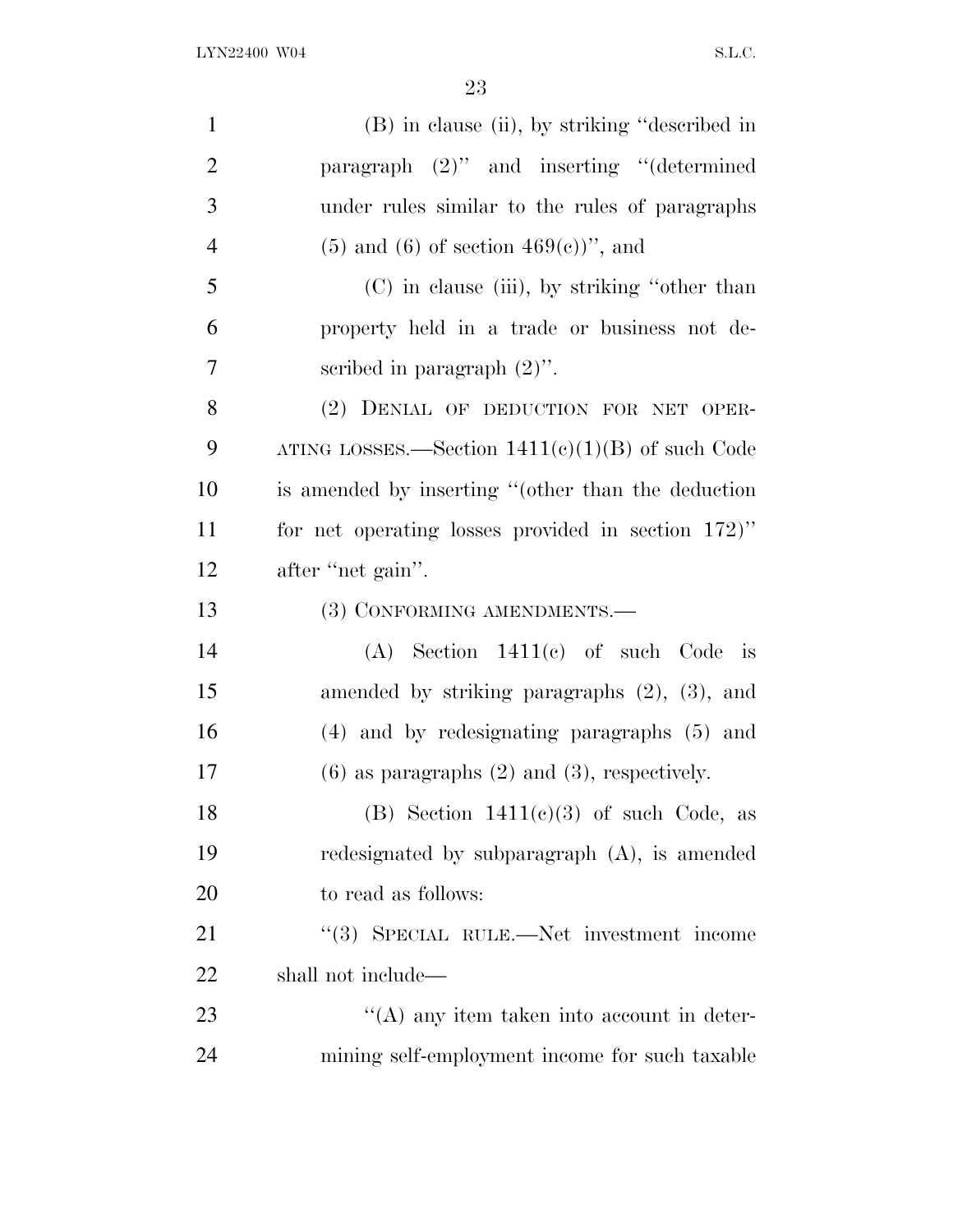year on which a tax is imposed by section 1401, or

3 ''(B) any item taken into account in deter- mining wages received with respect to employ- ment for such taxable year on which a tax is imposed by section 3101.''.

 (c) EFFECTIVE DATE.—The amendments made by this section shall apply to taxable years beginning after the date of enactment of this Act.

#### **SEC. 9. SOCIAL SECURITY TRUST FUND ESTABLISHED.**

 (a) I<sup>N</sup> GENERAL.—Section 201(a) of the Social Secu-12 rity Act  $(42 \text{ U.S.C. } 401(a))$  is amended to read as follows: ''(a) There is hereby created on the books of the Treasury of the United States a trust fund to be known as the 'Social Security Trust Fund'. The Social Security Trust Fund shall consist of the securities held by the Sec- retary of the Treasury for the Federal Old-Age and Sur- vivors Insurance Trust Fund and the Federal Disability Insurance Trust Fund and the amount standing to the credit of the Federal Old-Age and Survivors Insurance Trust Fund and the Federal Disability Insurance Trust Fund on the books of the Treasury on January 1 of the first calendar year beginning after the date of the enact- ment of section 9 of the Social Security Expansion Act, which securities and amount the Secretary of the Treasury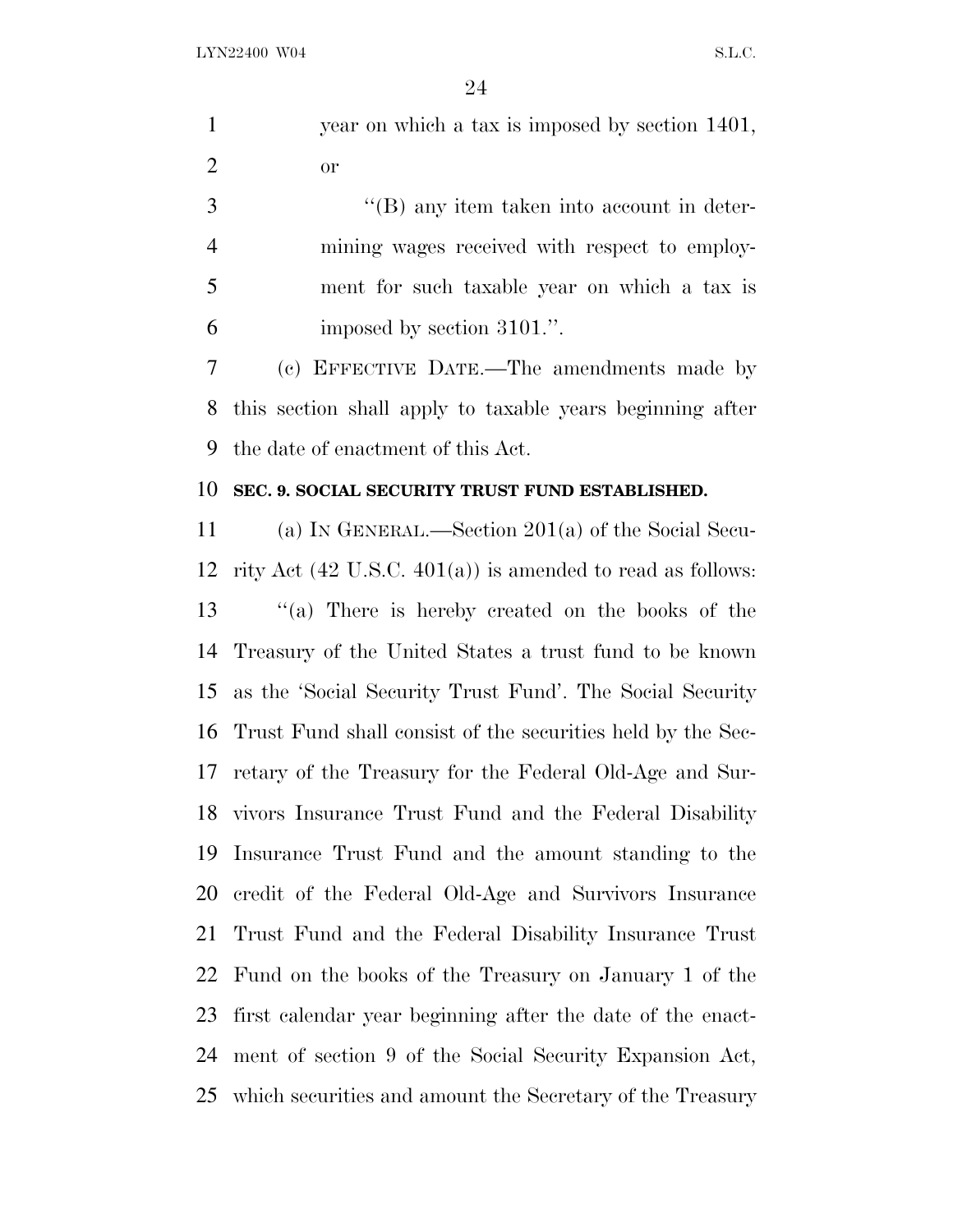is authorized and directed to transfer to the Social Secu- rity Trust Fund, and, in addition, such gifts and bequests as may be made as provided in subsection (i)(1), and such amounts as may be appropriated to, or deposited in, the Social Security Trust Fund as hereinafter provided. There is hereby appropriated to the Social Security Trust Fund for the first fiscal year that begins after date of the enact- ment of section 9 of the Social Security Expansion Act, and for each fiscal year thereafter, out of any moneys in the Treasury not otherwise appropriated, amounts equiva-lent to 100 percent of—

12 ''(1) the taxes imposed by chapter 21 (other than sections 3101(b) and 3111(b)) of the Internal Revenue Code of 1986 with respect to wages (as de- fined in section 3121 of such Code) reported to the Secretary of the Treasury pursuant to subtitle F of the Internal Revenue Code of 1986, as determined by the Secretary of the Treasury by applying the ap- plicable rates of tax under such chapter (other than sections 3101(b) and 3111(b)) to such wages, which wages shall be certified by the Commissioner of So- cial Security on the basis of the records of wages es- tablished and maintained by such Commissioner in accordance with such reports;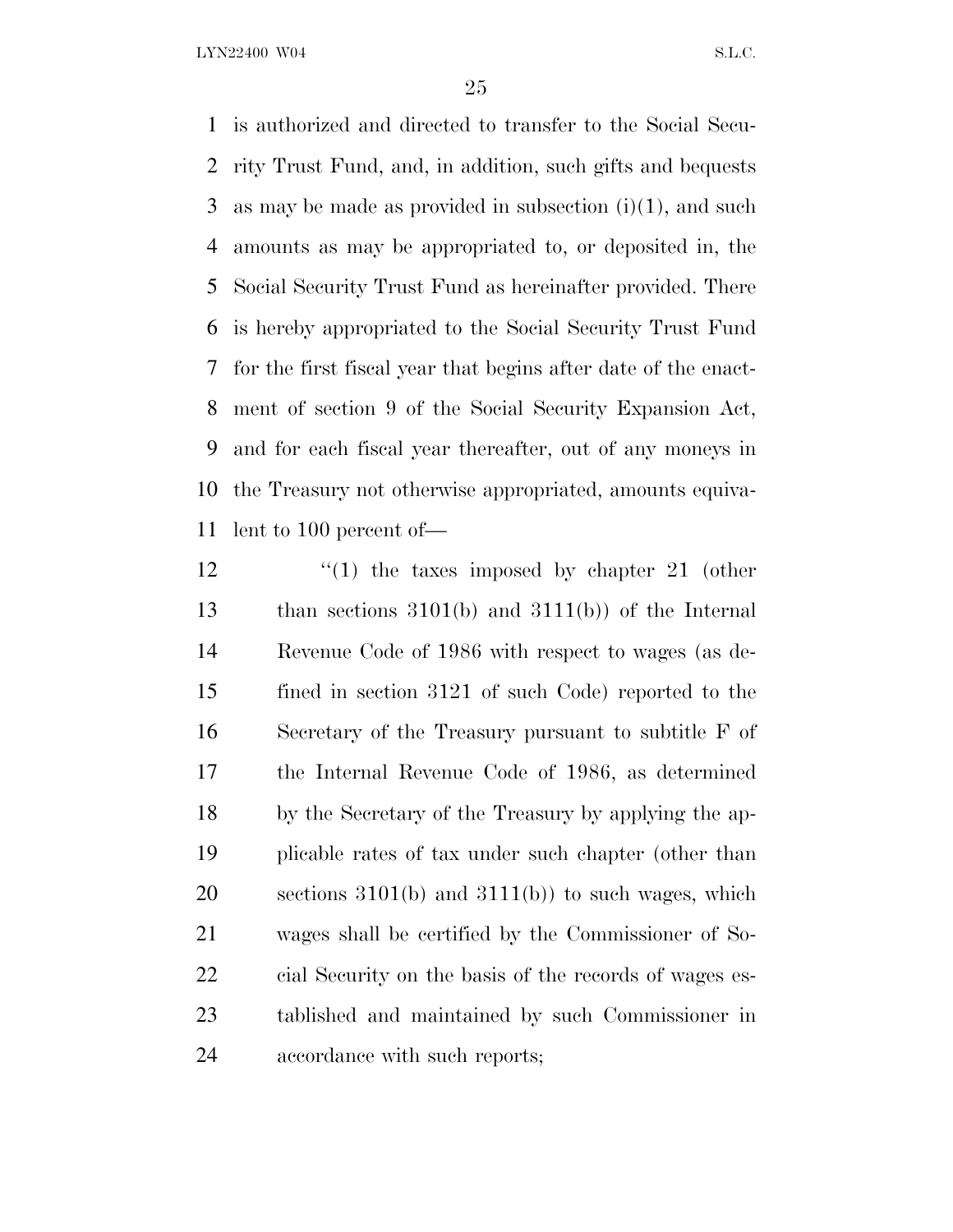$\frac{1}{2}$  the taxes imposed by chapter 2 (other than section 1401(b)) of the Internal Revenue Code of 1986 with respect to self-employment income (as de- fined in section 1402 of such Code) reported to the Secretary of the Treasury on tax returns under sub- title F of such Code, as determined by the Secretary of the Treasury by applying the applicable rate of tax under such chapter (other than section 1401(b)) to such self-employment income, which self-employ- ment income shall be certified by the Commissioner of Social Security on the basis of the records of self- employment income established and maintained by the Commissioner of Social Security in accordance with such returns; and 15 ''(3) 62 percent of the taxes imposed under sec-16 tion 1411 of the Internal Revenue Code of 1986. The amounts appropriated by paragraphs (1), (2), and (3) shall be transferred from time to time from the general fund in the Treasury to the Social Security Trust Fund, such amounts to be determined on the basis of estimates by the Secretary of the Treasury of the taxes, specified 22 in paragraphs  $(1)$ ,  $(2)$ , and  $(3)$ , paid to or deposited into the Treasury; and proper adjustments shall be made in amounts subsequently transferred to the extent prior esti-

mates were in excess of or were less than the taxes speci-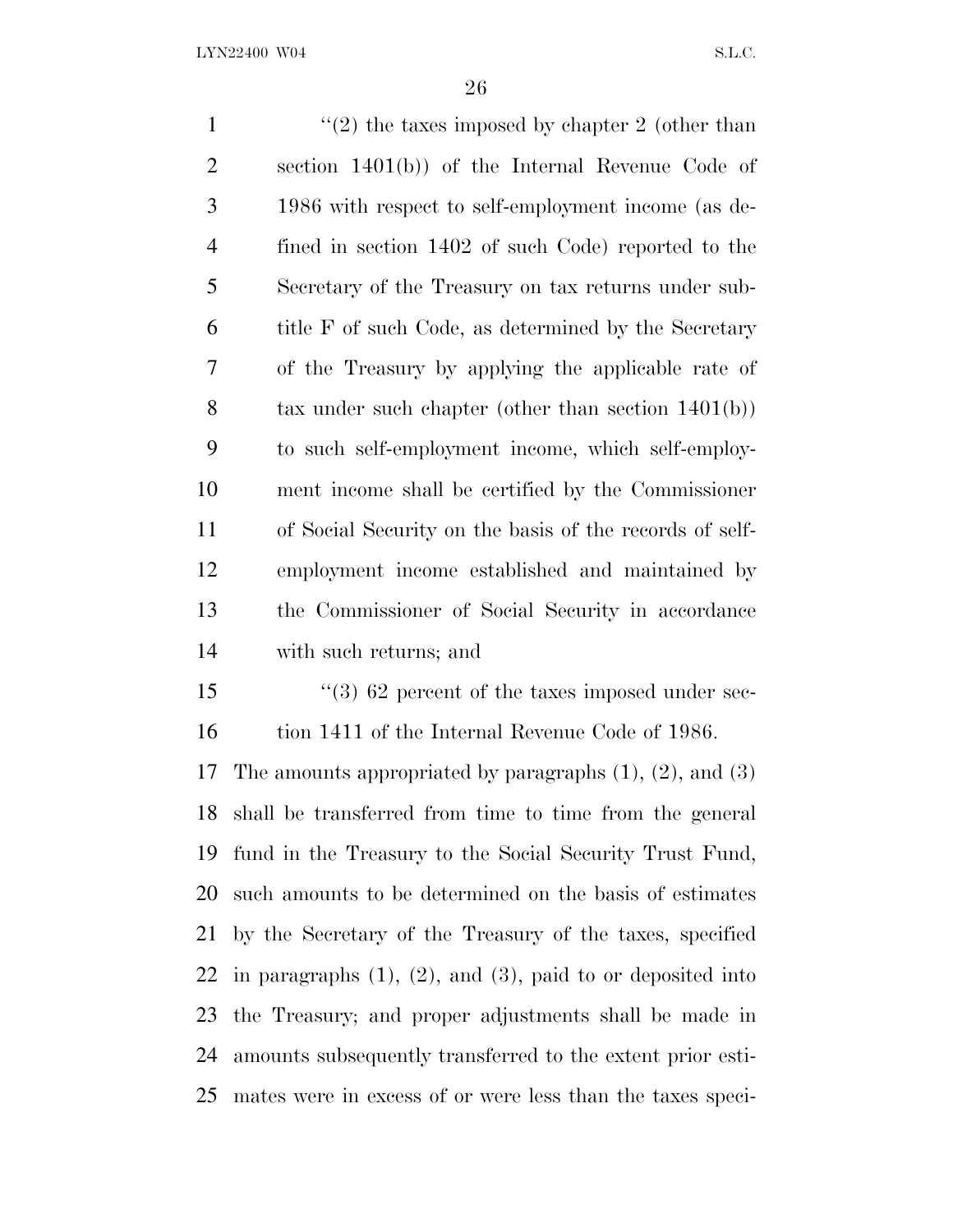fied in such paragraphs. All amounts transferred to the Social Security Trust Fund under the preceding sentence shall be invested by the Managing Trustee in the same manner and to the same extent as the other assets of the Trust Fund. Notwithstanding the preceding sentence, in any case in which the Secretary of the Treasury deter- mines that the assets of the Trust Fund would otherwise be inadequate to meet the Trust Fund's obligations for any month, the Secretary of the Treasury shall transfer to the Trust Fund on the first day of such month the total amount which would have been transferred to the Trust Fund under this section as in effect on October 1, 1990; and the Trust Fund shall pay interest to the general fund on the amount so transferred on the first day of any month at a rate (calculated on a daily basis, and applied against the difference between the amount so transferred on such first day and the amount which would have been transferred to the Trust Fund up to that day under the procedures in effect on January 1, 1983) equal to the rate earned by the investments of the Trust Fund in the same month under subsection (d).''.

 (b) REQUIRED ACTUARIAL ANALYSIS.—Section 201(c) of the Social Security Act is amended by striking the fourth sentence in the matter following paragraph (5) and inserting the following: ''Such report shall also include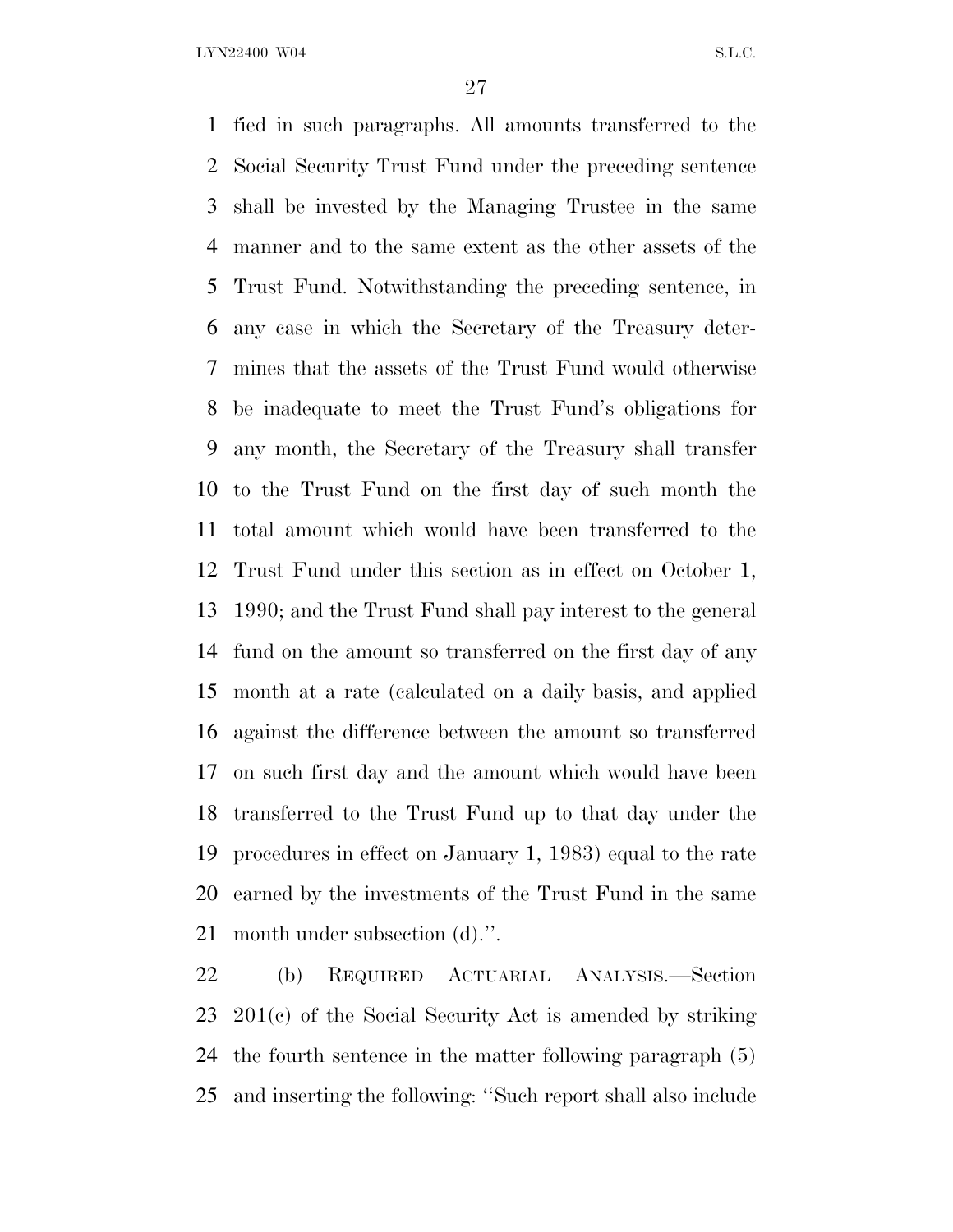actuarial analysis of the benefit cost with respect to dis- abled beneficiaries and their auxiliaries, to retired bene- ficiaries and their auxiliaries, and to survivor bene-ficiaries.''.

(c) BOARD OF TRUSTEES.—

 (1) BOARD OF TRUSTEES OF SOCIAL SECURITY TRUST FUND.—Section 201(c) of the Social Security Act, as amended by subsection (b) of this section, is further amended in the matter preceding paragraph (1) by striking ''the Federal Old-Age and Survivors Insurance Trust Fund and the Federal Disability Insurance Trust Fund (hereinafter in this title called the 'Trust Funds')'' and inserting ''the Social Security Trust Fund (in this title referred to as the 'Trust Fund')''.

16 (2) CONTINUITY OF BOARD OF TRUSTEES. The Board of Trustees of the Social Security Trust Fund created by the amendment made by subsection (a) shall be a continuous body with the Board of Trustees of the Federal Old-Age and Survivors In- surance Trust Fund and the Federal Disability In- surance Trust Fund in operation prior to the effec- tive date of such amendment. Individuals serving as members of the Board of Trustees of the Federal Old-Age and Survivors Insurance Trust Fund and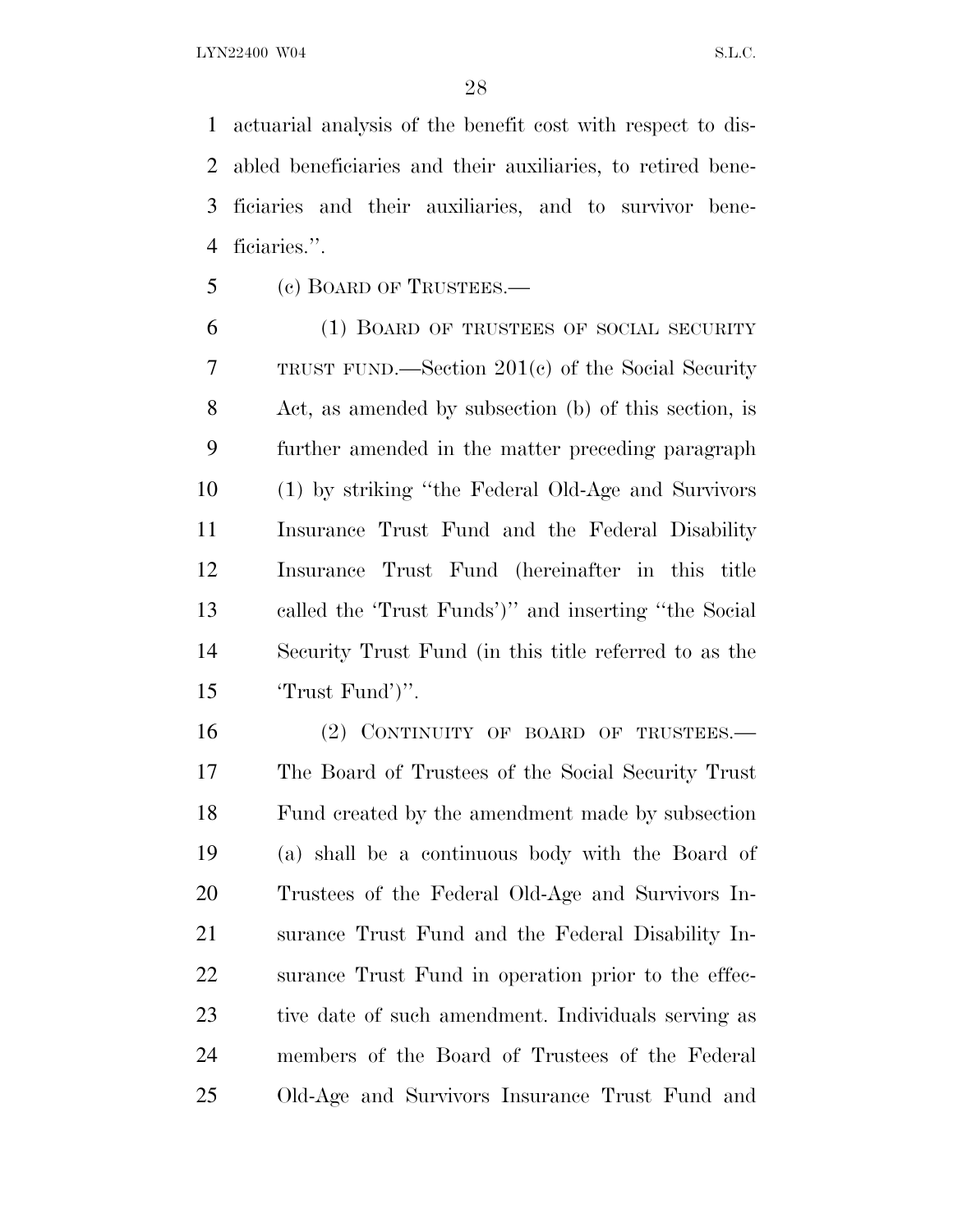| $\mathbf{1}$   | the Federal Disability Insurance Trust Fund as of      |
|----------------|--------------------------------------------------------|
| $\overline{2}$ | the effective date of such amendment shall serve the   |
| 3              | remainder of their term as members of the Board of     |
| $\overline{4}$ | Trustees of the Social Security Trust Fund.            |
| 5              | (d) CONFORMING AMENDMENTS RELATED TO SO-               |
| 6              | CIAL SECURITY TRUST FUND.—                             |
| 7              | (1) AMENDMENT TO SECTION HEADING.—The                  |
| 8              | section heading for section 201 of the Social Secu-    |
| 9              | rity Act is amended to read as follows: "SOCIAL SE-    |
| 10             | CURITY TRUST FUND".                                    |
| 11             | (2) BOARD OF TRUSTEES.—Section $201(c)$ of             |
| 12             | such Act, as amended by subsections (b) and $(e)(1)$ , |
| 13             | is further amended—                                    |
| 14             | $(A)$ in the matter preceding paragraph $(1)$ ,        |
| 15             | by striking "Board of Trustees of the Trust            |
| 16             | Funds" and inserting "Board of Trustees of             |
| 17             | the Trust Fund";                                       |
| 18             | $(B)$ in paragraph $(1)$ , by striking "Trust"         |
| 19             | Funds" and inserting "Trust Fund";                     |
| 20             | (C) in paragraph $(2)$ —                               |
| 21             | (i) by striking "Trust Funds" and in-                  |
| 22             | serting "Trust Fund"; and                              |
| 23             | (ii) by striking "their" and inserting                 |
| 24             | "its";                                                 |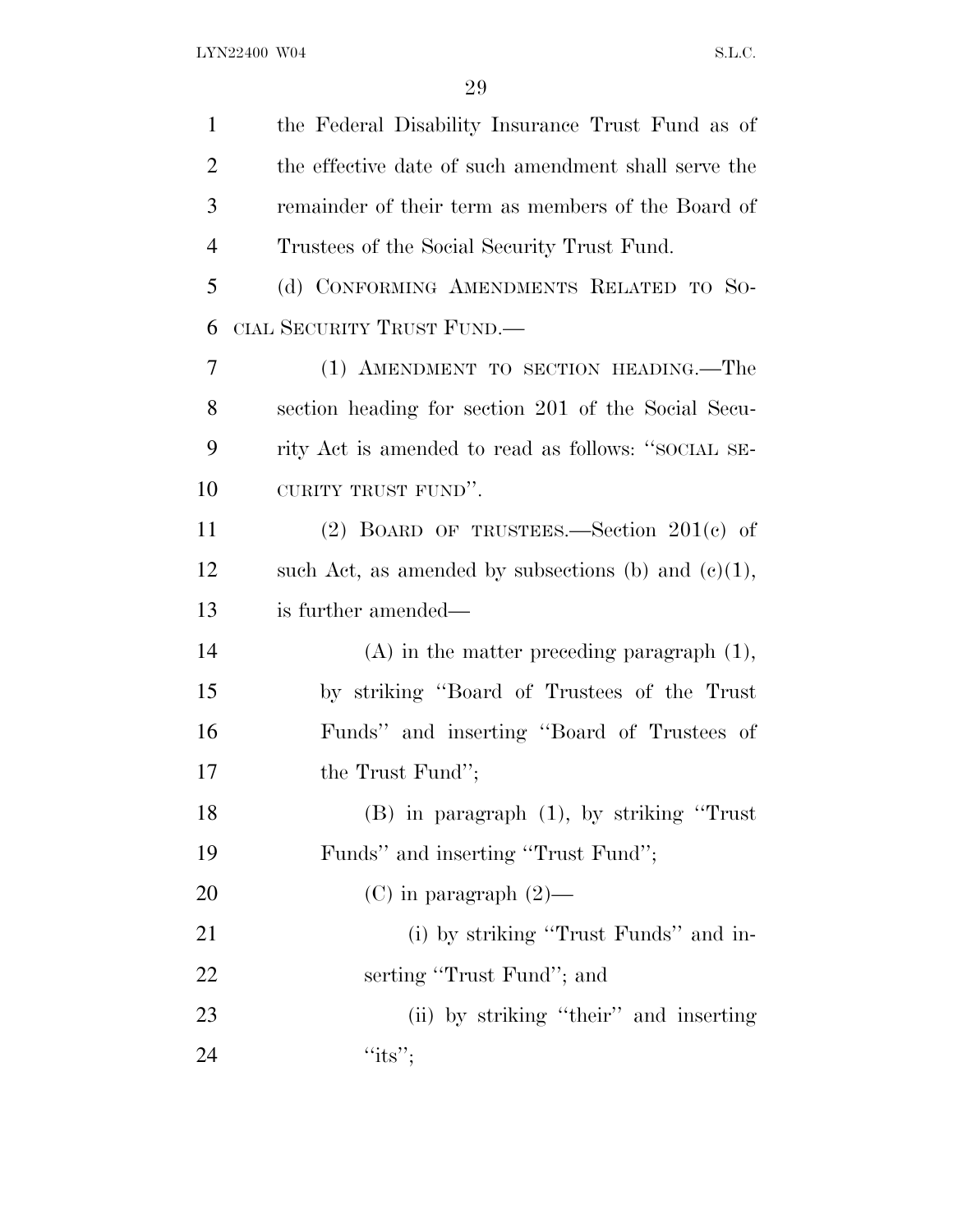| $\mathbf{1}$   | (D) in paragraph $(3)$ , by striking "either"     |
|----------------|---------------------------------------------------|
| $\overline{2}$ | of the Trust Funds" and inserting "the Trust"     |
| 3              | Fund";                                            |
| $\overline{4}$ | $(E)$ in paragraph $(5)$ —                        |
| 5              | (i) by striking "managing the Trust"              |
| 6              | Funds" and inserting "managing the                |
| 7              | Trust Fund"; and                                  |
| 8              | (ii) by striking "Trust Funds are"                |
| 9              | and inserting "Trust Fund is";                    |
| 10             | $(F)$ in the matter following paragraph $(5)$ ,   |
| 11             | by striking "Trust Funds" each place it ap-       |
| 12             | pears and inserting "Trust Fund"; and             |
| 13             | $(G)$ in the second sentence in the matter        |
| 14             | following paragraph $(5)$ , by striking "whether  |
| 15             | the Federal Old-Age and Survivors Insurance       |
| 16             | Trust Fund and the Federal Disability Insur-      |
| 17             | ance Trust Fund, individually and collectively,   |
| 18             | are" and inserting "whether the Social Security"  |
| 19             | Trust Fund is".                                   |
| 20             | (3) INVESTMENTS.—Section 201 of such Act is       |
| 21             | amended in subsections (d) and (e) by striking    |
| 22             | "Trust Funds" each place it appears and inserting |
| 23             | "Trust Fund".                                     |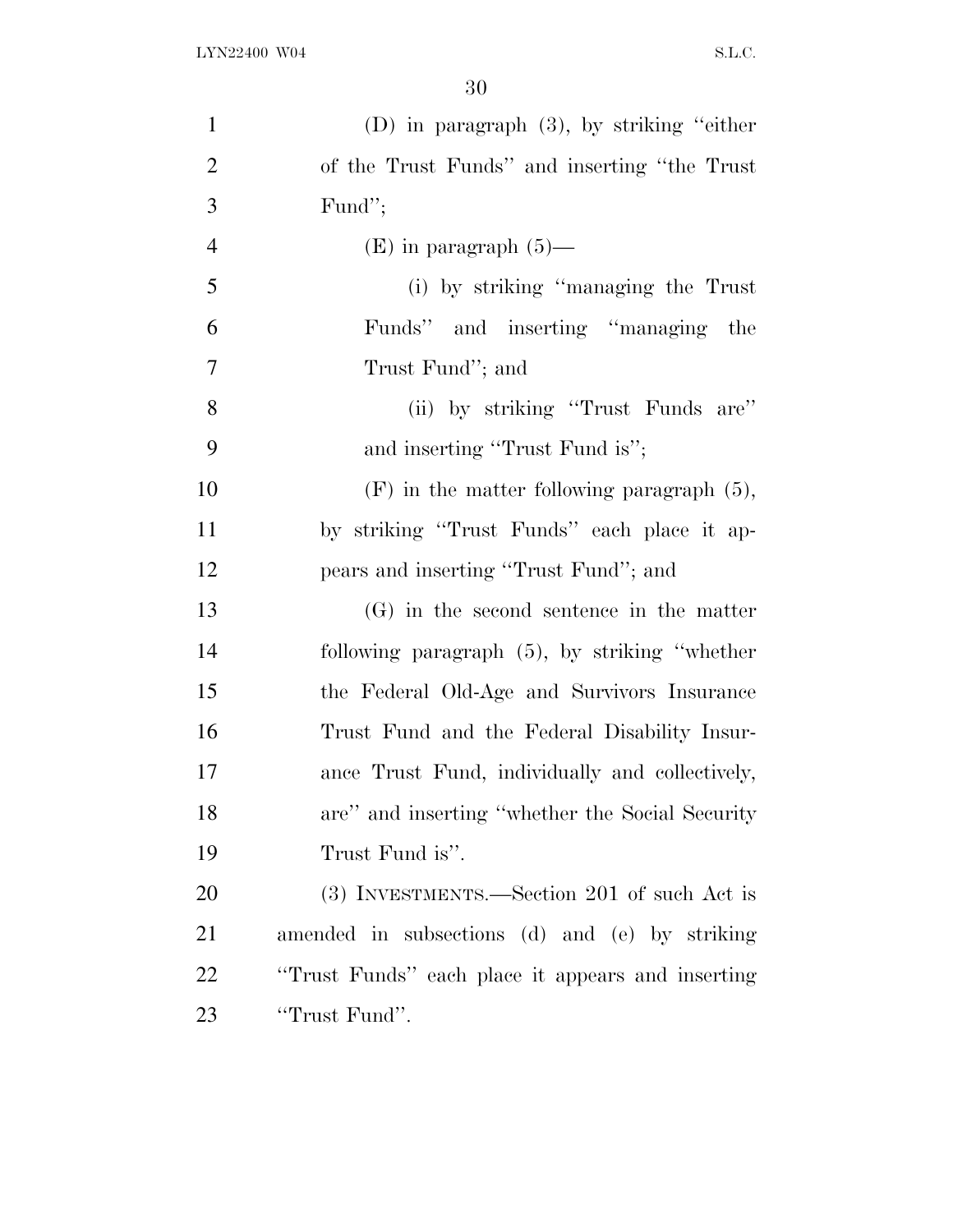| $\mathbf{1}$   | (4) CREDITING OF INTEREST AND PROCEEDS            |
|----------------|---------------------------------------------------|
| $\overline{2}$ | TO TRUST FUNDS.—Section 201(f) of such Act is     |
| 3              | amended—                                          |
| $\overline{4}$ | (A) by striking "the Federal Old-Age and          |
| 5              | Survivors Insurance Trust Fund and the Fed-       |
| 6              | eral Disability Insurance Trust Fund shall be     |
| 7              | credited to and form a part of the Federal Old-   |
| 8              | Age and Survivors Insurance Trust Fund and        |
| 9              | the Disability Insurance Trust Fund, respec-      |
| 10             | tively" and inserting "the Social Security Trust" |
| 11             | Fund shall be credited to and form a part of      |
| 12             | the Social Security Trust Fund";                  |
| 13             | (B) by striking "either of the<br>Trust           |
| 14             | Funds" and inserting "the Trust Fund"; and        |
| 15             | (C) by striking "such Trust Fund" and in-         |
| 16             | serting "the Trust Fund".                         |
| 17             | $(5)$ ADMINISTRATIVE COSTS.—Section $201(g)$ of   |
| 18             | such Act is amended—                              |
| 19             | $(A)$ in paragraph $(1)$ —                        |
| 20             | $(i)$ in subparagraph $(A)$ , by striking         |
| 21             | "Of the amounts authorized to be made             |
| 22             | available out of the Federal Old-Age and          |
| 23             | Survivors Insurance Trust Fund and the            |
| 24             | Federal Disability Insurance Trust Fund           |
| 25             | under the preceding sentence" and all that        |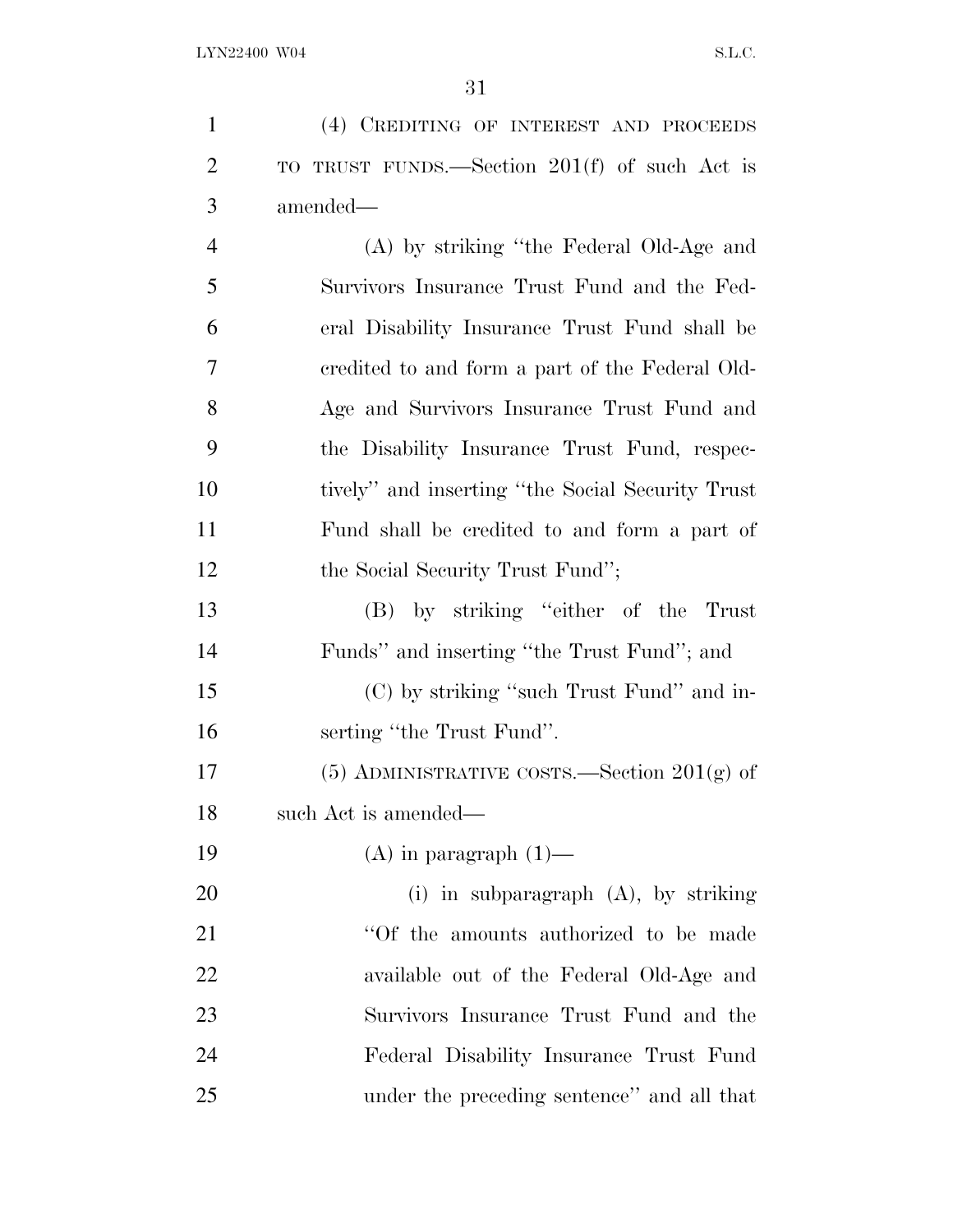| $\mathbf{1}$   | follows through "(Public Law $103-296$ ).";                  |
|----------------|--------------------------------------------------------------|
| $\overline{2}$ | and                                                          |
| 3              | (ii) in subparagraph $(B)(i)$ —                              |
| $\overline{4}$ | (I) by striking subclauses<br>$(\Pi)$                        |
| 5              | and (III) and inserting the following:                       |
| 6              | "(II) the portion of such costs which                        |
| 7              | should have been borne by the Social Security                |
| 8              | Trust Fund,"; and                                            |
| 9              | (II) by redesignating subclauses                             |
| 10             | $(IV)$ and $(V)$ as subclauses $(III)$ and                   |
| 11             | (IV);                                                        |
| 12             | $(B)$ in paragraph $(2)$ —                                   |
| 13             | (i) by striking "Trust Funds" and in-                        |
| 14             | serting "Trust Fund"; and                                    |
| 15             | (ii) by striking the last sentence; and                      |
| 16             | $(C)$ in paragraph $(4)$ , by striking "Trust"               |
| 17             | Funds" each place it appears and inserting                   |
| 18             | "Trust Fund".                                                |
| 19             | BENEFIT PAYMENTS.—Section 201(h) of<br>(6)                   |
| 20             | such Act is amended to read as follows:                      |
| 21             | "(h) All benefit payments required to be made under          |
| 22             | this title shall be made only from the Social Security Trust |
| 23             | Fund.".                                                      |
| 24             | $(7)$ GIFTS.—Section 201(i) of such Act is                   |
| 25             | amended—                                                     |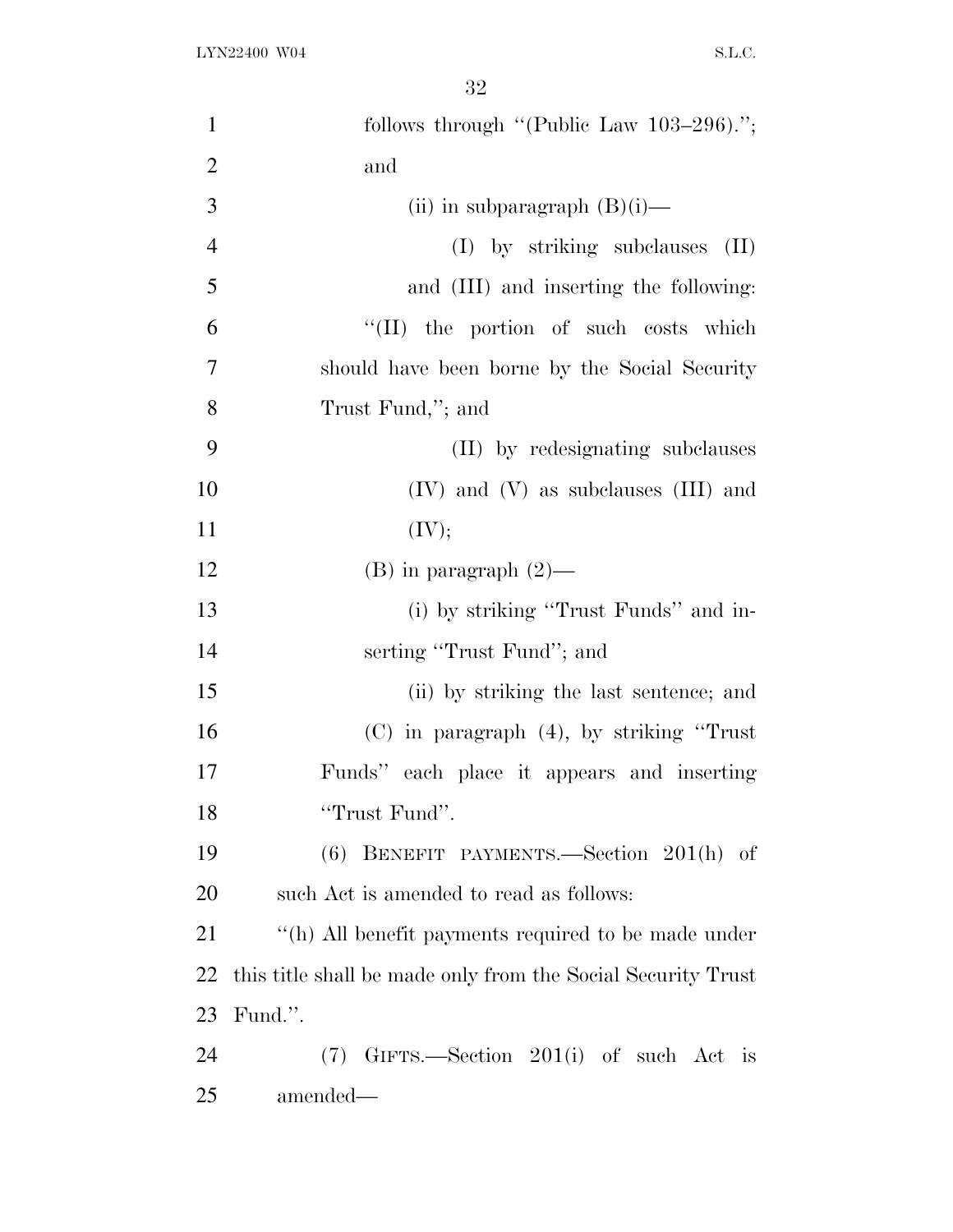| $\mathbf{1}$   | $(A)$ in paragraph $(1)$ , by striking "the           |
|----------------|-------------------------------------------------------|
| $\overline{2}$ | Federal Old-Age and Survivors Insurance Trust         |
| 3              | Fund, the Federal Disability Insurance Trust          |
| $\overline{4}$ | Fund" and inserting "the Social Security Trust"       |
| 5              | Fund"; and                                            |
| 6              | $(B)$ in paragraph $(2)(B)$ , by striking "the        |
| 7              | Federal Old-Age and Survivors Insurance Trust         |
| 8              | Fund" and inserting "the Social Security Trust"       |
| 9              | Fund".                                                |
| 10             | $(8)$ TRAVEL EXPENSES.—Section 201(j) of such         |
| 11             | Act is amended by striking "the Federal Old-Age       |
| 12             | and Survivors Insurance Trust Fund, or the Federal    |
| 13             | Disability Insurance Trust Fund (as determined ap-    |
| 14             | propriate by the Commissioner of Social Security)"    |
| 15             | and inserting "the Social Security Trust Fund".       |
| 16             | DEMONSTRATION PROJECTS.—Section<br>(9)                |
| 17             | $201(k)$ of such Act is amended by striking "the Fed- |
| 18             | eral Disability Insurance Trust Fund and the Fed-     |
| 19             | eral Old-Age and Survivors Insurance Trust Fund,      |
| 20             | as determined appropriate by the Commissioner of      |
| 21             | Social Security" and inserting "the Social Security"  |
| 22             | Trust Fund".                                          |
| 23             | $(10)$ BENEFIT CHECKS.—Section $201(m)$ of            |
| 24             | such Act is amended—                                  |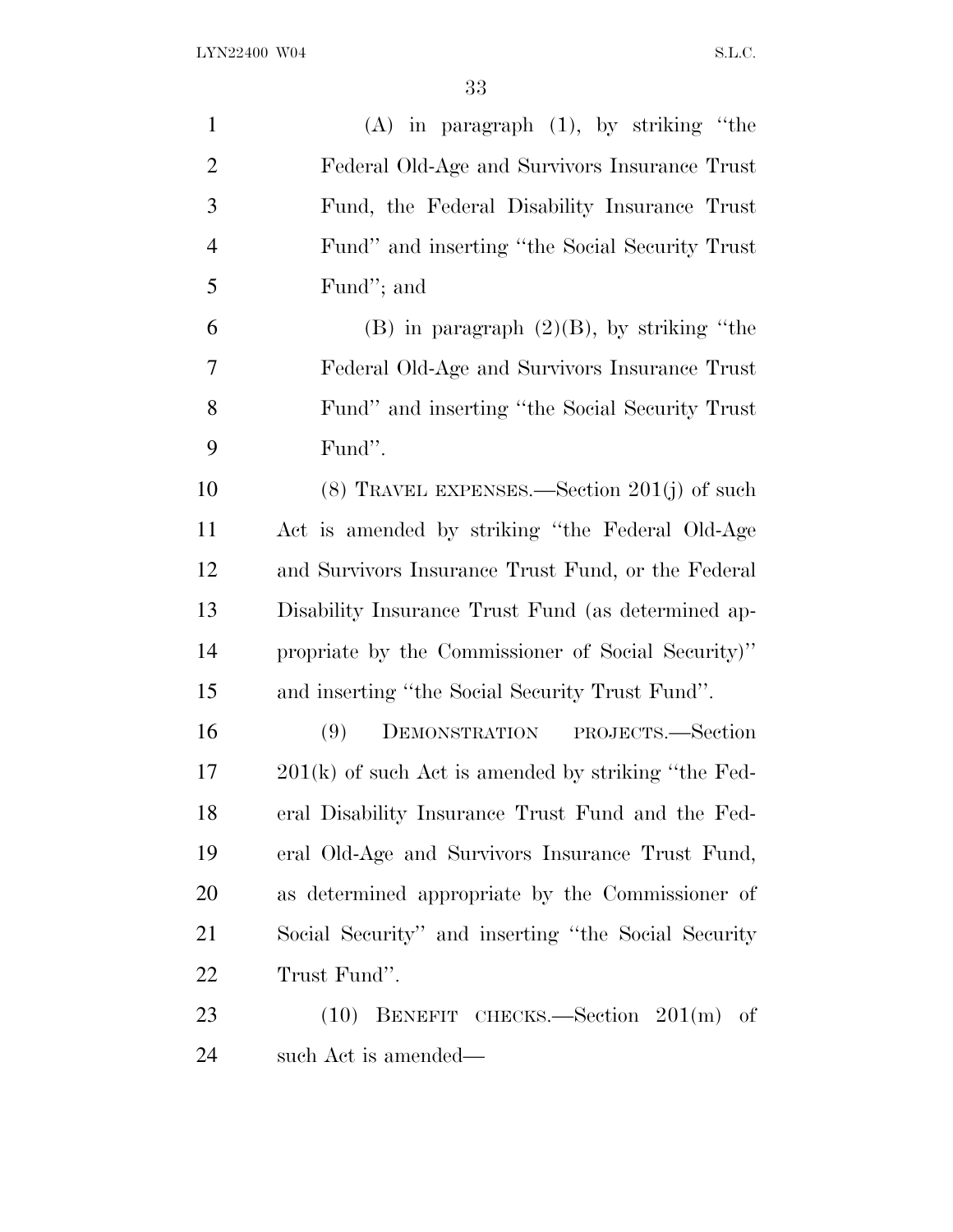| $\mathbf{1}$   | $(A)$ in paragraph $(2)$ , by striking "each of  |
|----------------|--------------------------------------------------|
| $\overline{2}$ | the Trust Funds" and inserting "the Social Se-   |
| 3              | curity Trust Fund";                              |
| $\overline{4}$ | $(B)$ in paragraph $(3)$ , by striking "one of   |
| 5              | the Trust Funds" and inserting "the Trust        |
| 6              | Fund"; and                                       |
| $\overline{7}$ | (C) by striking "such Trust Fund" each           |
| 8              | place it appears and inserting "the Trust"       |
| 9              | Fund".                                           |
| 10             | $(11)$ CONFORMING REPEALS.—                      |
| 11             | (A) IN GENERAL.—Section 201 of such              |
| 12             | Act is amended by striking subsections (b), (l), |
| 13             | and $(n)$ .                                      |
| 14             | REDESIGNATIONS.—Section 201 of<br>(B)            |
| 15             | such Act is further amended—                     |
| 16             | (i) by redesignating subsections (c)             |
| 17             | through (j) as subsections (b) through (i),      |
| 18             | respectively;                                    |
| 19             | (ii) by redesignating subsection (k) as          |
| 20             | subsection $(j)$ ; and                           |
| 21             | (iii) by redesignating subsection (m)            |
| 22             | as subsection $(k)$ .                            |
| 23             | (C) REFERENCES TO REDESIGNATED SEC-              |
| 24             | TIONS.                                           |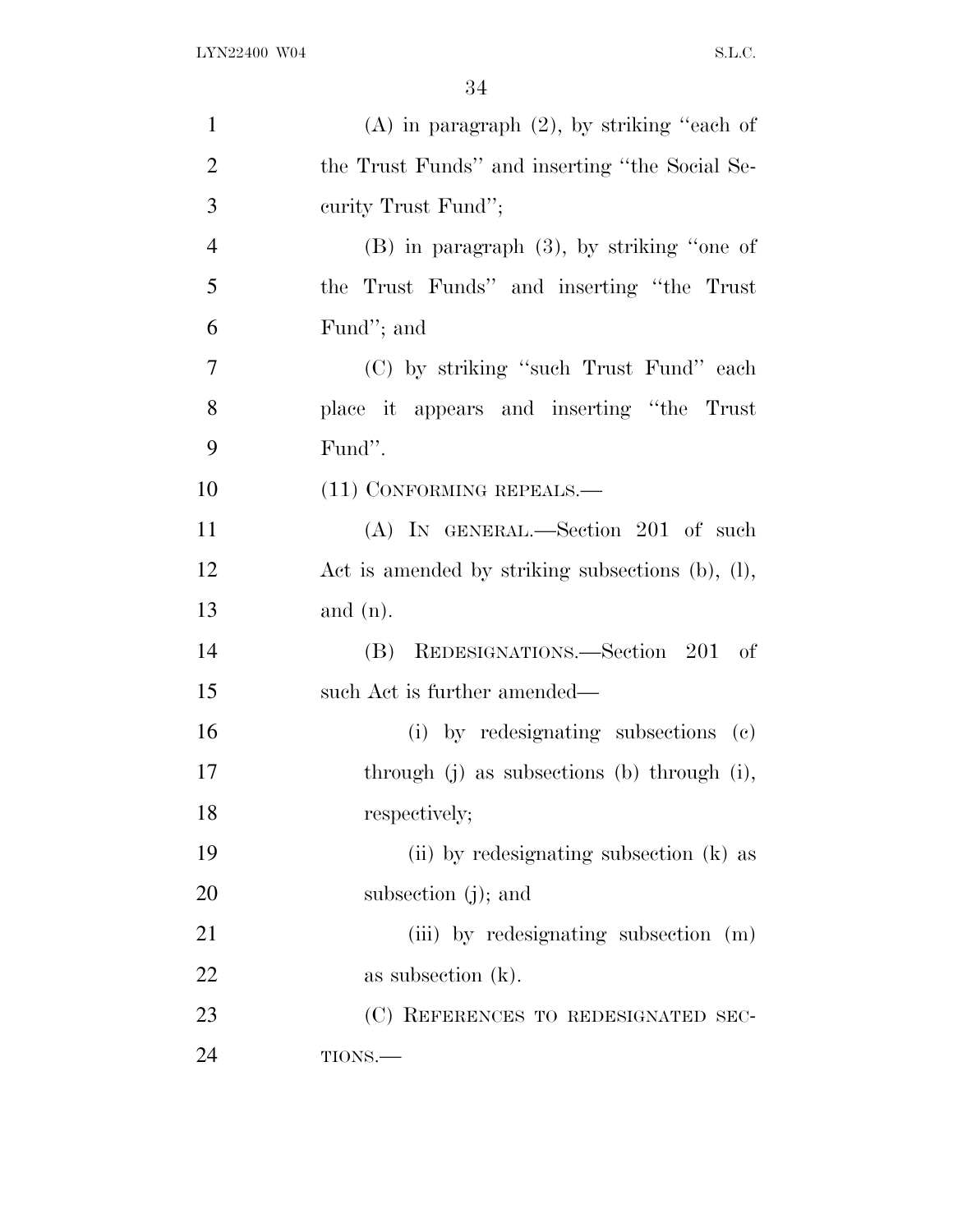| $\mathbf{1}$   | (i) Section $201(a)$ of such Act, as             |
|----------------|--------------------------------------------------|
| $\overline{2}$ | amended by subsection (a) of this section,       |
| 3              | is further amended—                              |
| $\overline{4}$ | (I) by striking "subsection                      |
| 5              | $(i)(1)$ " and inserting "subsection"            |
| 6              | $(h)(1)$ "; and                                  |
| $\overline{7}$ | (II) by striking "subsection $(d)$ "             |
| 8              | and inserting "subsection $(e)$ ".               |
| 9              | (ii) Section $1131(b)(1)$ of such Act is         |
| 10             | amended by striking "section $201(g)(1)$ "       |
| 11             | and inserting "section $201(f)(1)$ ".            |
| 12             | (e) OTHER CONFORMING AMENDMENTS TO SOCIAL        |
| 13             | SECURITY ACT.-                                   |
| 14             | (1) TITLE II.—Title II of the Social Security    |
| 15             | Act (42 U.S.C. 401 et seq.) is amended—          |
| 16             | (A) in section $202(x)(3)(B)(iii)$ , by striking |
| 17             | "the Federal Old-Age and Survivors Insurance     |
| 18             | Trust Fund and the Federal Disability Insur-     |
| 19             | ance Trust Fund, as appropriate," and insert-    |
| 20             | ing "the Social Security Trust Fund";            |
| 21             | (B) in section $206(d)(5)$ , by striking "the    |
| 22             | Federal Old-Age and Survivors Insurance Trust    |
| 23             | Fund and the Federal Disability Insurance        |
| 24             | Trust Fund, as appropriate" and inserting "the   |
| 25             | Social Security Trust Fund";                     |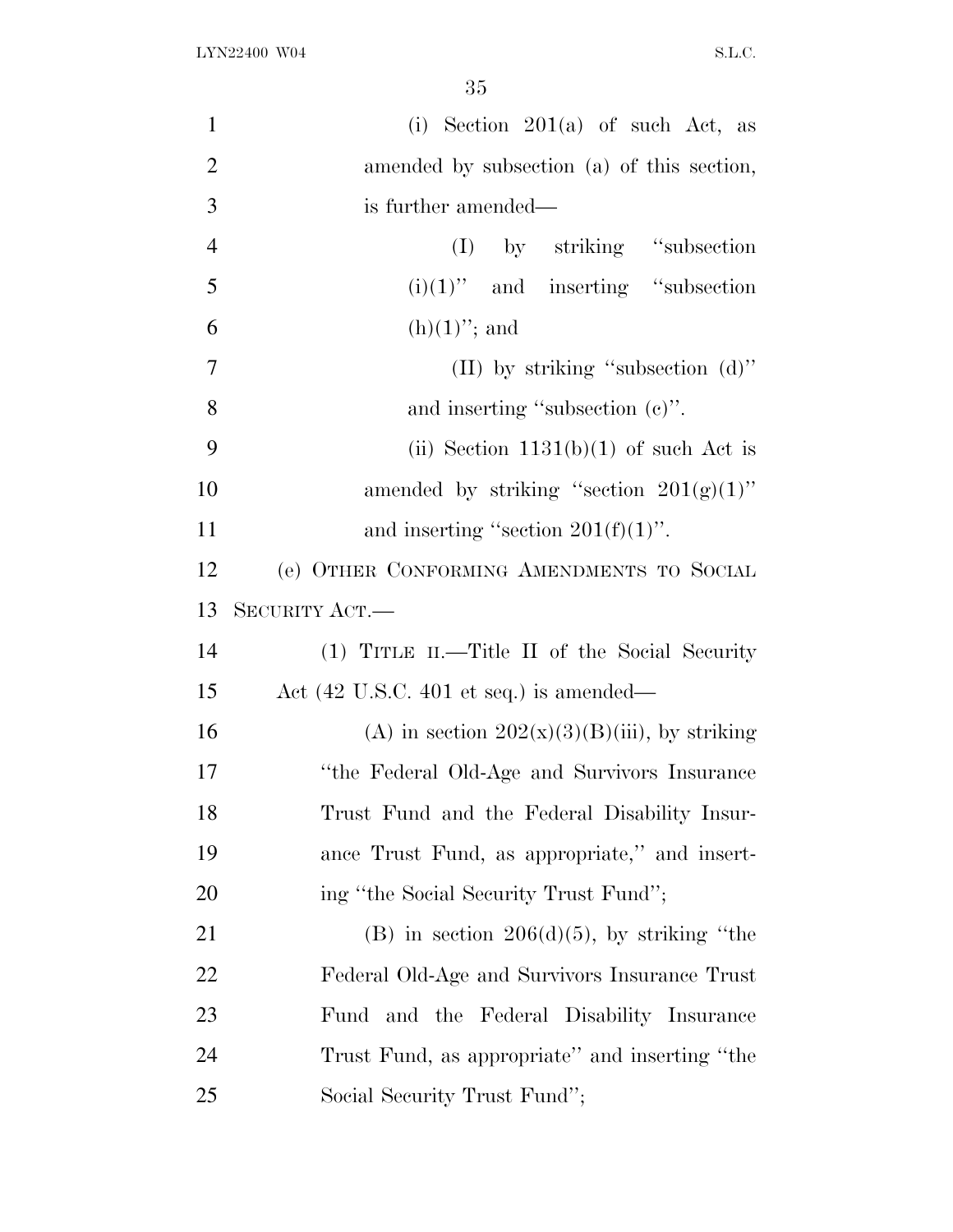| $\mathbf{1}$   | (C) in section $206(e)(3)(B)$ , by striking    |
|----------------|------------------------------------------------|
| $\overline{2}$ | "the Federal Old-Age and Survivors Insurance"  |
| 3              | Trust Fund and the Federal Disability Insur-   |
| $\overline{4}$ | ance Trust Fund" and inserting "the Social Se- |
| 5              | curity Trust Fund";                            |
| 6              | (D) in section $208(b)(5)(A)$ , by striking    |
| 7              | "the Federal Old-Age and Survivors Insurance   |
| 8              | Trust Fund and the Federal Disability Insur-   |
| 9              | ance Trust Fund, as appropriate" and inserting |
| 10             | "the Social Security Trust Fund";              |
| 11             | (E) in section $215(i)(1)(F)$ —                |
| 12             | $(i)$ in clause $(i)$ —                        |
| 13             | (I) by striking "the combined                  |
| 14             | balance in the Federal Old-Age and             |
| 15             | Survivors Insurance Trust Fund and             |
| 16             | the Federal Disability Insurance               |
| 17             | Trust Fund" and inserting "the bal-            |
| 18             | in the Social Security Trust<br>ance           |
| 19             | Fund"; and                                     |
| 20             | (II) by striking "and reduced by               |
| 21             | the outstanding amount of any loan             |
| 22             | (including interest thereon) thereto-          |
| 23             | fore made to either such Fund from             |
| 24             | the Federal Hospital Insurance Trust           |
| 25             | Fund under section $201(1)$ "; and             |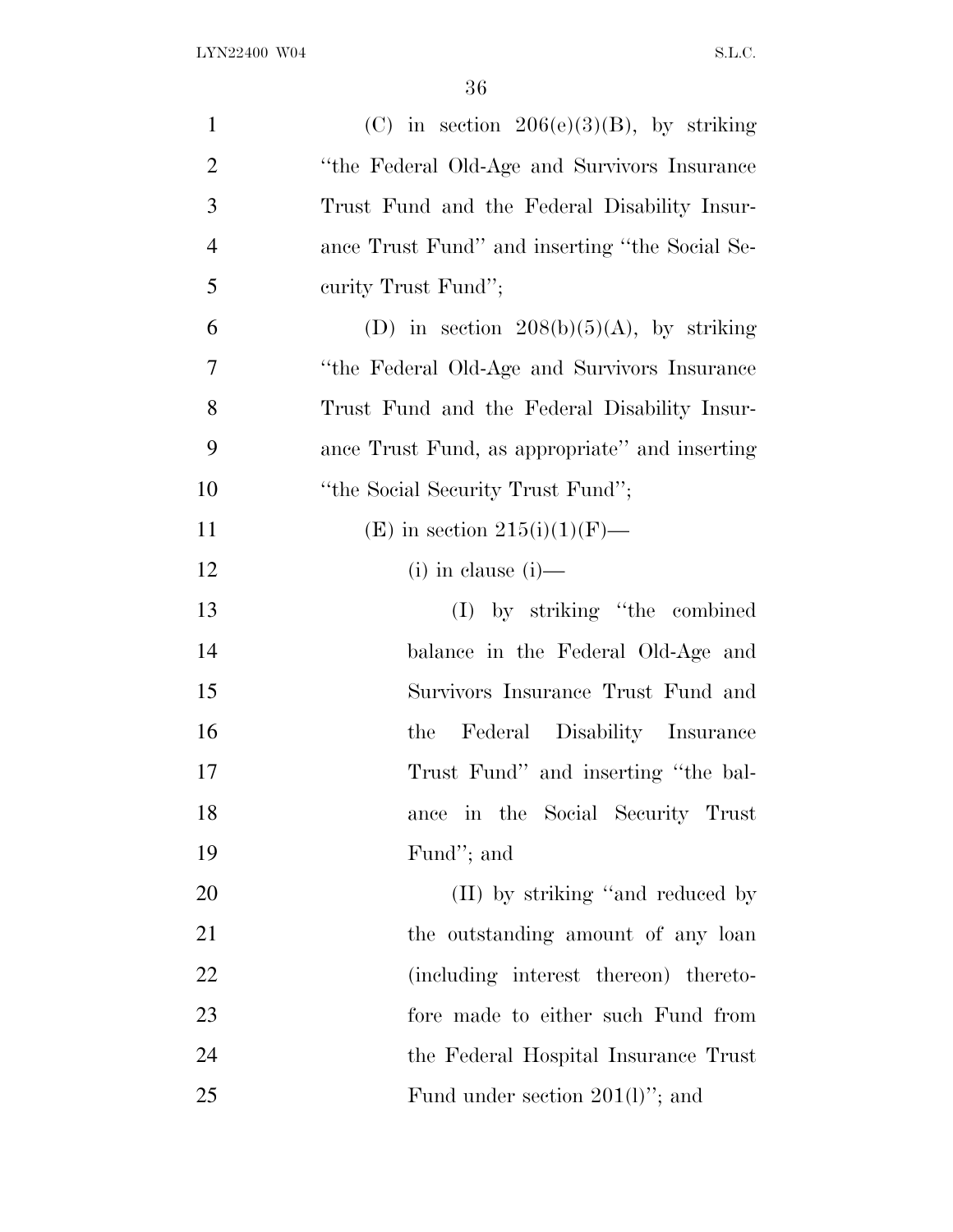| $\mathbf{1}$   | $(ii)$ in clause $(ii)$ —                        |
|----------------|--------------------------------------------------|
| $\overline{2}$ | (I) by striking "the Federal Old-                |
| 3              | Age and Survivors Insurance Trust                |
| $\overline{4}$ | Fund and the Federal Disability In-              |
| 5              | surance Trust Fund" and inserting                |
| 6              | "the Social Security Trust Fund";                |
| 7              | and                                              |
| 8              | $(II)$ by striking "(other than pay-             |
| 9              | ments" and all that follows through              |
| 10             | "from that Account";                             |
| 11             | (F) in section 217(g)(2), by inserting after     |
| 12             | the first sentence the following: "For purposes" |
| 13             | of any such revision of the amount determined    |
| 14             | under paragraph (1) that occurs in a year after  |
| 15             | 2015, any reference in such paragraph to the     |
| 16             | Federal Old-Age and Survivors Insurance Trust    |
| 17             | Fund or the Federal Disability Insurance Trust   |
| 18             | Fund shall be deemed to be a reference to the    |
| 19             | Social Security Trust Fund.";                    |
| 20             | (G) in section $221(e)$ —                        |
| 21             | (i) by striking "Trust Funds" each               |
| 22             | place it appears and inserting "Trust"           |
| 23             | Fund"; and                                       |
| 24             | (ii) by striking the last sentence;              |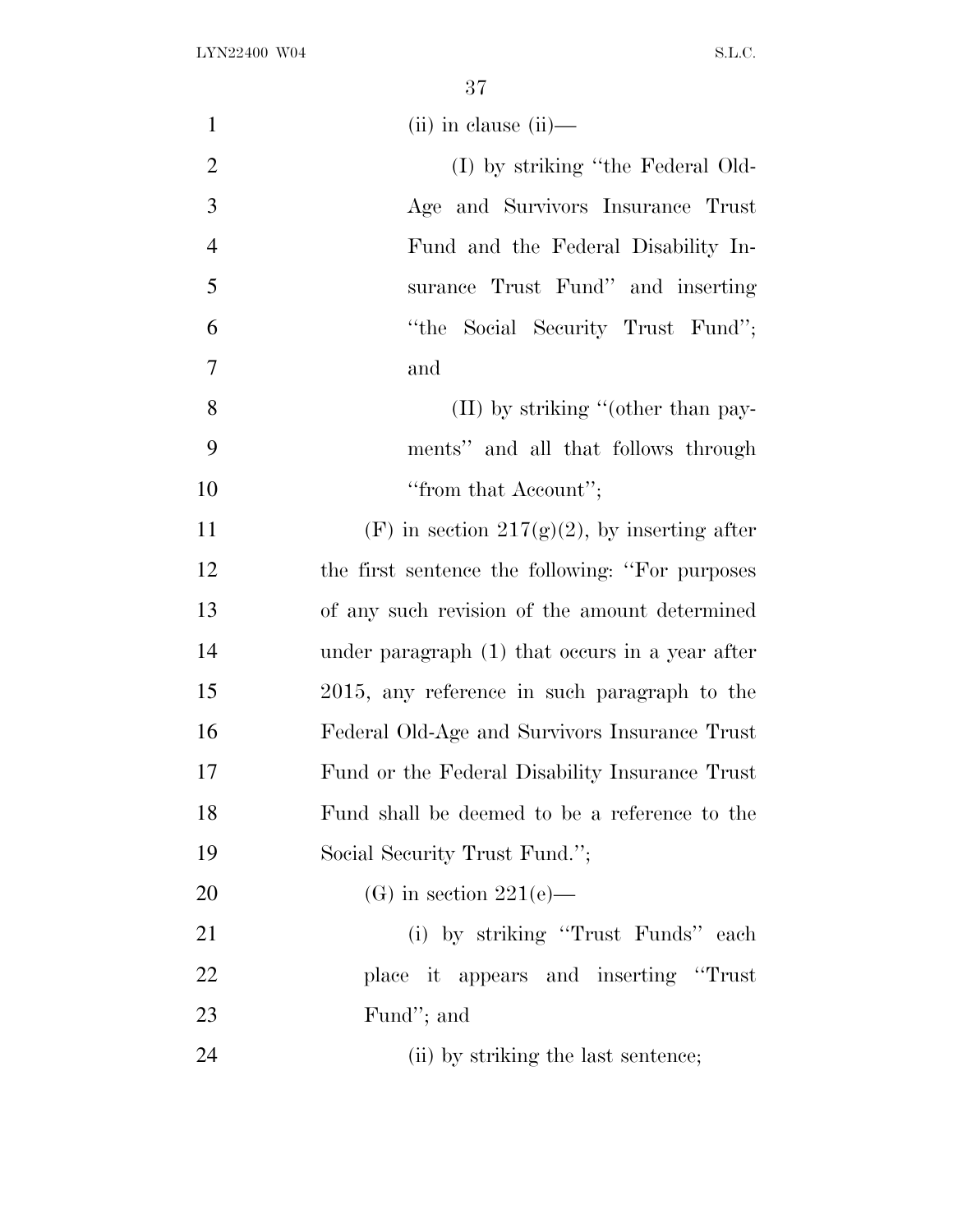| $\mathbf{1}$   | (H) in section $221(f)$ , by striking "Trust"            |
|----------------|----------------------------------------------------------|
| $\overline{2}$ | Funds" and inserting "Trust Fund";                       |
| 3              | (I) in section $222(d)$ —                                |
| $\overline{4}$ | (i) in the section heading, by striking                  |
| 5              | "TRUST FUNDS" and inserting "TRUST                       |
| 6              | FUND";                                                   |
| $\tau$         | (ii) in paragraph $(1)$ , by striking "to                |
| 8              | the end that savings will accrue to the                  |
| 9              | Trust Funds as a result of rehabilitating                |
| 10             | such individuals, there are authorized to be             |
| 11             | transferred from the Federal Old-Age and                 |
| 12             | Survivors Insurance Trust Fund and the                   |
| 13             | Federal Disability Insurance Trust Fund"                 |
| 14             | and inserting "to the end that savings will              |
| 15             | accrue to the Trust Fund as a result of re-              |
| 16             | habilitating such individuals, there are au-             |
| 17             | thorized to be transferred from the Social               |
| 18             | Security Trust Fund"; and                                |
| 19             | (iii) by amending paragraph (4) to                       |
| 20             | read as follows:                                         |
| 21             | $``(4)$ The Commissioner of Social Security shall deter- |
| 22             | mine according to such methods and procedures as the     |
| 23             | Commissioner may deem appropriate the total amount to    |
| 24             | be reimbursed for the cost of services under this sub-   |
| 25             | section.";                                               |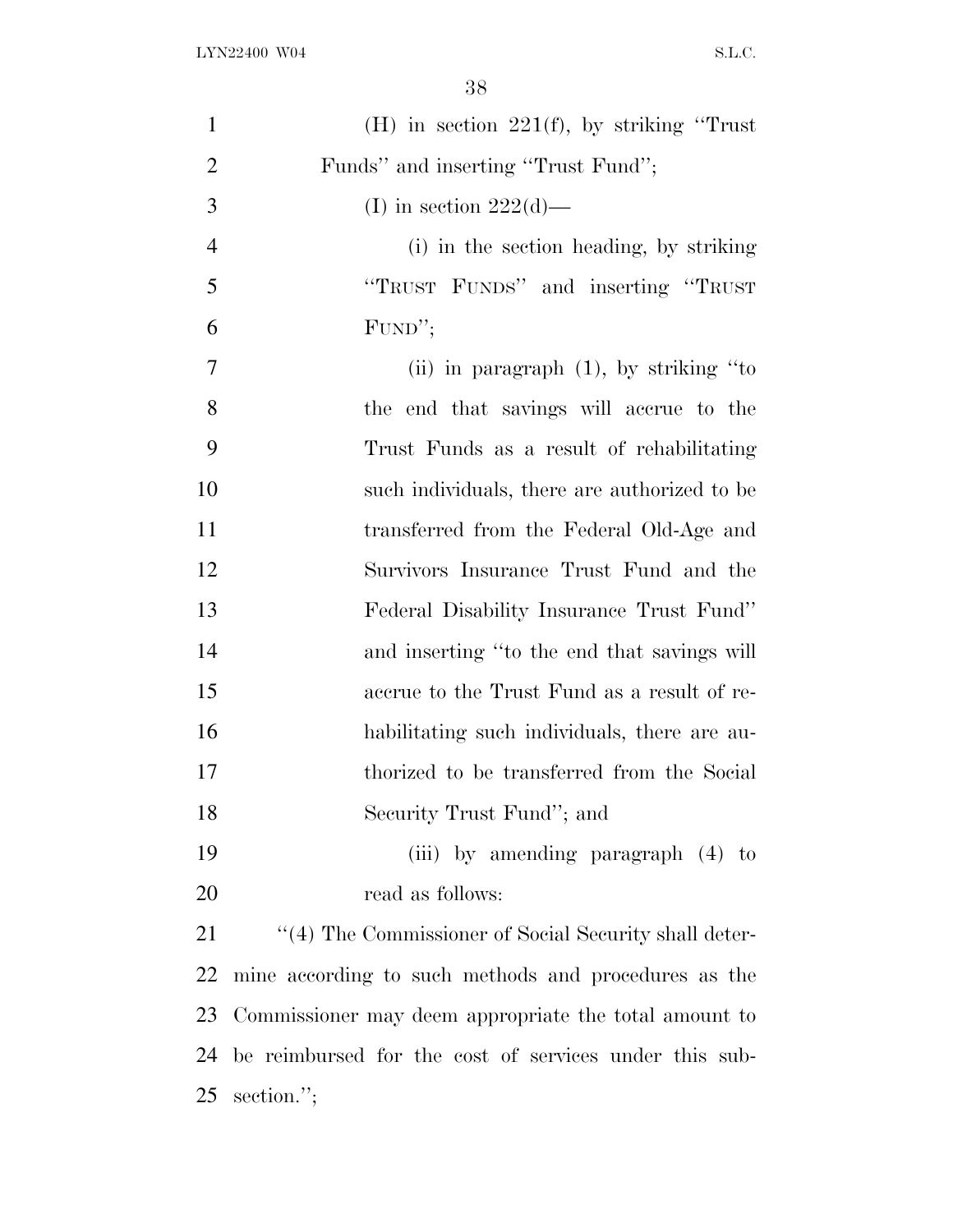| $\mathbf{1}$   | (J) in section $228(g)$ —                       |
|----------------|-------------------------------------------------|
| $\overline{2}$ | (i) in the section heading, by striking         |
| 3              | "FEDERAL OLD-AGE AND SURVIVORS IN-              |
| $\overline{4}$ | SURANCE TRUST FUND" and inserting               |
| 5              | "SOCIAL SECURITY TRUST FUND"; and               |
| 6              | (ii) in the matter preceding paragraph          |
| 7              | $(1)$ , by striking "Federal Old-Age and Sur-   |
| 8              | vivors Insurance Trust Fund" and insert-        |
| 9              | ing "Social Security Trust Fund";               |
| 10             | $(K)$ in section 231(c), by striking "Trust"    |
| <sup>11</sup>  | Funds" each place it appears and inserting      |
| 12             | "Trust Fund"; and                               |
| 13             | (L) in section $234(a)(1)$ , by striking        |
| 14             | "Trust Funds" and inserting "Trust Fund".       |
| 15             | (2) TITLE VII.—Title VII of the Social Security |
| 16             | Act (42 U.S.C. 901 et seq.) is amended—         |
| 17             | $(A)$ in section 703(j), by striking "Federal   |
| 18             | Disability Insurance Trust Fund, the Federal    |
| 19             | Old-Age and Survivors Insurance Trust Fund,"    |
| 20             | and inserting "Social Security Trust Fund";     |
| 21             | (B) in section $708(e)$ , by striking "the      |
| 22             | 'OASDI trust fund ratio' under section 201(l)," |
| 23             | after "computing";                              |
| 24             | $(C)$ in section 709—                           |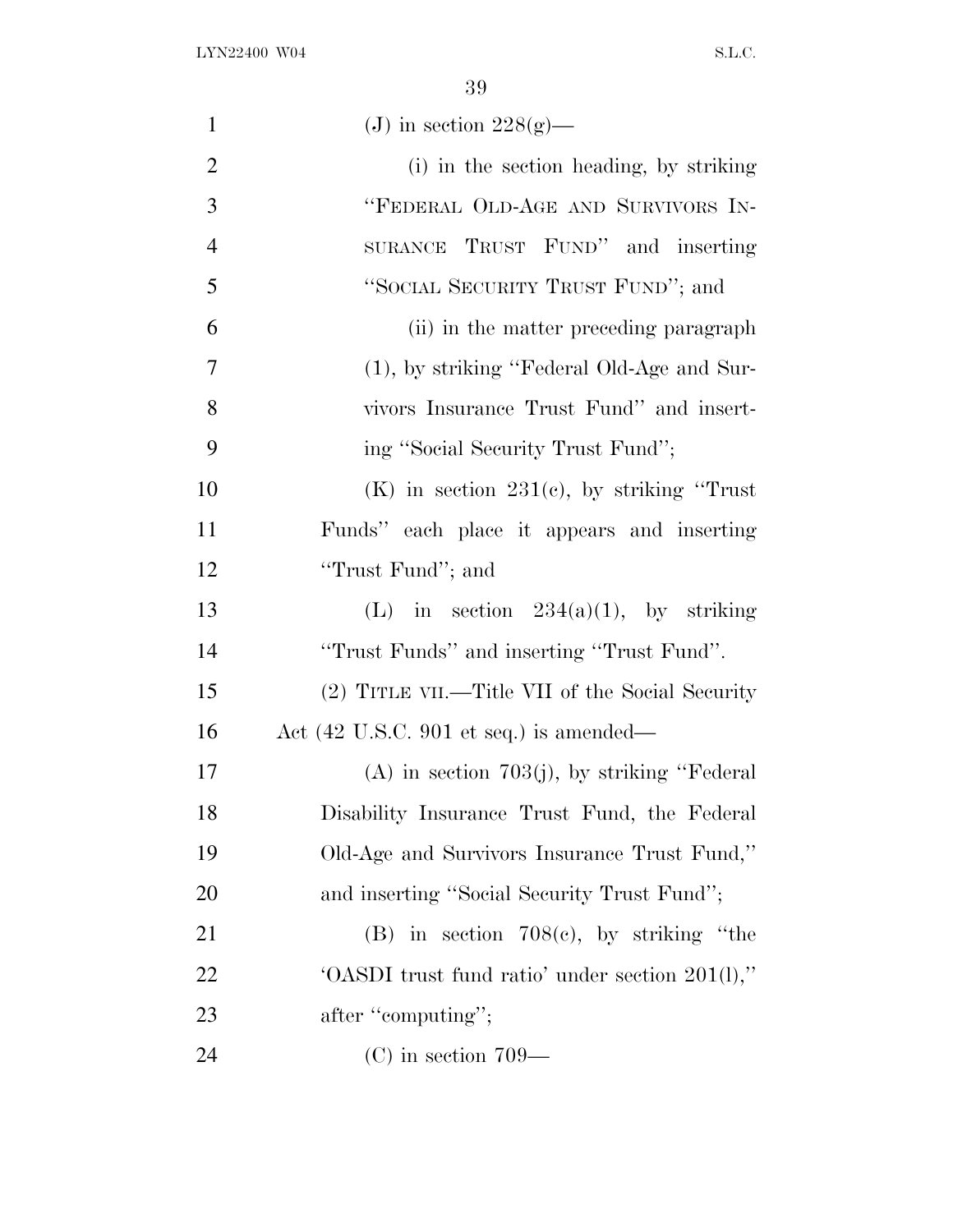| $\mathbf{1}$   | $(i)$ in subsection $(a)$ , by striking "Fed- |
|----------------|-----------------------------------------------|
| $\mathbf{2}$   | eral Old-Age and Survivors Insurance          |
| 3              | Trust Fund and the Federal Disability In-     |
| $\overline{4}$ | surance Trust Fund" and inserting "Social     |
| 5              | Security Trust Fund"; and                     |
| 6              | $(ii)$ in subsection $(b)$ —                  |
| $\overline{7}$ | $(I)$ in paragraph $(1)$ , by striking        |
| 8              | "section $201(1)$ or"; and                    |
| 9              | $(II)$ in paragraph $(2)$ , by striking       |
| 10             | "Federal Old-Age and Survivors In-            |
| 11             | surance Trust Fund and the Federal            |
| 12             | Disability Insurance Trust Fund" and          |
| 13             | inserting "Social Security Trust              |
| 14             | Fund"; and                                    |
| 15             | (D) in section $710-$                         |
| 16             | $(i)$ in subsection $(a)$ , by striking "Fed- |
| 17             | Old-Age and Survivors Insurance<br>eral       |
| 18             | Trust Fund and the Federal Disability In-     |
| 19             | surance Trust Fund" and inserting "Social     |
| 20             | Security Trust Fund"; and                     |
| 21             | $(ii)$ in subsection $(b)$ —                  |
| 22             | (I) by striking "any Trust Fund"              |
| 23             | specified in subsection $(a)$ " and in-       |
| 24             | serting "the Social Security Trust"           |
| 25             | Fund"; and                                    |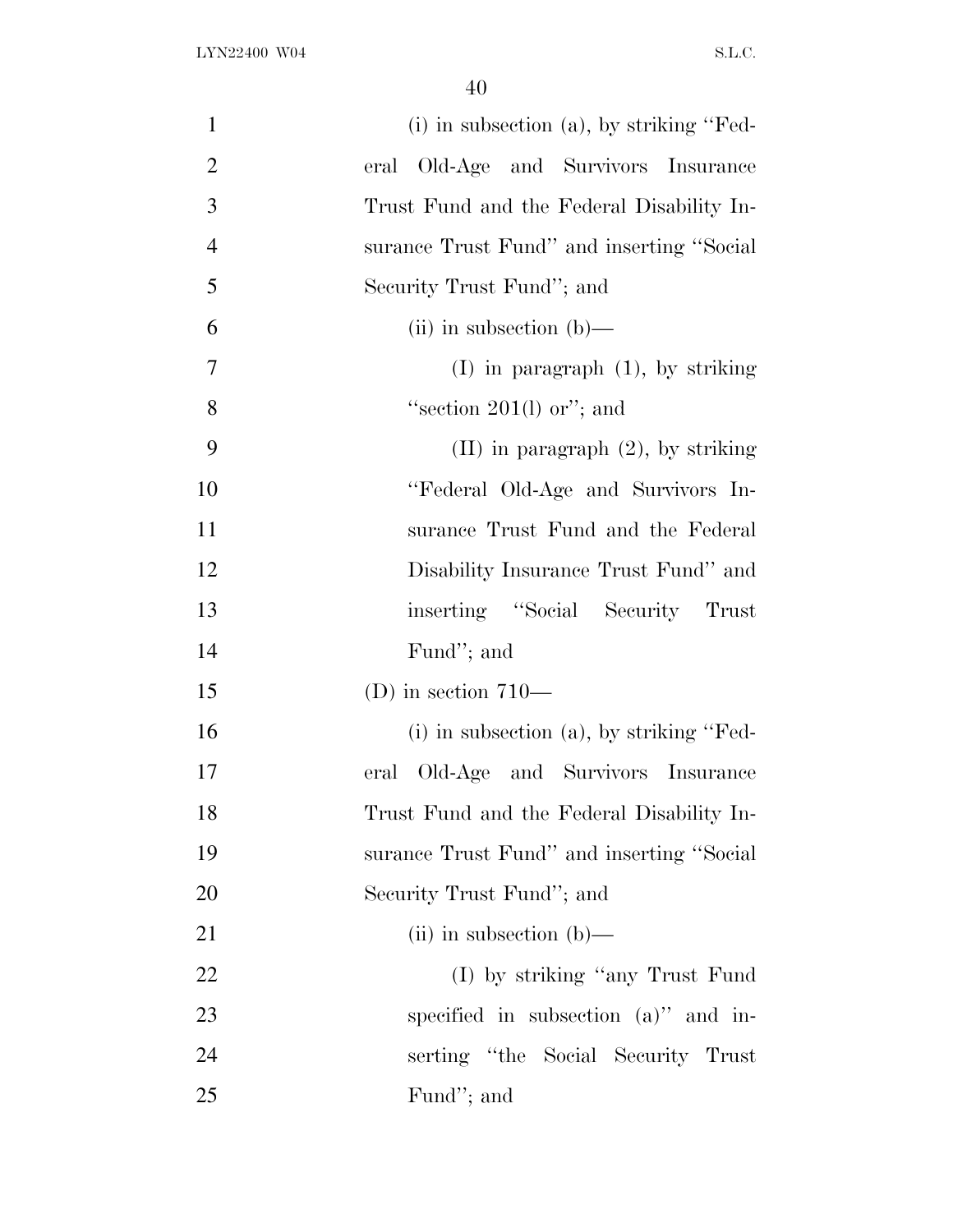| $\mathbf{1}$   | (II) by striking "payments from                             |
|----------------|-------------------------------------------------------------|
| $\overline{2}$ | any such Trust Fund" and inserting                          |
| 3              | "payments from the Social Security"                         |
| $\overline{4}$ | Trust Fund".                                                |
| 5              | (3) TITLE XI.—Title XI of the Social Security               |
| 6              | Act $(42 \text{ U.S.C. } 1301 \text{ et seq.})$ is amended— |
| 7              | $(A)$ in section 1106(b), by striking "the                  |
| 8              | Federal Old-Age and Survivors Insurance Trust               |
| 9              | Fund, the Federal Disability Insurance Trust                |
| 10             | Fund" and inserting "the Social Security Trust"             |
| 11             | Fund";                                                      |
| 12             | (B) in section $1129(e)(2)(A)$ , by striking                |
| 13             | "the Federal Old-Age and Survivors Insurance                |
| 14             | Trust Fund or the Federal Disability Insurance              |
| 15             | Trust Fund, as determined appropriate by the                |
| 16             | Secretary" and inserting "the Social Security"              |
| 17             | Trust Fund";                                                |
| 18             | (C) in sections $1131(b)(2)$ and $1140(c)(2)$ ,             |
| 19             | by striking "the Federal Old-Age and Survivors"             |
| <b>20</b>      | Insurance Trust Fund" and inserting "the So-                |
| 21             | cial Security Trust Fund";                                  |
| 22             | (D) in section $1145(e)$ —                                  |
| 23             | (i) by striking paragraphs $(1)$ and $(2)$                  |
| 24             | and inserting the following:                                |
| 25             | "(1) the Social Security Trust Fund;"; and                  |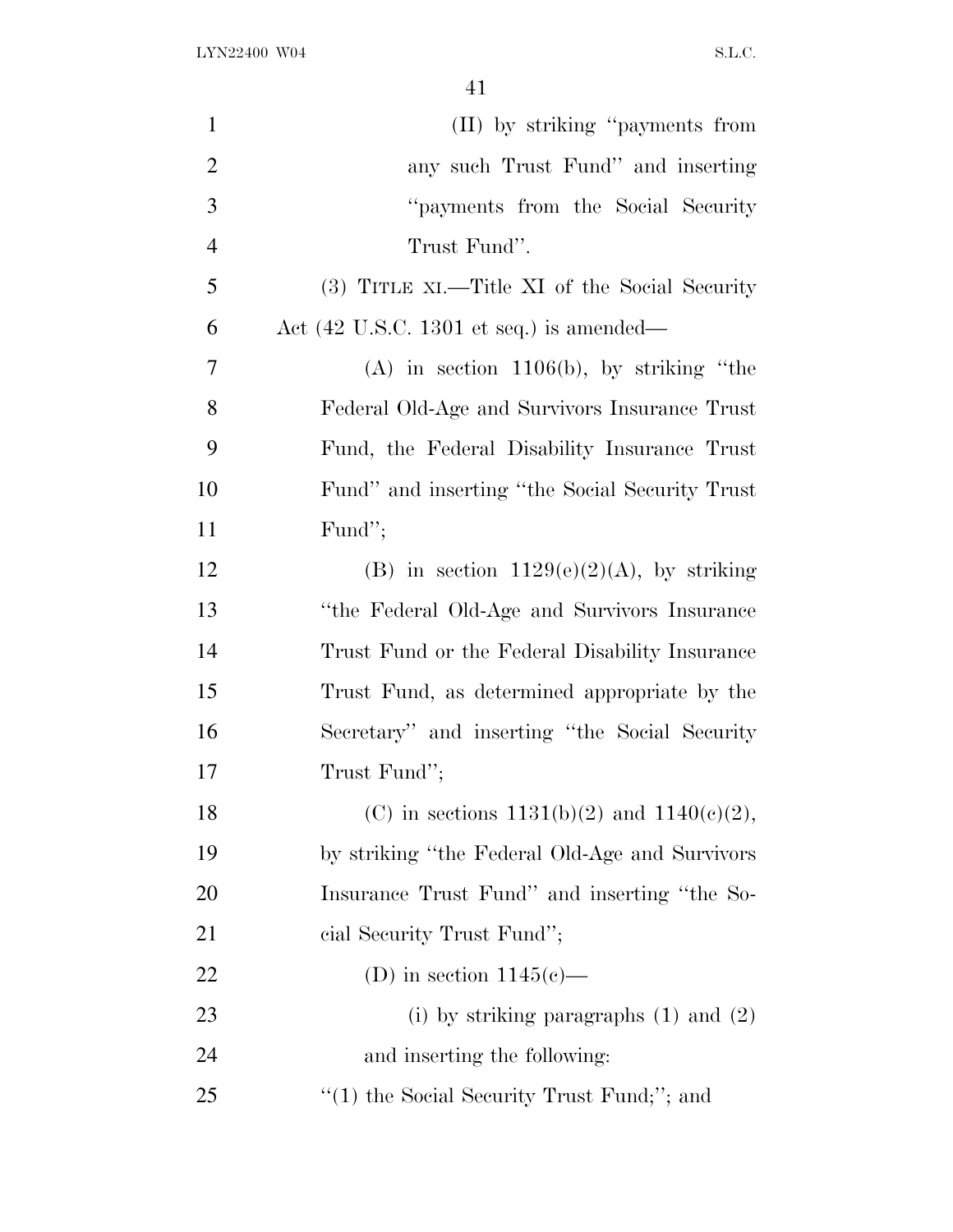| $\mathbf{1}$   | (ii) by redesignating paragraphs (3)               |
|----------------|----------------------------------------------------|
| $\overline{2}$ | and $(4)$ as paragraphs $(2)$ and $(3)$ , respec-  |
| 3              | tively; and                                        |
| $\overline{4}$ | (E) in section $1148(j)(1)(A)$ —                   |
| 5              | (i) in the first sentence, by striking             |
| 6              | "the Federal Old-Age and Survivors Insur-          |
| 7              | ance Trust Fund and the Federal Dis-               |
| 8              | ability Insurance Trust Fund" and insert-          |
| 9              | ing "the Social Security Trust Fund"; and          |
| 10             | (ii) by striking the second sentence.              |
| 11             | (4) TITLE XVIII.—Title XVIII of the Social Se-     |
| 12             | curity Act $(42 \text{ U.S.C. } 1395)$ is amended— |
| 13             | (A) in section $1817(g)$ , by striking "Fed-       |
| 14             | eral Old-Age and Survivors Insurance Trust         |
| 15             | Fund and from the Federal Disability Insur-        |
| 16             | ance Trust Fund" and inserting "Social Secu-       |
| 17             | rity Trust Fund";                                  |
| 18             | (B) in section $1840(a)(2)$ , by striking          |
| 19             | "Federal Old-Age and Survivors Insurance           |
| 20             | Trust Fund or the Federal Disability Insurance     |
| 21             | Trust Fund" and inserting "Social Security"        |
| 22             | Trust Fund"; and                                   |
| 23             | $(C)$ in section 1841(f), by striking "Fed-        |
| 24             | eral Old-Age and Survivors Insurance Trust         |
| 25             | Fund and from the Federal Disability Insur-        |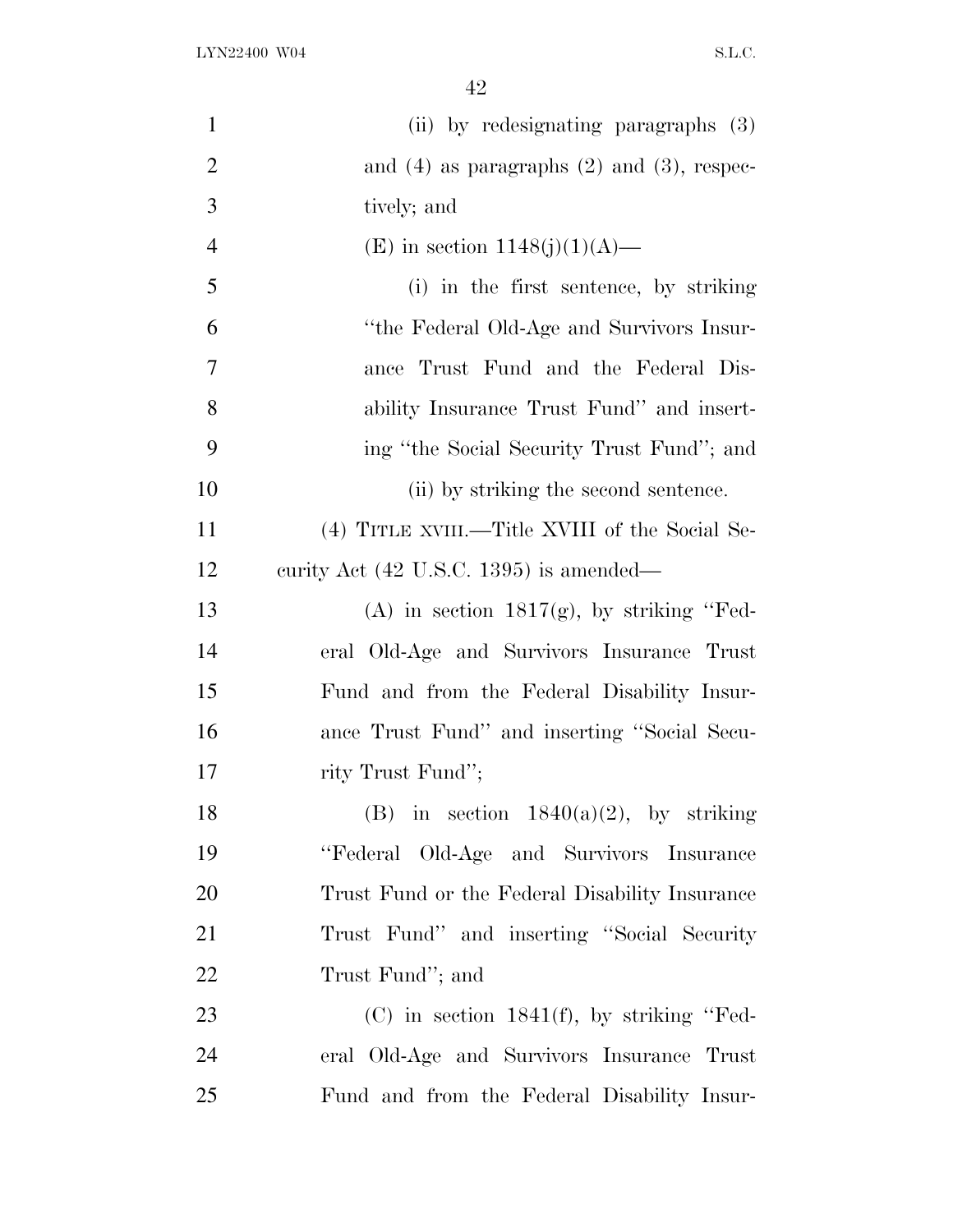| $\mathbf{1}$   | ance Trust Fund" and inserting "Social Secu-     |
|----------------|--------------------------------------------------|
| $\overline{2}$ | rity Trust Fund".                                |
| 3              | (f) CONFORMING AMENDMENTS OUTSIDE OF SOCIAL      |
| $\overline{4}$ | SECURITY ACT.-                                   |
| 5              | $(1)$ BUDGET.—                                   |
| 6              | (A) OFF-BUDGET EXEMPTION.—Section                |
| 7              | $405(a)$ of the Congressional Budget Act of      |
| 8              | 1974 (2 U.S.C. $655(a)$ ) is amended by striking |
| 9              | "Federal Old-Age and Survivors Insurance and     |
| 10             | Federal Disability Insurance Trust Funds" and    |
| 11             | inserting "Social Security Trust Fund".          |
| 12             | (B) SEQUESTRATION EXEMPTION.-Sec-                |
| 13             | tion $255(g)(1)(A)$ of the Balanced Budget and   |
| 14             | Emergency Deficit Control Act of 1985 (2)        |
| 15             | U.S.C. $905(g)(1)(A)$ is amended by striking     |
| 16             | "Payments to Social Security Trust Funds"        |
| 17             | and inserting "Payments to the Social Security"  |
| 18             | Trust Fund".                                     |
| 19             | $(2)$ Tax.—                                      |
| 20             | (A) TAXABLE WAGES.—Section $3121(l)(4)$          |
| 21             | of the Internal Revenue Code of 1986 is          |
| 22             | amended by striking "Federal Old-Age and         |
| 23             | Survivors Insurance Trust Fund and the Fed-      |
| 24             | eral Disability Insurance Trust Fund" and in-    |
| 25             | serting "Social Security Trust Fund".            |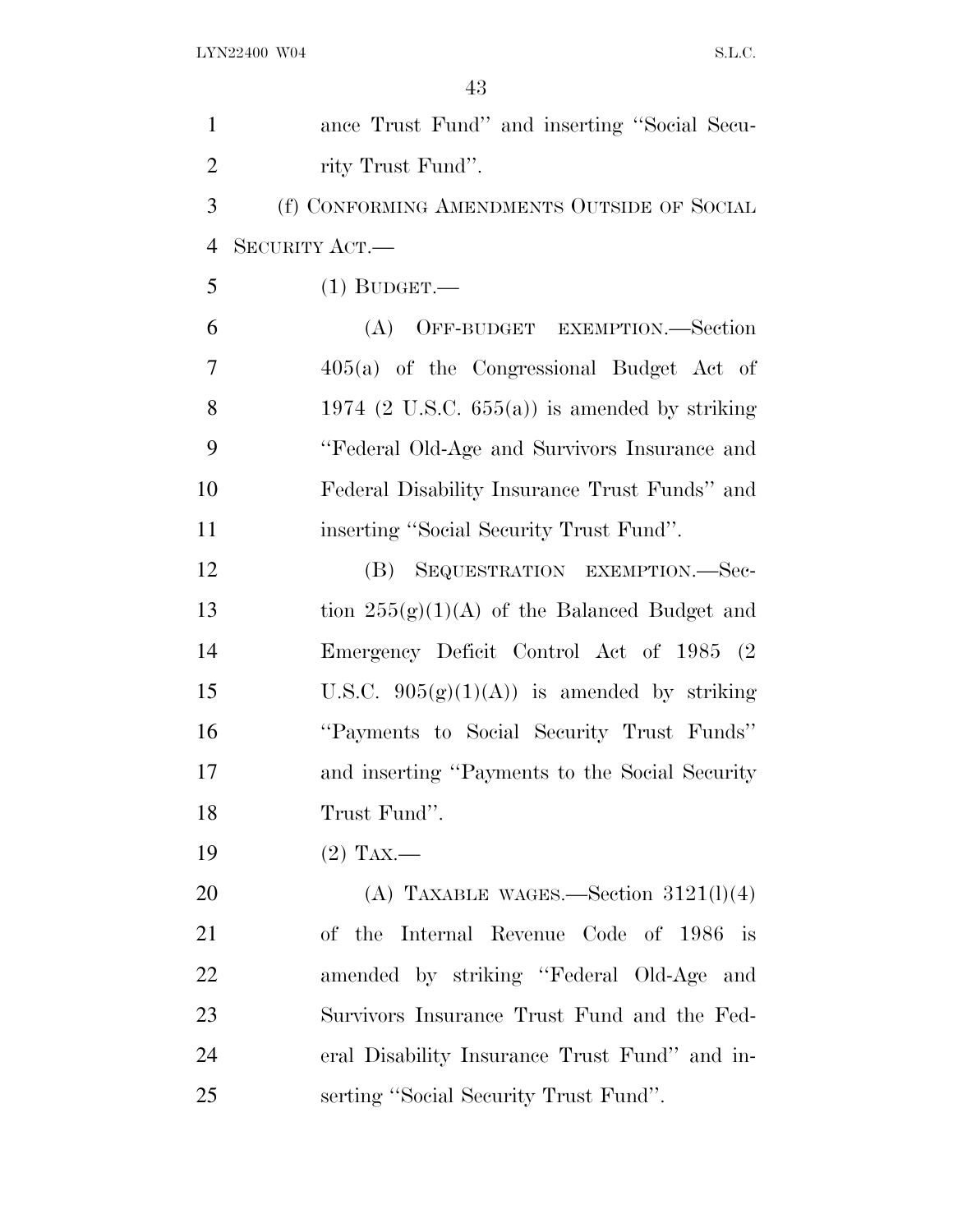| $\mathbf{1}$   | (B) OVERPAYMENTS.—                                  |
|----------------|-----------------------------------------------------|
| $\overline{2}$ | (i) Section $6402(d)(3)(C)$ of the Inter-           |
| 3              | nal Revenue Code of 1986 is amended by              |
| $\overline{4}$ | striking "Federal Old-Age and Survivors"            |
| 5              | Insurance Trust Fund or the Federal Dis-            |
| 6              | ability Insurance Trust Fund, whichever is          |
| 7              | certified to the Secretary as appropriate by        |
| 8              | the Commissioner of Social Security" and            |
| 9              | inserting "Social Security Trust Fund".             |
| 10             | Subsection $(f)(2)(B)$ of section<br>(ii)           |
| 11             | 3720A of title 31, United States Code, is           |
| 12             | amended by striking "Federal Old-Age and            |
| 13             | Survivors Insurance Trust Fund or the               |
| 14             | Federal Disability Insurance Trust Fund,            |
| 15             | whichever is certified to the Secretary of          |
| 16             | the Treasury as appropriate by the Com-             |
| 17             | missioner of Social Security" and inserting         |
| 18             | "Social Security Trust Fund".                       |
| 19             | $(3)$ FALSE<br>CLAIMS PENALTIES.—Subsection         |
| <b>20</b>      | $(g)(2)$ of section 3806 of title 31, United States |
| 21             | Code, is amended—                                   |
| 22             | $(A)$ in subparagraph $(B)$ —                       |
| 23             | (i) by striking "Secretary of Health"               |
| 24             | and Human Services" and inserting "Com-             |
| 25             | missioner of Social Security"; and                  |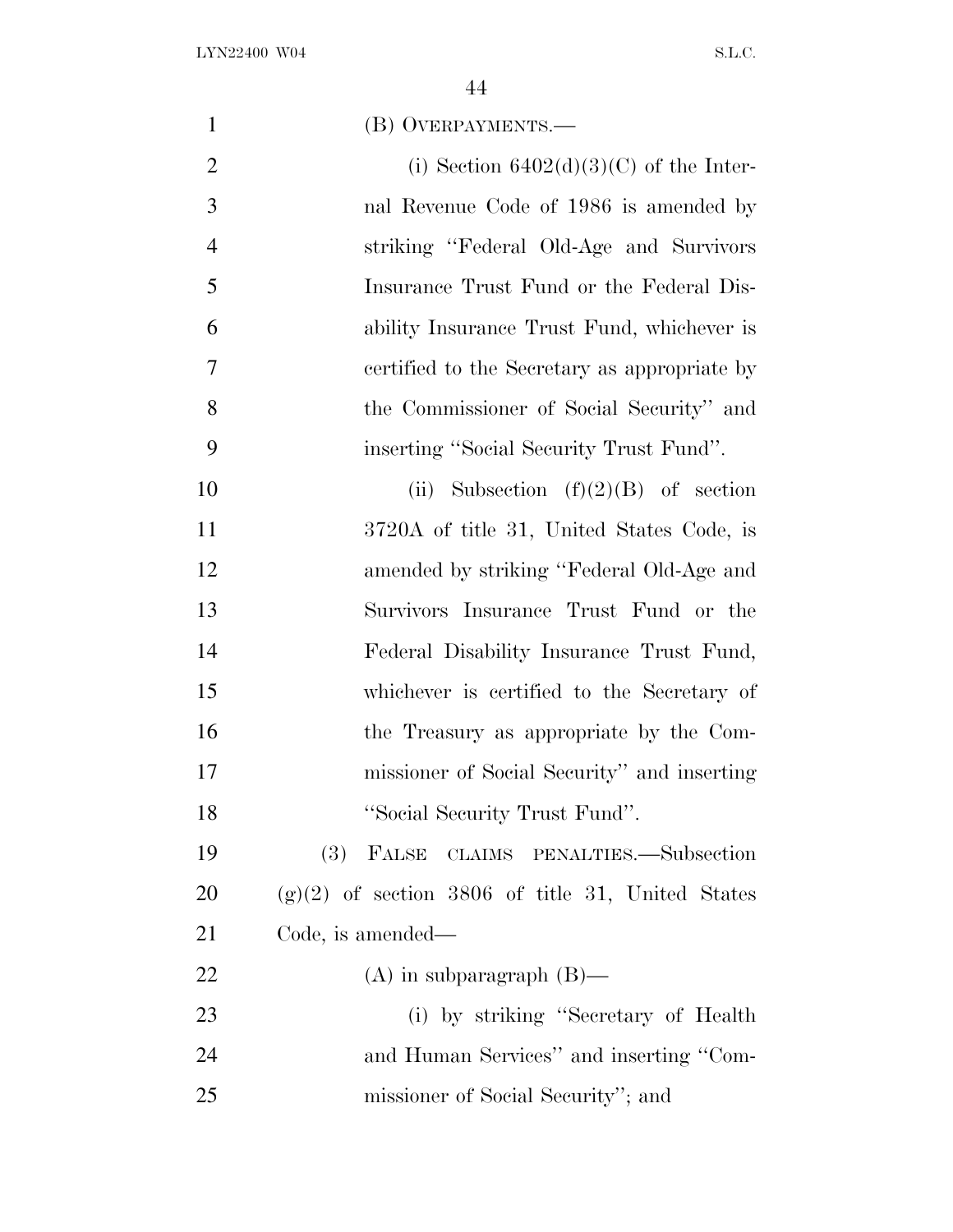| $\mathbf{1}$   | (ii) by striking "Federal Old-Age and             |
|----------------|---------------------------------------------------|
| $\overline{2}$ | Survivors Insurance Trust Fund" and in-           |
| 3              | serting "Social Security Trust Fund"; and         |
| $\overline{4}$ | $(B)$ in subparagraph $(C)$ —                     |
| 5              | (i) by striking "Secretary of Health"             |
| 6              | and Human Services" and inserting "Com-           |
| 7              | missioner of Social Security"; and                |
| 8              | (ii) by striking "Federal Disability In-          |
| 9              | surance Trust Fund" and inserting "Social         |
| 10             | Security Trust Fund".                             |
| 11             | (4) RAILROAD RETIREMENT BOARD.—Section 7          |
| 12             | of the Railroad Retirement Act of 1974 (45 U.S.C. |
| 13             | $231f$ ) is amended—                              |
| 14             | (A) in subsection (b)(2), by striking "Fed-       |
| 15             | eral Old-Age and Survivors Insurance Trust        |
| 16             | Fund and the Federal Disability Insurance         |
| 17             | Trust Fund" and inserting "Social Security        |
| 18             | Trust Fund";                                      |
| 19             | (B) in subsection $(e)(2)$ —                      |
| 20             | (i) by striking "Secretary of Health,             |
| 21             | Education, and Welfare" each time it ap-          |
| 22             | pears and inserting "Commissioner of So-          |
| 23             | cial Security"; and                               |
| 24             | (ii) by striking "Federal Old-Age and             |
| 25             | Survivors Insurance Trust Fund, the Fed-          |